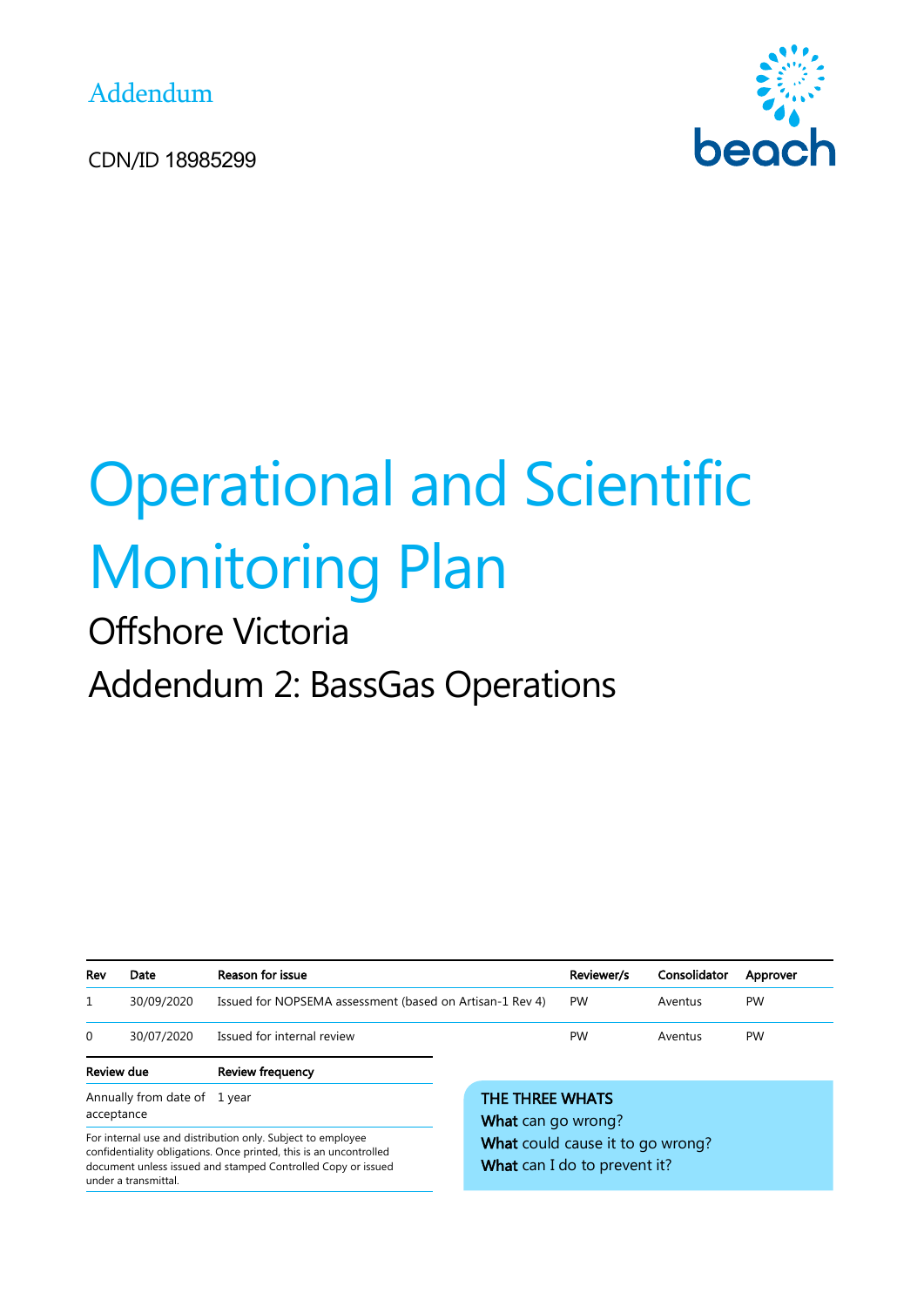|   | <b>Table of Contents</b>                                        |    |
|---|-----------------------------------------------------------------|----|
| 1 | Introduction                                                    | 1  |
|   | 1.1 Purpose                                                     | 1  |
|   | Timing<br>$1.2\phantom{0}$                                      | 1  |
|   | Environment that May Be Affected<br>1.3                         | 1  |
|   | 1.4 Spill Scenarios                                             | 1  |
| 2 | <b>Environmental Values and Sensitivities</b>                   | 6  |
|   | 2.1 Operational and Scientific Studies                          | 6  |
|   | Predicted Hydrocarbon Exposure to MNES<br>2.2                   | 6  |
|   | Monitoring studies relevant to key areas within the EMBA<br>2.3 | 9  |
| 3 | Priority Planning for Scientific Monitoring                     | 27 |
| 4 | Implementation Plan                                             | 29 |
|   | 4.1 Activation                                                  | 29 |
|   | 4.1.1Immediate response                                         | 29 |
|   | 4.2 Roles and responsibilities                                  | 29 |
|   | Capability, training and competency<br>4.3                      | 30 |
|   | Sampling and Analysis Plans for Scientific Monitoring<br>4.4    | 30 |
|   | <b>Study Logistics</b><br>4.5                                   | 30 |
|   | Survey Schedule<br>4.6                                          | 30 |
|   | Permits<br>4.7                                                  | 30 |
|   |                                                                 |    |

| <b>Figures</b>                                 |                |
|------------------------------------------------|----------------|
| Figure 1.1. BassGas EMBA                       | $\mathcal{P}$  |
| Figure 1.2. EMBA for LoWC                      | 3              |
| Figure 1.3. EMBA for LoC from raw gas pipeline | $\overline{4}$ |
| Figure 1.4. EMBA for MDO spill                 | 5              |

| <b>Tables</b>                                                                                             |                |
|-----------------------------------------------------------------------------------------------------------|----------------|
| Table 2.1. Matters of National Environmental Significance within the EMBA                                 | $\overline{7}$ |
| Table 2.2. Environmental values and sensitivities of key areas within the EMBA that may be exposed to oil | 10             |
| Table 3.1. Priority planning areas and scientific studies for BassGas operations                          | 28             |
| Table 4.1. Key Beach personnel for OSMP implementation                                                    | 29             |
| Table 4.2. Key monitoring provider personnel for OSMP implementation                                      | 29             |
| Table 4.3. OSMP capability needs assessment for BassGas operations                                        | 32             |
| Table 4.4. Permits that may be required for scientific monitoring                                         | 36             |
|                                                                                                           |                |

#### Appendices

| Appendix A | Scientific Monitoring Priority Planning Area Summaries | 38 |
|------------|--------------------------------------------------------|----|
|            | A. 1. Punchbowl Coastal Reserve                        | 38 |
|            | A. 2. Kilcunda Coastal Reserve                         | 38 |

Released on 30/09/2020 - Revision 1 - Issued for NOPSEMA Assessment Document Custodian is Head of Environment

Beach Energy (Operations) Limited: ABN 66 007 845 338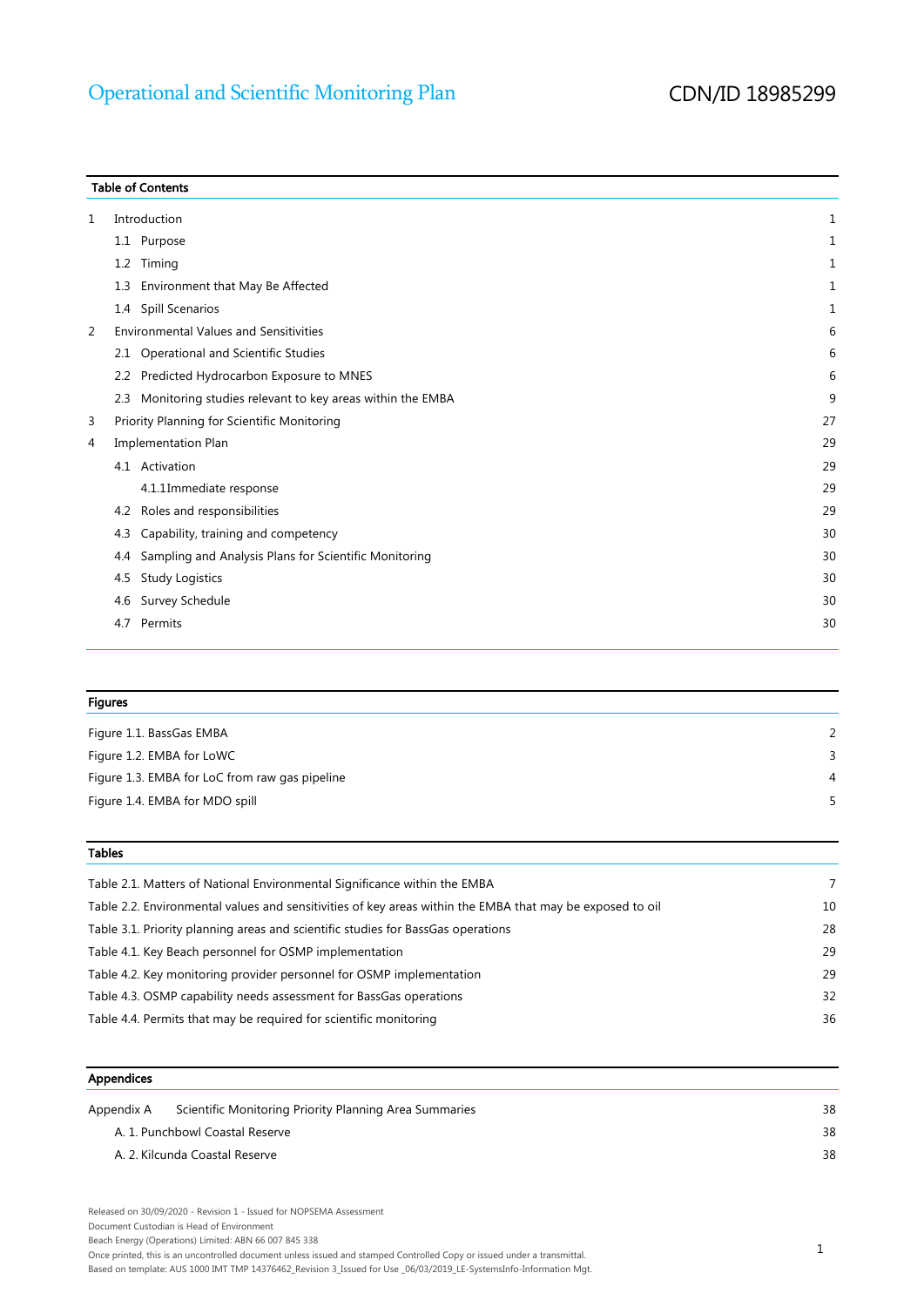|            | A. 3. Kilcunda – Harmers-Haven Coastal Reserve                | 39 |
|------------|---------------------------------------------------------------|----|
|            | A. 4. Bunurong MNP                                            | 39 |
|            | A. 5. Bunurong Marine and Coastal Park                        | 40 |
|            | A. 6. Powlett River Estuary                                   | 41 |
|            | A. 7. Cape Liptrap Coastal Park                               | 42 |
| Appendix B | Standard Operating Procedures for Water and Sediment Sampling | 43 |
|            | B. 1. Water Sampling – Surface Waters                         | 43 |
|            | B. 2. Water Sampling – Subsurface Waters                      | 44 |
|            | B. 3. Sediment Sampling                                       | 45 |
|            | B. 4. Cleaning and Care                                       | 45 |
|            | B. 5. Chain of Custody                                        | 45 |
|            | B. 6. Sample Transport and Storage                            | 46 |
|            |                                                               |    |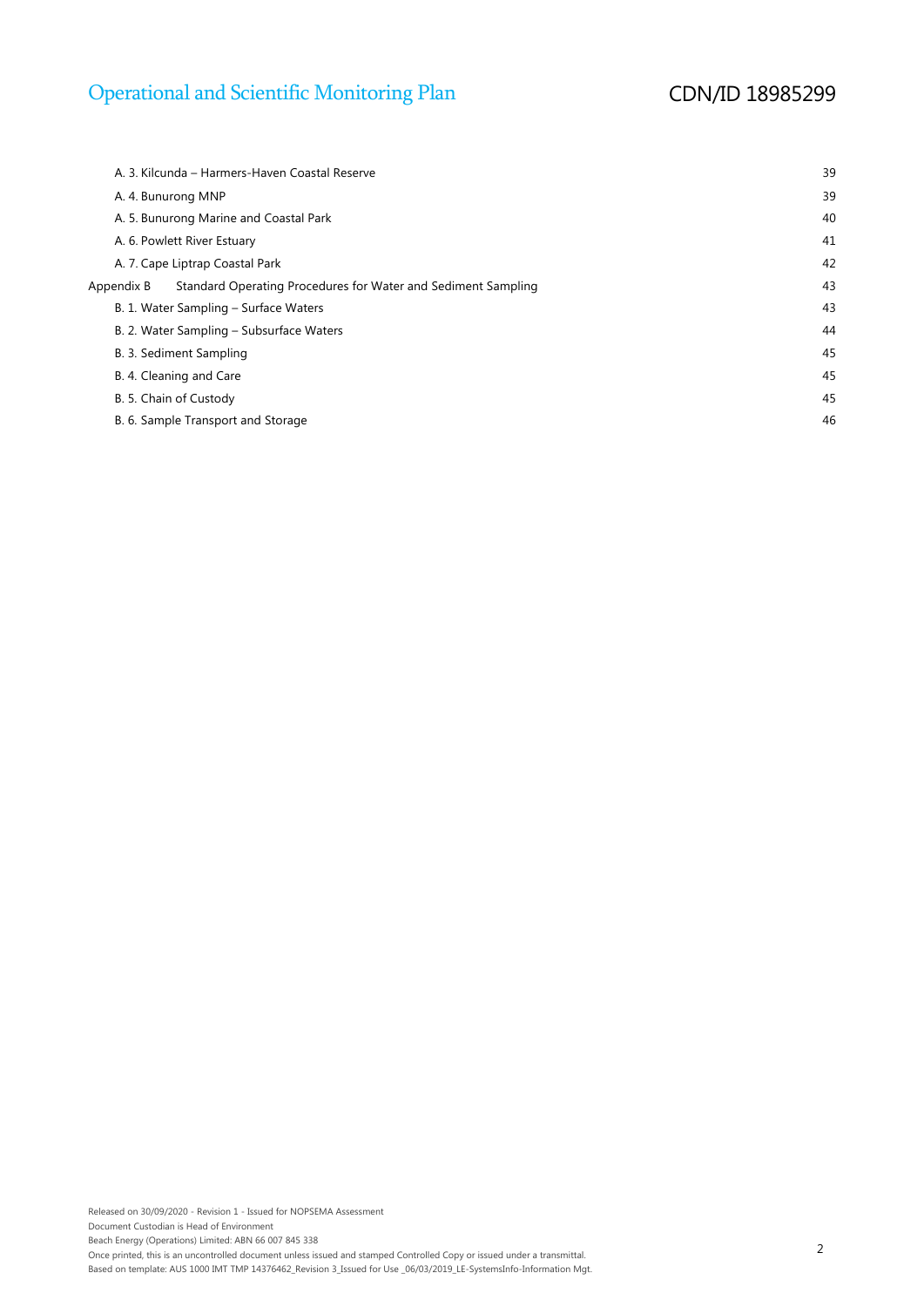#### 1 Introduction

#### 1.1 Purpose

This document is an addendum to the Offshore Victoria Operational and Scientific Monitoring Plan (OSMP) (CDN/ID S4100AH717908) relevant to BassGas operations and provides a description of the following:

- Worst-case hydrocarbon spill scenarios;
- Matters of national environmental significance (MNES) within the environment that may be affected (EMBA) and predicted oil exposure from stochastic spill modelling;
- Environmental values and sensitivities of key areas within the EMBA and the operational and scientific monitoring studies that may be relevant to these areas;
- Priority planning areas for scientific studies; and
- Environmental monitoring implementation plan.

#### 1.2 Timing

BassGas operations (the extraction and processing of gas at the Yolla-A platform) have been ongoing since 2006.

#### 1.3 Environment that May Be Affected

The EMBA has been defined as an area where a change to ambient environmental conditions may potentially occur as a result of an unplanned hydrocarbon spill. A thorough description of the environmental sensitivities and values of the EMBA is presented in Chapter 5 of the BassGas Operations Environment Plan (EP) (CDN/ID 3972814).

It is noted that a change does not always imply that an adverse impact will occur; for example, a change may be required over a particular exposure value or over a consistent period of time for a subsequent impact to occur. The EMBA for BassGas operations, as defined in the BassGas Operations EP, is shown in Figure 1.1.

#### 1.4 Spill Scenarios

Three credible worst-case spill scenarios were modelled for BassGas operations:

- A loss of well control (LoWC) at Yolla-A of 204,250 bbl/day for 86 days;
- A loss of containment (LoC) from the offshore raw gas pipeline of 3,144.9 bbl of gas condensate over 57.6 minutes at the 3 nm State/Commonwealth waters boundary; and
- A release of marine diesel oil (MDO) from a vessel fuel tank (300  $\text{m}^3$ ) over 6 hours as a result of a vessel collision at the 3 nm State/Commonwealth waters boundary.

A summary of the predicted exposure of MNES to hydrocarbons within the EMBA is provided in Section 2.1. For a summary of all other stochastic modelling outcomes, refer to Chapter 7 of the BassGas Operations EP. The spatial extent of predicted exposure from the stochastic modelling for the spill scenarios is shown in Figure 1.2, Figure 1.3 and Figure 1.4.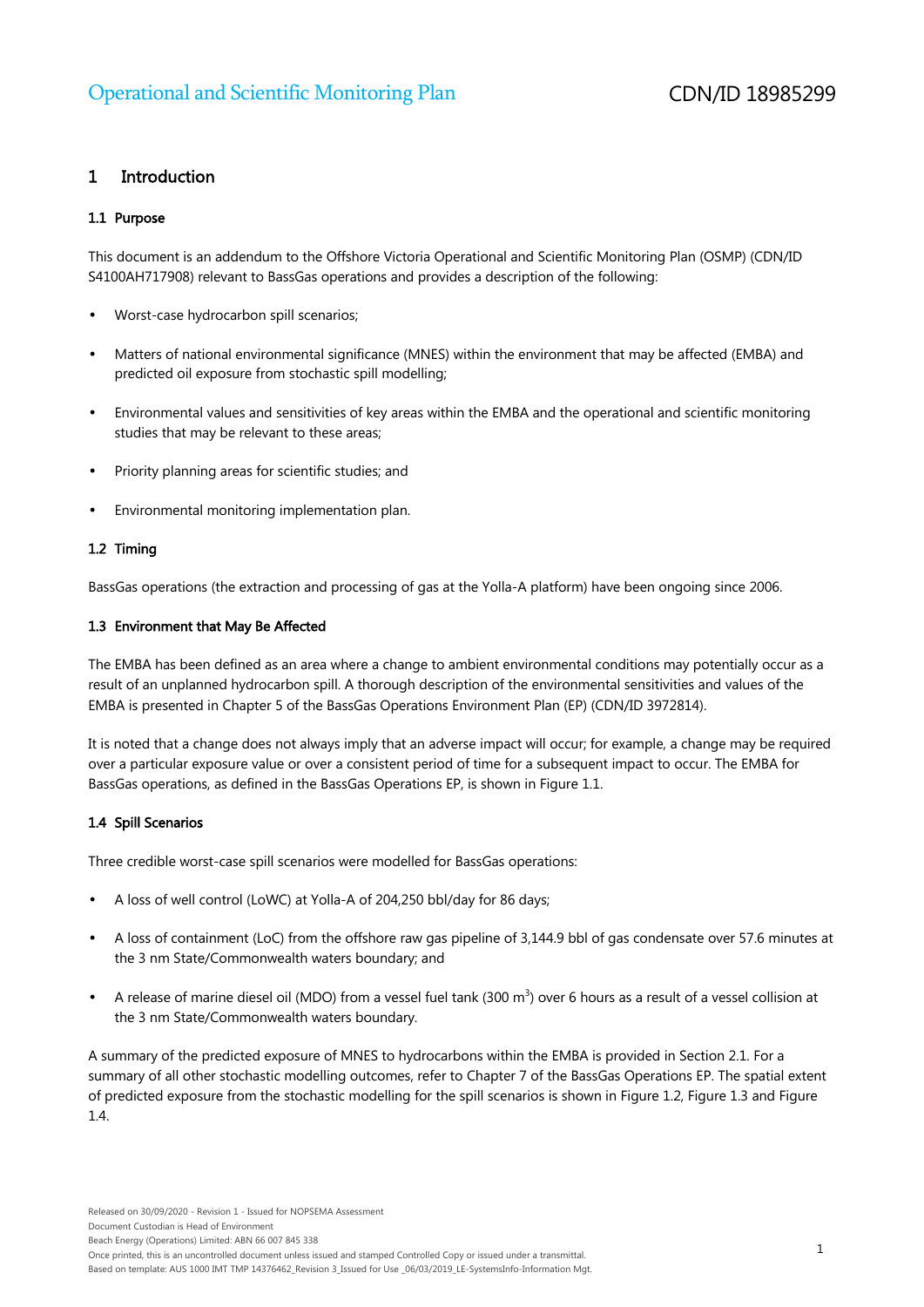# CDN/ID 18985299



Figure 1.1. BassGas EMBA

Released on 30/09/2020 - Revision 1 - Issued for NOPSEMA Assessment

Document Custodian is Head of Environment

Beach Energy (Operations) Limited: ABN 66 007 845 338

Once printed, this is an uncontrolled document unless issued and stamped Controlled Copy or issued under a transmittal.

Based on template: AUS 1000 IMT TMP 14376462\_Revision 3\_Issued for Use \_06/03/2019\_LE-SystemsInfo-Information Mgt.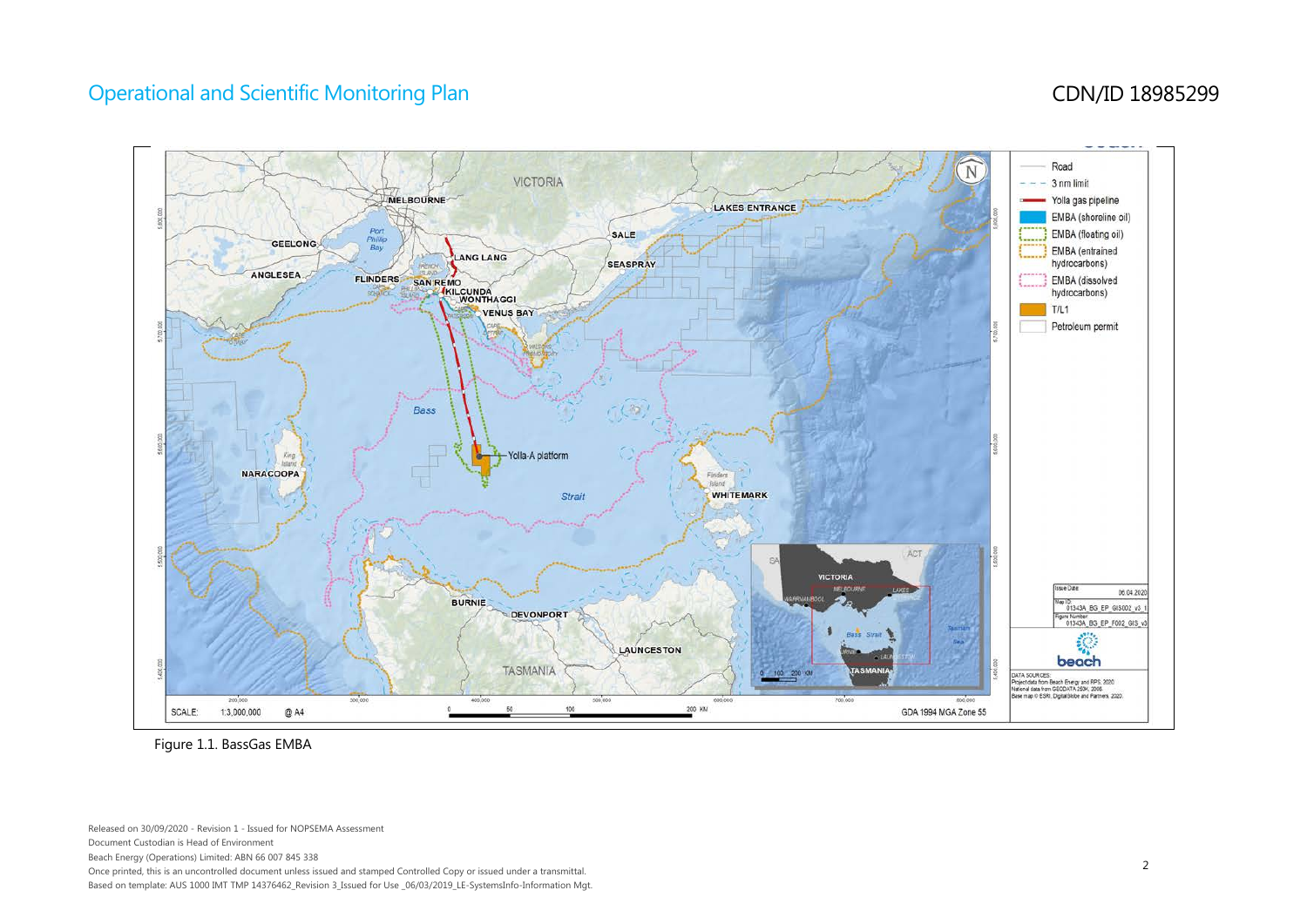#### CDN/ID 18985299



Figure 1.2. EMBA for LoWC

Released on 30/09/2020 - Revision 1 - Issued for NOPSEMA Assessment

Document Custodian is Head of Environment

Beach Energy (Operations) Limited: ABN 66 007 845 338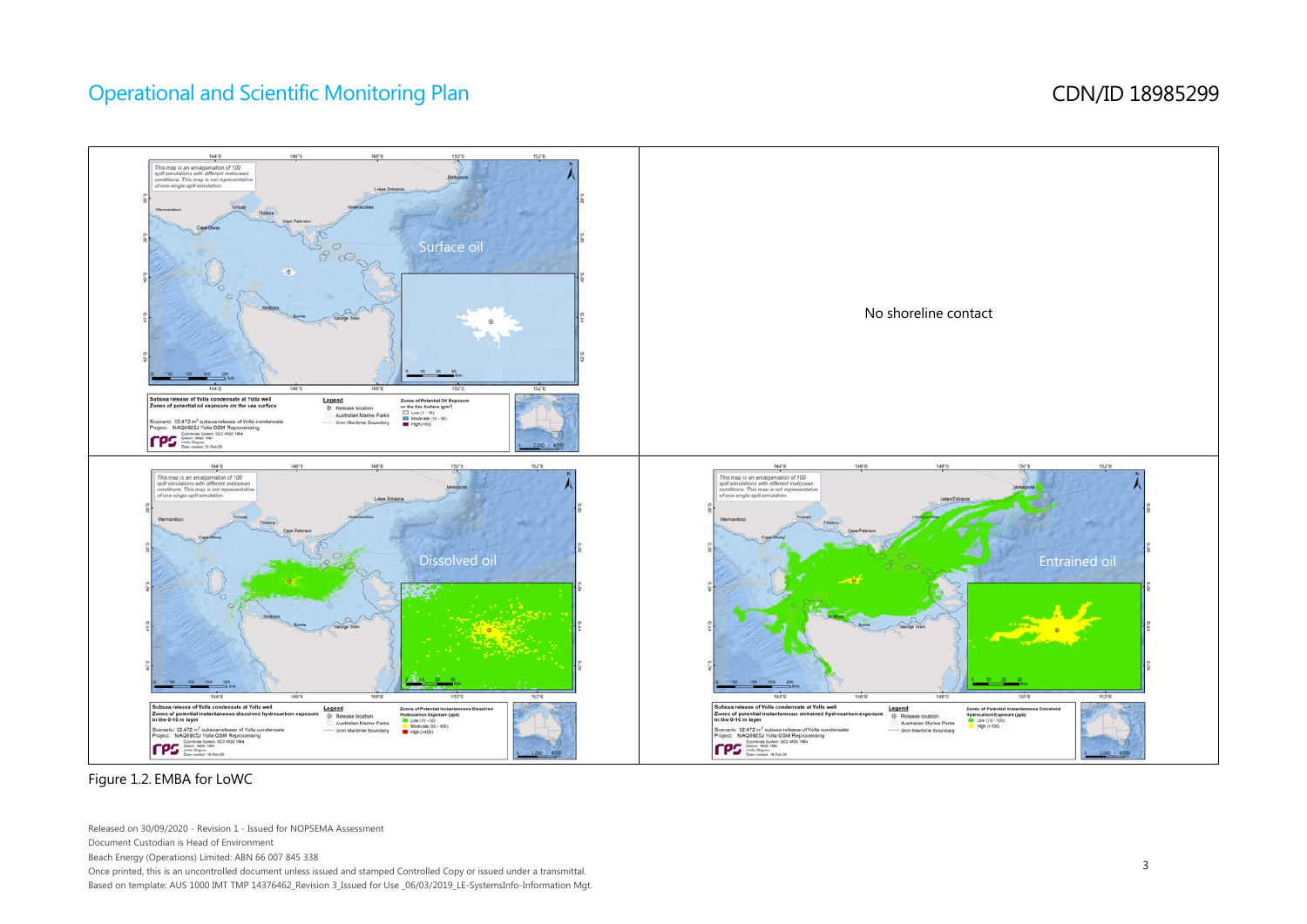# CDN/ID 18985299



#### Figure 1.3. EMBA for LoC from the raw gas pipeline

Document Custodian is Head of Environment

Beach Energy (Operations) Limited: ABN 66 007 845 338

Once printed, this is an uncontrolled document unless issued and stamped Controlled Copy or issued under a transmittal.

Based on template: AUS 1000 IMT TMP 14376462\_Revision 3\_Issued for Use \_06/03/2019\_LE-SystemsInfo-Information Mgt.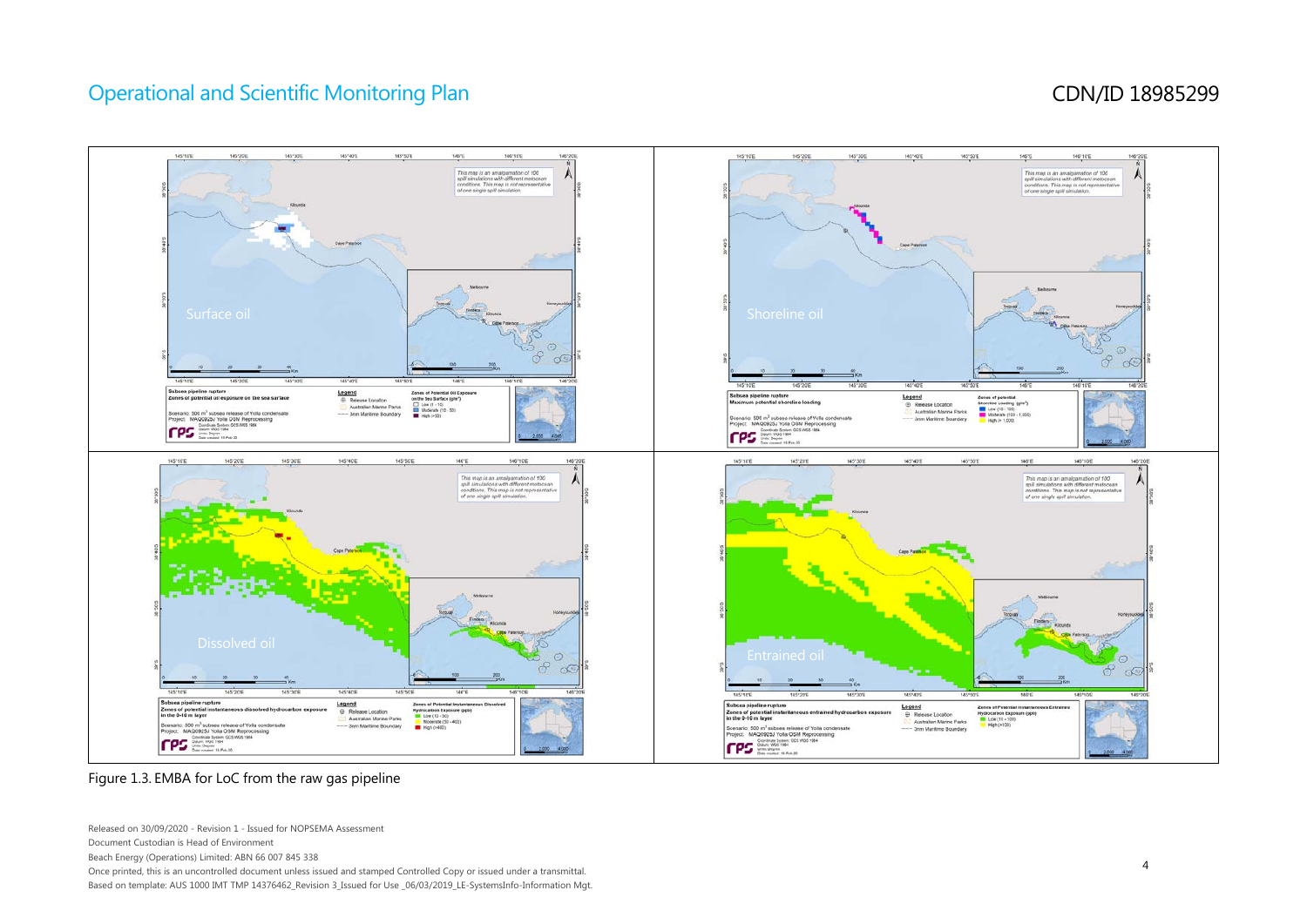# CDN/ID 18985299



Figure 1.4. EMBA for MDO spill

Released on 30/09/2020 - Revision 1 - Issued for NOPSEMA Assessment

Document Custodian is Head of Environment

Beach Energy (Operations) Limited: ABN 66 007 845 338

Once printed, this is an uncontrolled document unless issued and stamped Controlled Copy or issued under a transmittal.

Based on template: AUS 1000 IMT TMP 14376462\_Revision 3\_Issued for Use \_06/03/2019\_LE-SystemsInfo-Information Mgt.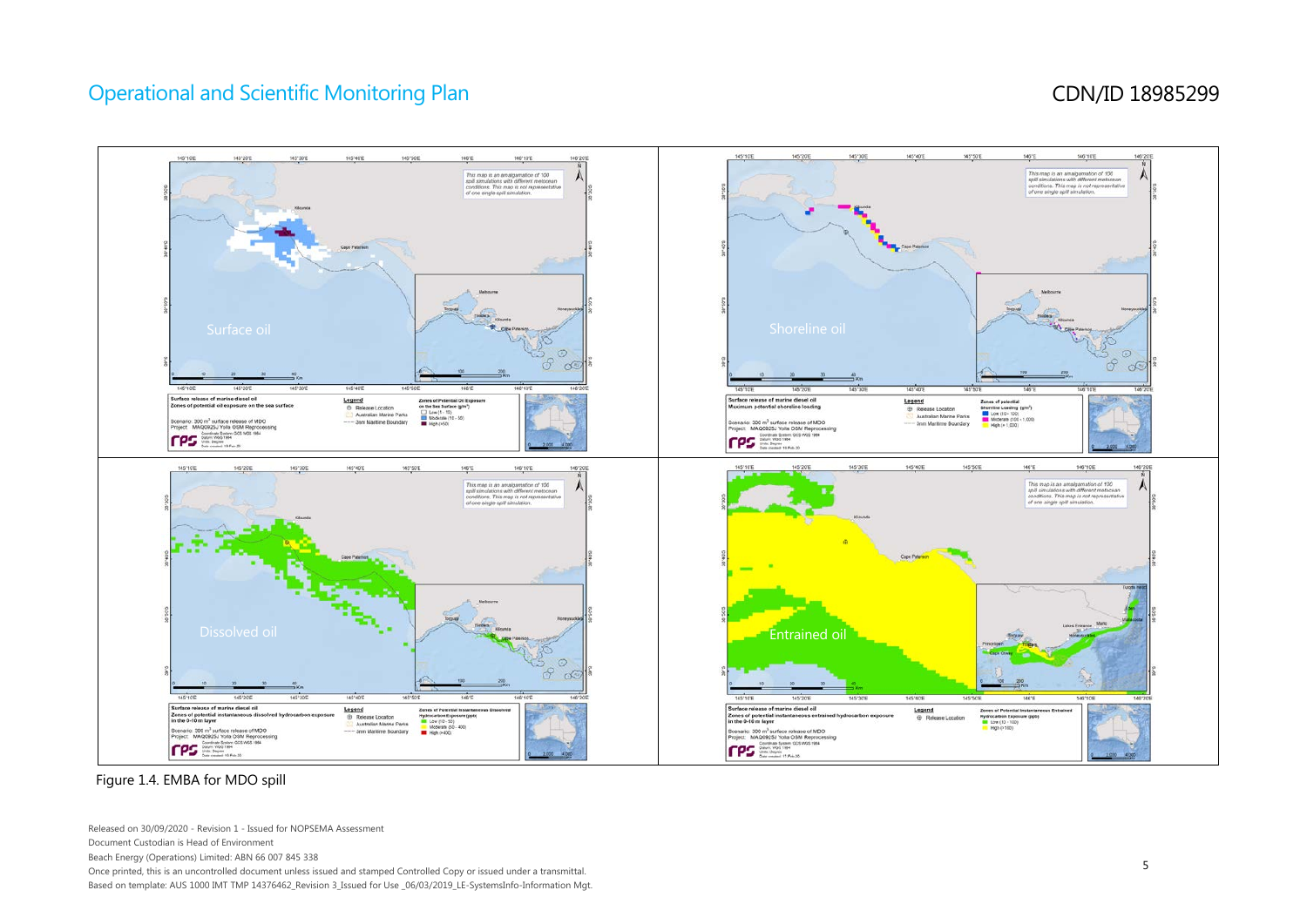#### 2 Environmental Values and Sensitivities

The information presented in this section is based on spatial extents of stochastic spill modelling (Section 1.4) and/or the EMBA and the MNES and other environmental features identified within the BassGas Operations EP (Chapter 5). The information is presented here as context for spill monitoring awareness and planning. It does not restrict the implementation of any monitoring of MNES (or other) features that may be affected by an actual spill event that are beyond the area of predicted oil exposure (i.e., once the relevant initiation criteria are met for an operational and/or scientific study, these can be implemented irrespective of previous modelling outcomes).

#### 2.1 Operational and Scientific Studies

Table 2.1 lists the operational and scientific studies that are described in detail in the Offshore Victoria OSMP.

| Study          |                                                   |
|----------------|---------------------------------------------------|
|                | Operational monitoring                            |
| O1             | Oil characterisation and behaviour                |
| O <sub>2</sub> | Water quality                                     |
| O <sub>3</sub> | Sediment quality                                  |
| O4             | Marine fauna surveillance                         |
| O <sub>5</sub> | Dispersant efficacy                               |
| O6             | Fish tainting                                     |
|                | Scientific monitoring                             |
| S1             | Water quality impact assessment                   |
| S <sub>2</sub> | Sediment quality impact assessment                |
| S <sub>3</sub> | Subtidal habitats impact assessment               |
| S4             | Intertidal and coastal habitats impact assessment |
| S <sub>5</sub> | Marine fauna impact assessment                    |
| S <sub>6</sub> | Fisheries impact assessment                       |
| S7             | Heritage and socioeconomic impact assessment      |

#### 2.2 Predicted Hydrocarbon Exposure to MNES

Table 2.2 lists MNES that are known to occur within the EMBA and if there is predicted hydrocarbon exposure at or above low thresholds from the worst-case spill scenarios. It is noted that these low thresholds are not always relevant to levels associated with potential impacts, however, may represent a change in ambient environmental conditions.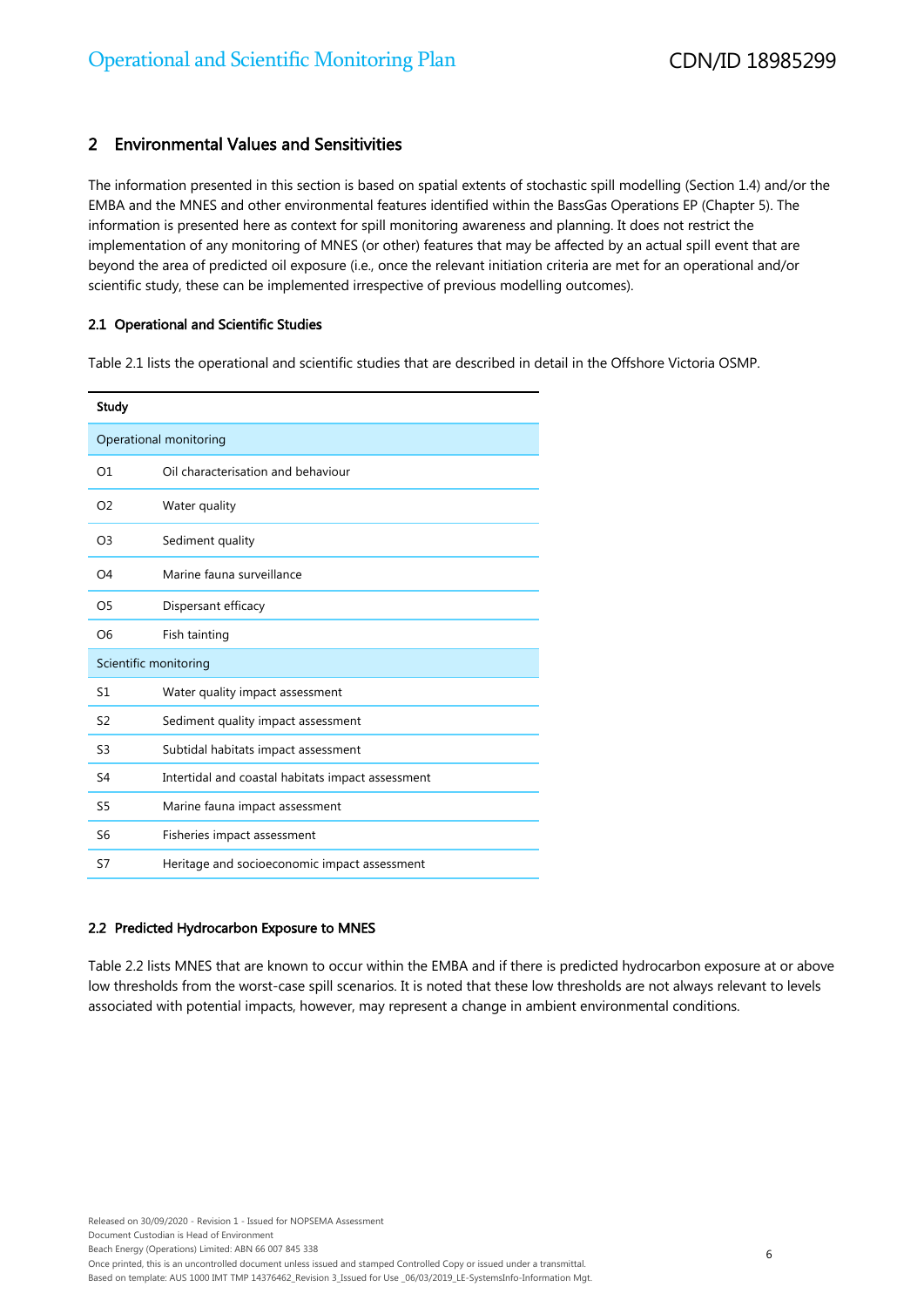#### Table 2.2. Matters of National Environmental Significance within the EMBA

| <b>MNES</b>                             | Marine and/or coastal MNES features/species within the<br><b>EMBA</b>                                                              | Predicted MDO exposure   |                |                  | Predicted condensate exposure |                           |                |                  |                  |
|-----------------------------------------|------------------------------------------------------------------------------------------------------------------------------------|--------------------------|----------------|------------------|-------------------------------|---------------------------|----------------|------------------|------------------|
|                                         |                                                                                                                                    | Shoreline                | Surface        | <b>Entrained</b> | <b>Dissolved</b>              | Shoreline                 | Surface        | <b>Entrained</b> | <b>Dissolved</b> |
| World Heritage<br>Properties            | None present                                                                                                                       | $\overline{\phantom{0}}$ |                |                  |                               |                           |                |                  |                  |
| National Heritage<br>Places             | The Western Tasmania Aboriginal Cultural Landscape                                                                                 | $\pmb{\times}$           | $\pmb{\times}$ | $\pmb{\times}$   | $\pmb{\times}$                | $\pmb{\times}$            | $\pmb{\times}$ | ✓                | $\pmb{\times}$   |
| Wetlands of                             | Corner Inlet                                                                                                                       | $\pmb{\times}$           | $\pmb{\times}$ | ✓                | $\pmb{\times}$                | $\pmb{\times}$            | $\pmb{\times}$ | $\pmb{\times}$   | $\pmb{\times}$   |
| International<br>Importance             | Western Port                                                                                                                       | <b>IST</b>               | ×              | $\checkmark$     | $\pmb{\times}$                | $\pmb{\times}$            | $\pmb{\times}$ | ✓                | $\checkmark$     |
| (Ramsar wetlands)                       | Gippsland Lakes                                                                                                                    | $\pmb{\times}$           | $\pmb{\times}$ | $\pmb{\times}$   | $\pmb{\times}$                | $\pmb{\times}$            | $\pmb{\times}$ | ✓                | $\pmb{\times}$   |
|                                         | Lavinia (King Island)                                                                                                              | $\pmb{\times}$           | $\pmb{\times}$ | $\pmb{\times}$   | $\pmb{\times}$                | $\pmb{\times}$            | $\pmb{\times}$ | ✓                | $\pmb{\times}$   |
| Threatened<br>Ecological<br>Communities | Assemblages of species associated with open-coast salt-<br>wedge estuaries of western and central Victoria ecological<br>community | $\pmb{\times}$           | $\pmb{\times}$ | ✓                | ✓                             | $\boldsymbol{\mathsf{x}}$ | $\pmb{\times}$ | ✓                |                  |
| (TECs)                                  | Giant Kelp Marine Forests of South East Australia                                                                                  | $\pmb{\times}$           | $\pmb{\times}$ | $\checkmark$     | $\pmb{\times}$                | $\pmb{\times}$            | $\pmb{\times}$ | ✓                | $\checkmark$     |
|                                         | Subtropical and Temperate Coastal Saltmarsh                                                                                        | $\pmb{\times}$           | ×              | $\checkmark$     | $\pmb{\times}$                | $\pmb{\times}$            | ×              | ✓                | $\pmb{\times}$   |
| Threatened<br>Species                   | Various                                                                                                                            | ✓                        | ✓              | ✓                | ✓                             | ✓                         | ✓              | ✓                | ✓                |
| <b>Migratory Species</b>                | Various                                                                                                                            | ✓                        | ✓              | $\checkmark$     | $\checkmark$                  | ✓                         | ✓              | $\checkmark$     | $\checkmark$     |
| Commonwealth                            | Apollo Australian Marine Park (AMP)                                                                                                | $\pmb{\times}$           | $\pmb{\times}$ | ✓                | $\pmb{\times}$                | $\pmb{\times}$            | $\pmb{\times}$ | $\pmb{\times}$   | $\pmb{\times}$   |
| <b>Marine Areas</b>                     | Boags AMP                                                                                                                          | $\pmb{\times}$           | $\pmb{\times}$ | $\pmb{\times}$   | $\pmb{\times}$                | $\pmb{\times}$            | ×              | ✓                | $\checkmark$     |
|                                         | Beagle AMP                                                                                                                         | $\pmb{\times}$           | $\pmb{\times}$ | ✓                | $\pmb{\times}$                | $\pmb{\times}$            | $\pmb{\times}$ | ✓                | ✓                |
|                                         | Franklin AMP                                                                                                                       | $\pmb{\times}$           | ×              | $\pmb{\times}$   | $\pmb{\times}$                | $\pmb{\times}$            | $\pmb{\times}$ | ✓                | $\checkmark$     |
|                                         | East Gippsland AMP                                                                                                                 | $\pmb{\times}$           | $\mathbf x$    | $\pmb{\times}$   | $\pmb{\times}$                | $\pmb{\times}$            | $\pmb{\times}$ | ✓                | $\pmb{\times}$   |
|                                         | Upwelling East of Eden Key Ecological Feature (KEF)                                                                                | $\pmb{\times}$           | $\pmb{\times}$ | $\pmb{\times}$   | $\pmb{\times}$                | $\pmb{\times}$            | $\pmb{\times}$ | ✓                | $\pmb{\times}$   |
|                                         | West Tasmanian Canyons KEF                                                                                                         | $\pmb{\times}$           | ×              | $\pmb{\times}$   | $\pmb{\times}$                | $\pmb{\times}$            | $\pmb{\times}$ | ✓                | $\pmb{\times}$   |

Document Custodian is Head of Environment

Beach Energy (Operations) Limited: ABN 66 007 845 338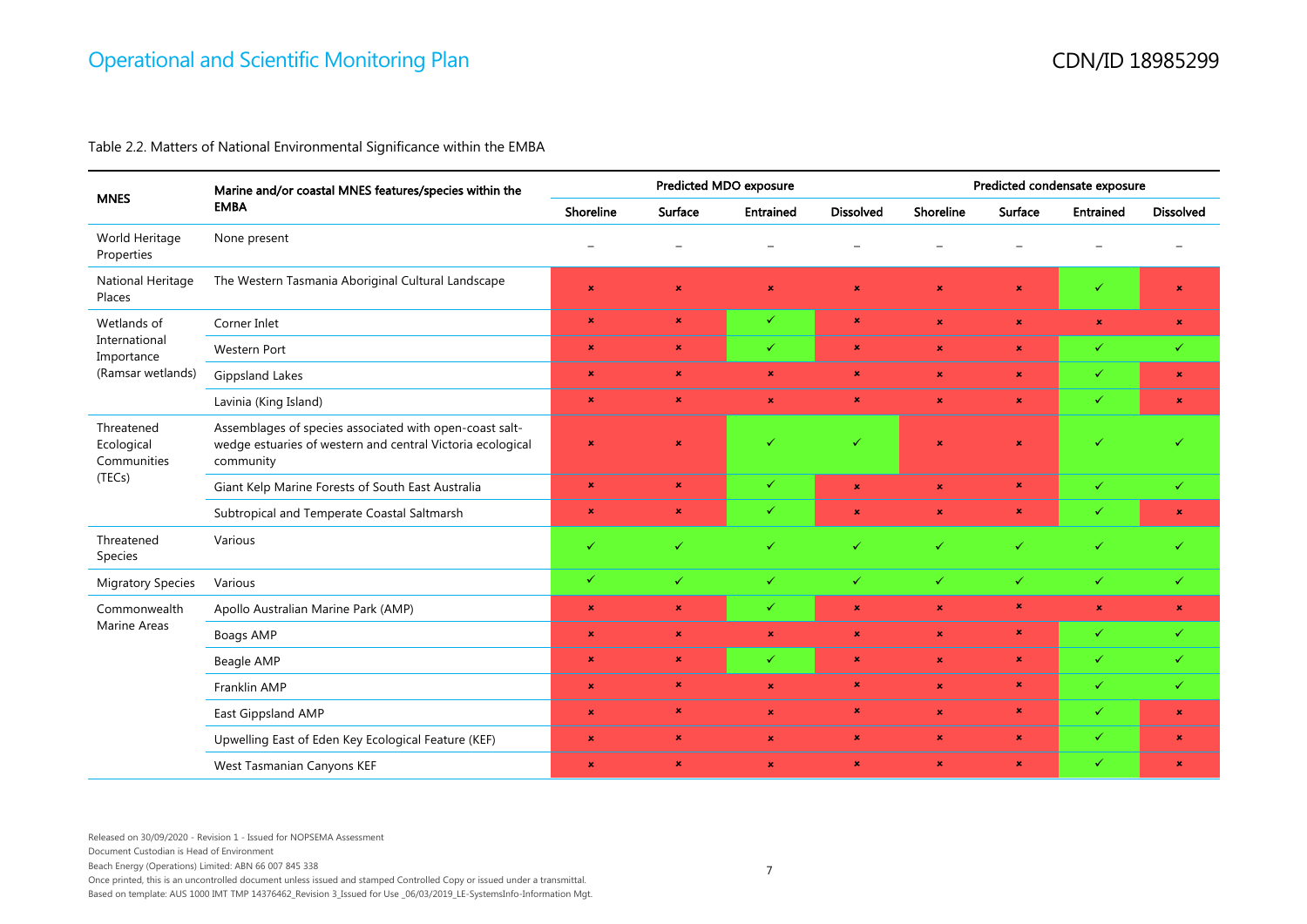| <b>MNES</b>                              | Marine and/or coastal MNES features/species within the | Predicted MDO exposure   |                          |                  |                  | Predicted condensate exposure |                          |              |                           |  |
|------------------------------------------|--------------------------------------------------------|--------------------------|--------------------------|------------------|------------------|-------------------------------|--------------------------|--------------|---------------------------|--|
|                                          | <b>EMBA</b>                                            | Shoreline                | Surface                  | <b>Entrained</b> | <b>Dissolved</b> | Shoreline                     | Surface                  | Entrained    | <b>Dissolved</b>          |  |
|                                          | Big Horseshoe Canyon KEF                               | $\pmb{\times}$           | $\pmb{\times}$           | $\mathbf{x}$     | $\mathbf x$      | $\mathbf x$                   | $\mathbf x$              | $\checkmark$ | $\mathbf x$               |  |
|                                          | Canyons of the eastern continental slope KEF           | $\mathbf x$              | $\mathbf x$              | <b>x</b>         | $\mathbf{x}$     | $\mathbf{x}$                  | $\mathbf x$              |              | $\boldsymbol{\mathsf{x}}$ |  |
| <b>Great Barrier Reef</b><br>Marine Park | None present                                           | -                        | $\overline{\phantom{0}}$ | -                | <b>-</b>         |                               | $\overline{\phantom{0}}$ | -            |                           |  |
| <b>Nuclear Actions</b>                   | None present                                           | $\overline{\phantom{0}}$ |                          |                  |                  |                               |                          |              |                           |  |
| <b>Water Resources</b>                   | None present                                           | -                        |                          |                  |                  |                               |                          |              |                           |  |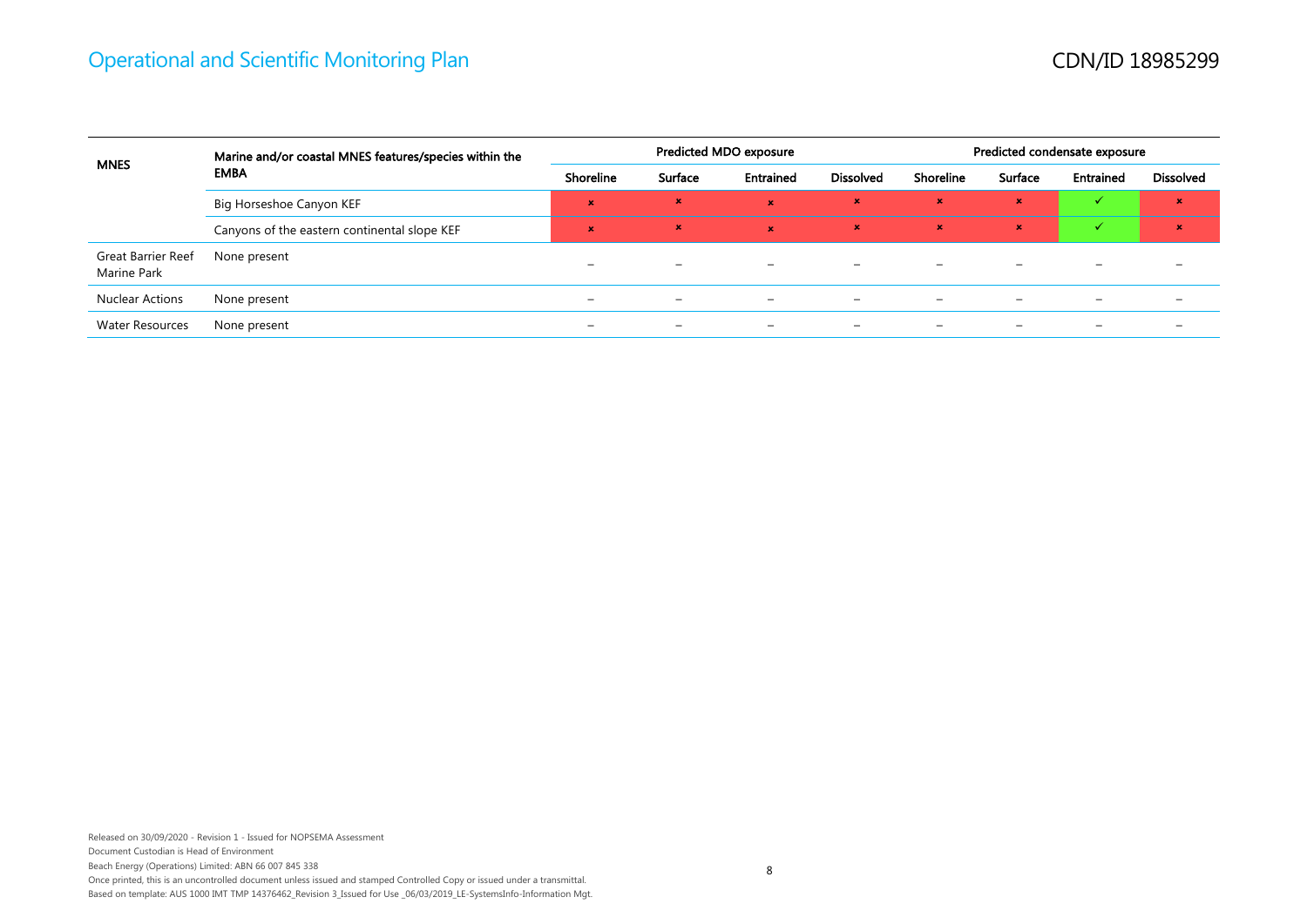#### 2.3 Monitoring studies relevant to key areas within the EMBA

Table 2.3 provides a summary of environmental values and sensitivities of identified key areas within the EMBA. Key areas are determined to be:

- AMPs;
- Wetlands of International Importance (Ramsar wetlands);
- TECs;
- Threatened or migratory species with a spatially defined biologically important area (BIA;
- KEFs; and
- Other protected areas, including State protected marine and terrestrial areas, nationally important wetlands and heritage sites.

The description of values and sensitivities is summarised from the Existing Environment (Chapter 5) of the BassGas Operations EP.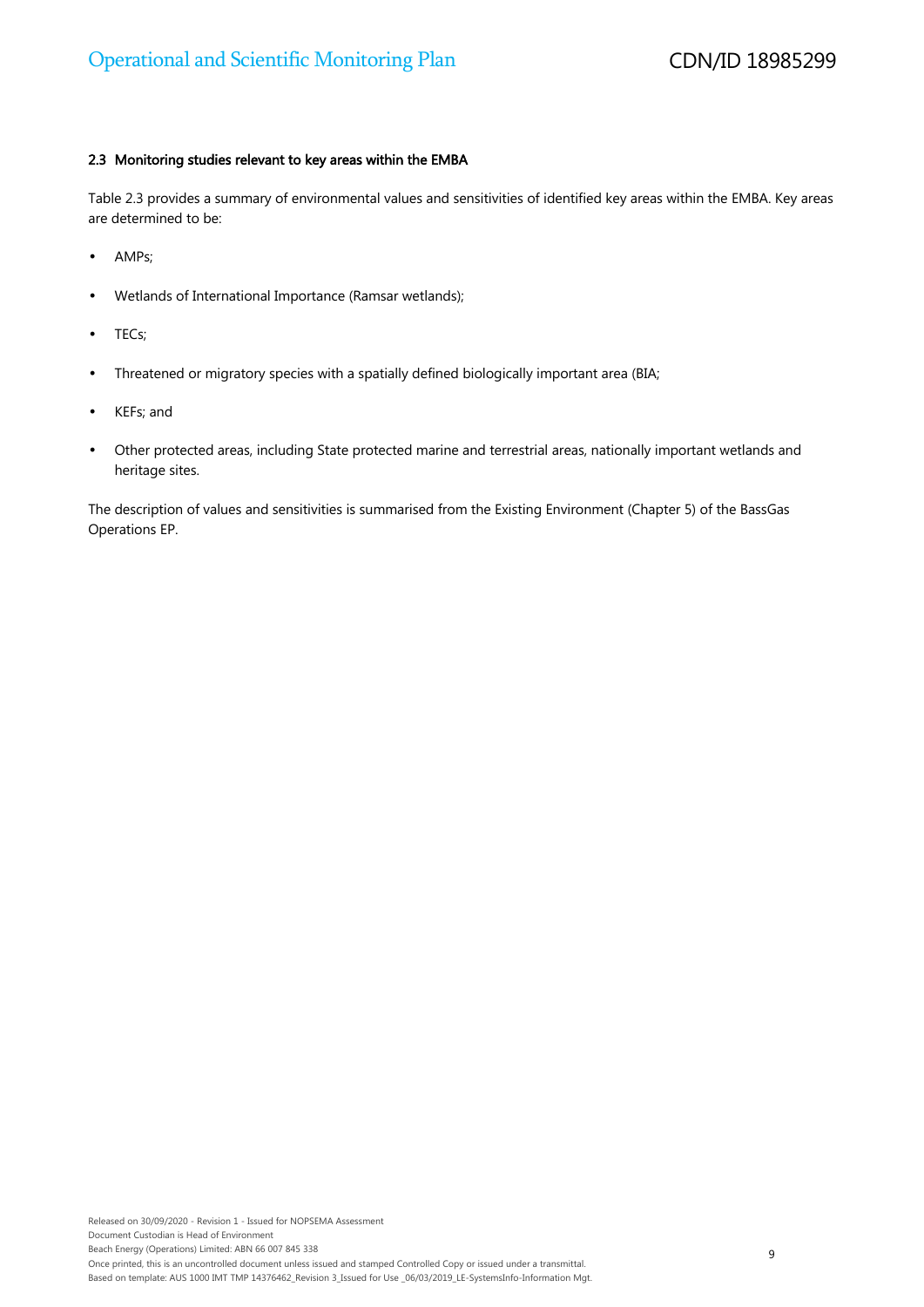Table 2.3. Environmental values and sensitivities of key areas within the EMBA that may be exposed to oil

| Key Area Location /<br>Feature | <b>Summary of Environmental Values and Sensitivities</b>                                                                                                                                                                                                                                                                                                                                                                                                                                                                                                                                                                                                                                                                      | Relevant Management Plan /<br>Conservation Advice / Recovery Plan               | <b>Relevant Operational and Scientific Monitoring</b><br><b>Studies</b>                                                                                                                           |
|--------------------------------|-------------------------------------------------------------------------------------------------------------------------------------------------------------------------------------------------------------------------------------------------------------------------------------------------------------------------------------------------------------------------------------------------------------------------------------------------------------------------------------------------------------------------------------------------------------------------------------------------------------------------------------------------------------------------------------------------------------------------------|---------------------------------------------------------------------------------|---------------------------------------------------------------------------------------------------------------------------------------------------------------------------------------------------|
| <b>Australian Marine Parks</b> |                                                                                                                                                                                                                                                                                                                                                                                                                                                                                                                                                                                                                                                                                                                               |                                                                                 |                                                                                                                                                                                                   |
| Apollo AMP                     | Ecosystems, habitats and communities associated with the Western Bass Strait<br>$\bullet$<br>Shelf Transition and the Bass Strait Shelf Province and associated with the<br>seafloor features: deep/hole/valley and shelf.<br>Important migration area for blue, fin, sei and humpback whales.<br>$\bullet$<br>Important foraging area for black-browed and shy albatross, Australasian<br>$\bullet$<br>gannet, short-tailed shearwater and crested tern.<br>Cultural and heritage site - wreck of the MV City of Rayville.<br>$\bullet$                                                                                                                                                                                      | South-east Commonwealth Marine<br>Reserves Network Management Plan<br>2013-2023 | O2: Water quality<br>S1: Water quality impact assessment<br>S5: Marine fauna impact assessment                                                                                                    |
| Beagle AMP                     | Ecosystems, habitats and communities associated with the Southeast Shelf<br>$\bullet$<br>Transition and associated with the seafloor features: basin, plateau, shelf and<br>sill.<br>Important migration and resting areas for southern right whales.<br>$\bullet$<br>It provides important foraging habitat for the Australian fur seal, killer whale,<br>$\bullet$<br>great white shark, shy albatross, Australasian gannet, short-tailed shearwater,<br>Pacific and silver gulls, crested tern, common diving petrel, fairy prion, black-<br>faced cormorant and little penguin.<br>Cultural and heritage sites including the wreck of the steamship SS Cambridge<br>$\bullet$<br>and the wreck of the ketch Eliza Davies. | South-east Commonwealth Marine<br>Reserves Network Management Plan<br>2013-2023 | O2: Water quality<br>O4: Marine fauna surveillance<br>S1: Water quality impact assessment<br>S5: Marine fauna impact assessment                                                                   |
| Boags AMP                      | Important foraging area for shy albatross, Australasian gannet, short-tailed<br>$\bullet$<br>shearwater, fairy prion, black-faced cormorant, common diving petrel and<br>little penguins.<br>Located close to seabird breeding colonies on the nearby Hunter group of<br>$\bullet$<br>islands.<br>Ecosystems, habitats and communities associated with the IMCRA Bass Strait<br>$\bullet$<br>Shelf Province including sea floor plateau and tidal sandwave/sandbank.                                                                                                                                                                                                                                                          | South-east Commonwealth Marine<br>Reserves Network Management Plan<br>2013-2023 | O2: Water quality<br>O3: Sediment quality<br>O4: Marine fauna surveillance<br>S1: Water quality impact assessment<br>S2: Sediment quality impact assessment<br>S5: Marine fauna impact assessment |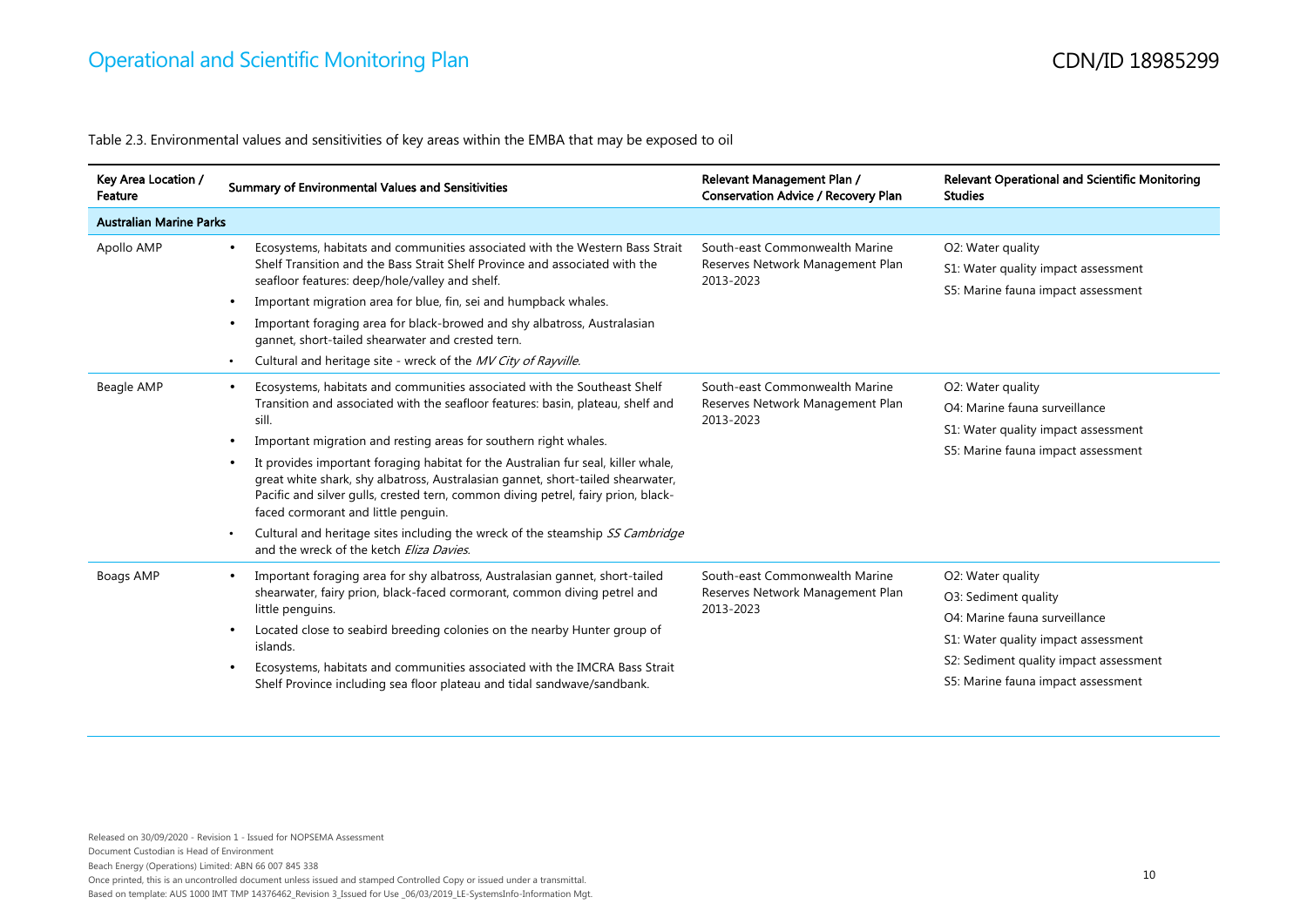| Key Area Location /<br>Feature                | Summary of Environmental Values and Sensitivities                                                                                                                                                                                                                                                                                                                                                                                                 | Relevant Management Plan /<br><b>Conservation Advice / Recovery Plan</b>                                                                              | <b>Relevant Operational and Scientific Monitoring</b><br><b>Studies</b>                                                                                                                                                                                                                                                                                         |
|-----------------------------------------------|---------------------------------------------------------------------------------------------------------------------------------------------------------------------------------------------------------------------------------------------------------------------------------------------------------------------------------------------------------------------------------------------------------------------------------------------------|-------------------------------------------------------------------------------------------------------------------------------------------------------|-----------------------------------------------------------------------------------------------------------------------------------------------------------------------------------------------------------------------------------------------------------------------------------------------------------------------------------------------------------------|
| Franklin AMP<br>East Gippsland AMP            | Important feeding grounds for seabirds including species of albatross, petrel,<br>$\bullet$<br>shearwater and cormorant.<br>Located close to seabird breeding colonies on the nearby Hunter group of<br>islands.<br>Great white sharks are known to forage in the reserve.<br>٠<br>Mixing of warm and temperate waters in the reserve creates habitat for<br>$\bullet$<br>phytoplankton.                                                          | South-east Commonwealth Marine<br>Reserves Network Management Plan<br>2013-2023<br>South-east Commonwealth Marine<br>Reserves Network Management Plan | O2: Water quality<br>S1: Water quality impact assessment<br>S5: Marine fauna impact assessment<br>O2: Water quality<br>S1: Water quality impact assessment                                                                                                                                                                                                      |
|                                               | Oceanic birds including albatrosses, petrels and shearwaters are known to<br>$\bullet$<br>foraging in the AMP.<br>Humpback whales pass through the reserve during their north and south<br>migration.                                                                                                                                                                                                                                             | 2013-2023                                                                                                                                             | S5: Marine fauna impact assessment                                                                                                                                                                                                                                                                                                                              |
| <b>State Marine Protected Areas</b>           |                                                                                                                                                                                                                                                                                                                                                                                                                                                   |                                                                                                                                                       |                                                                                                                                                                                                                                                                                                                                                                 |
| Victoria (Marine National Parks)              |                                                                                                                                                                                                                                                                                                                                                                                                                                                   |                                                                                                                                                       |                                                                                                                                                                                                                                                                                                                                                                 |
| <b>Bunurong Marine</b><br>National Park (MNP) | Extensive intertidal rock platforms and subtidal rocky reefs.<br>Abundant and diverse marine flora and fauna including over 22 species of<br>marine flora and fauna recorded, or presumed to be, at their eastern or<br>western distributional limits.<br>Highest diversity of intertidal and shallow subtidal invertebrate fauna recorded<br>$\bullet$<br>in Victoria on sandstone.<br>Important coastal habitat for several threatened species. | Bunurong MNP Management Plan                                                                                                                          | O2: Water quality<br>O3: Sediment quality<br>O4: Marine fauna surveillance<br>S1: Water quality impact assessment<br>S2: Sediment quality impact assessment<br>S3: Subtidal habitats impact assessment<br>S4: Intertidal and coastal habitats impact<br>assessment<br>S5: Marine fauna impact assessment<br>S7: Heritage and socioeconomic impact<br>assessment |
| Churchill Island MNP                          | Within the park are numerous marine habitats including mangroves, sheltered<br>intertidal mudflats, seagrass beds, subtidal soft sediments and rocky intertidal<br>shores.<br>This MNPis part of the Western Port Ramsar site.                                                                                                                                                                                                                    | N/A (refer to Western Port Ramsar Site<br>Management Plan)                                                                                            | O2: Water quality<br>O3: Sediment quality<br>O4: Marine fauna surveillance<br>S1: Water quality impact assessment                                                                                                                                                                                                                                               |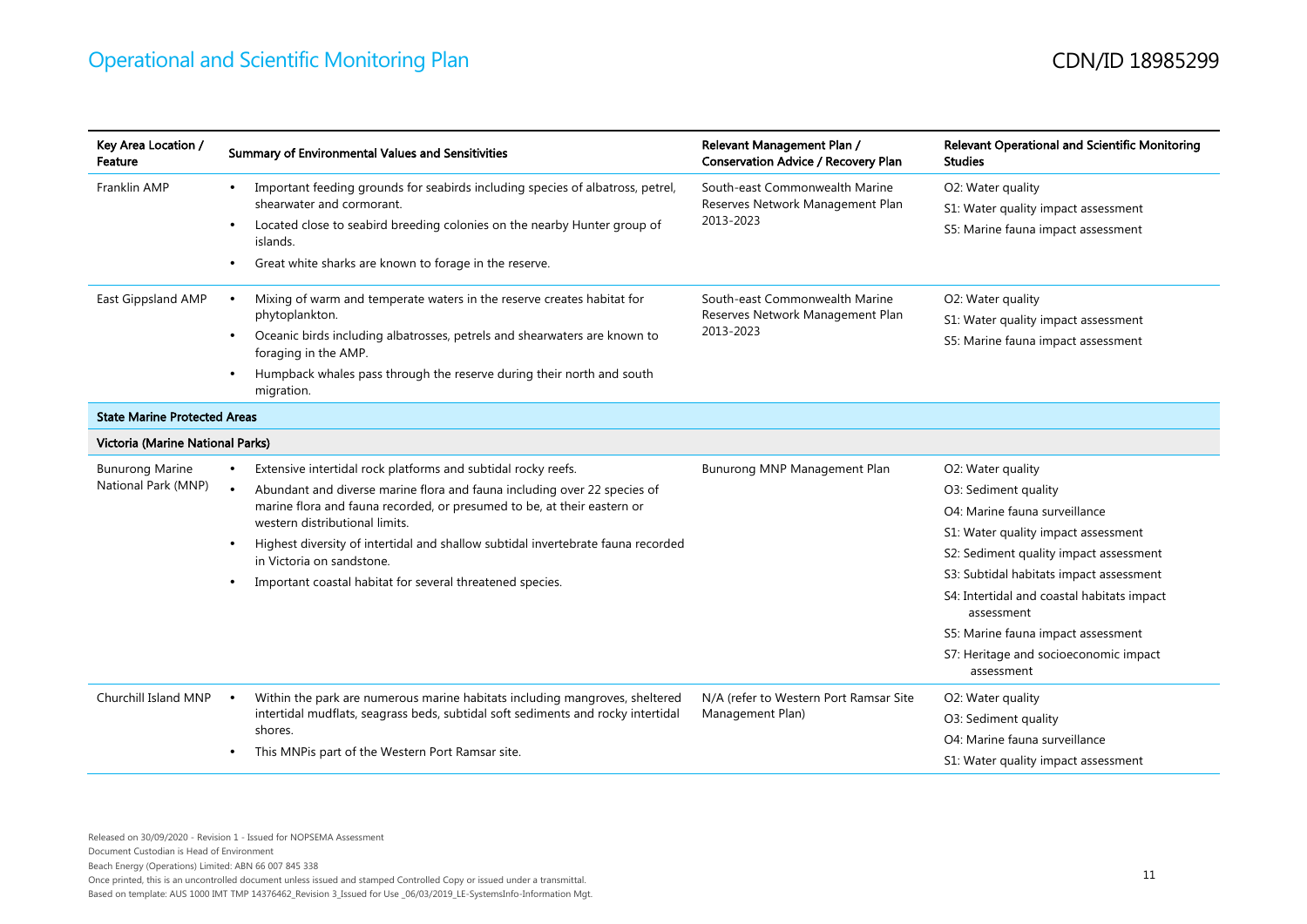| Key Area Location /<br>Feature | Summary of Environmental Values and Sensitivities                                                                                                                                                                                                                                                                     | Relevant Management Plan /<br><b>Conservation Advice / Recovery Plan</b> | Relevant Operational and Scientific Monitoring<br><b>Studies</b> |
|--------------------------------|-----------------------------------------------------------------------------------------------------------------------------------------------------------------------------------------------------------------------------------------------------------------------------------------------------------------------|--------------------------------------------------------------------------|------------------------------------------------------------------|
|                                | Churchill Island is an important habitat for many bird species. Migratory<br>$\bullet$                                                                                                                                                                                                                                |                                                                          | S2: Sediment quality impact assessment                           |
|                                | waders roost and feed within the Marine National Park including the bar-<br>tailed Godwit and the red-necked stint.                                                                                                                                                                                                   |                                                                          | S3: Subtidal habitats impact assessment                          |
|                                | The seagrass beds are major food sources for many commercially viable<br>$\bullet$                                                                                                                                                                                                                                    |                                                                          | S4: Intertidal and coastal habitats impact<br>assessment         |
|                                | species such as King George whiting, black bream and yellow-eyed mullet.                                                                                                                                                                                                                                              |                                                                          | S5: Marine fauna impact assessment                               |
|                                |                                                                                                                                                                                                                                                                                                                       |                                                                          | S7: Heritage and socioeconomic impact<br>assessment              |
| <b>Wilsons Promontory</b>      | Intertidal rocky shores, sandy beaches, seagrass and subtidal soft substrates.<br>$\bullet$                                                                                                                                                                                                                           | Wilsons Promontory MNP and Wilsons                                       | O2: Water quality                                                |
| <b>MNP</b>                     | Abundant and diverse marine flora and fauna, including hundreds of fish<br>$\bullet$                                                                                                                                                                                                                                  | Promontory Marine Park Management                                        | O3: Sediment quality                                             |
|                                | species and invertebrates such as sponges, ascidians, sea whips and                                                                                                                                                                                                                                                   | Plan                                                                     | O4: Marine fauna surveillance                                    |
|                                | bryozoans.                                                                                                                                                                                                                                                                                                            |                                                                          | S1: Water quality impact assessment                              |
|                                | Important breeding sites for a significant colony of Australian fur seals.<br>$\bullet$                                                                                                                                                                                                                               |                                                                          | S2: Sediment quality impact assessment                           |
|                                | Important habitat for several threatened shorebird species, including species<br>$\bullet$<br>listed under international migratory bird agreements.<br>Seascape, cultural places and objects of high traditional and cultural<br>$\bullet$<br>significance to Indigenous people.<br>Historic shipwrecks.<br>$\bullet$ |                                                                          | S3: Subtidal habitats impact assessment                          |
|                                |                                                                                                                                                                                                                                                                                                                       |                                                                          | S4: Intertidal and coastal habitats impact<br>assessment         |
|                                |                                                                                                                                                                                                                                                                                                                       |                                                                          | S5: Marine fauna impact assessment                               |
|                                |                                                                                                                                                                                                                                                                                                                       |                                                                          | S7: Heritage and socioeconomic impact<br>assessment              |
| Point Hicks MNP                | A diversity of habitats, including subtidal and intertidal reefs, subtidal soft<br>$\bullet$                                                                                                                                                                                                                          | Point Hicks MNP Management Plan                                          | O2: Water quality                                                |
|                                | sediment and sandy beaches.                                                                                                                                                                                                                                                                                           |                                                                          | O3: Sediment quality                                             |
|                                | A very high diversity of fauna, including intertidal and subtidal invertebrates.<br>$\bullet$                                                                                                                                                                                                                         |                                                                          | O4: Marine fauna surveillance                                    |
|                                | Co-occurrence of eastern temperate, southern cosmopolitan and temperate<br>$\bullet$                                                                                                                                                                                                                                  |                                                                          | S1: Water quality impact assessment                              |
|                                | species, as a result of the mixing of warm eastern and cool southern waters.                                                                                                                                                                                                                                          |                                                                          | S2: Sediment quality impact assessment                           |
|                                | Transient reptiles from northern waters, including turtles and sea snakes.<br>$\bullet$                                                                                                                                                                                                                               |                                                                          | S3: Subtidal habitats impact assessment                          |
|                                | Threatened fauna, including whales and several bird species.<br>٠                                                                                                                                                                                                                                                     |                                                                          | S4: Intertidal and coastal habitats impact                       |
|                                | Outstanding landscapes, seascapes and underwater scenery.<br>$\bullet$                                                                                                                                                                                                                                                |                                                                          | assessment                                                       |
|                                | Outstanding active coastal landforms, such as granite reefs and mobile sand<br>$\bullet$                                                                                                                                                                                                                              |                                                                          | S5: Marine fauna impact assessment                               |
|                                | dunes.                                                                                                                                                                                                                                                                                                                |                                                                          | S7: Heritage and socioeconomic impact<br>assessment              |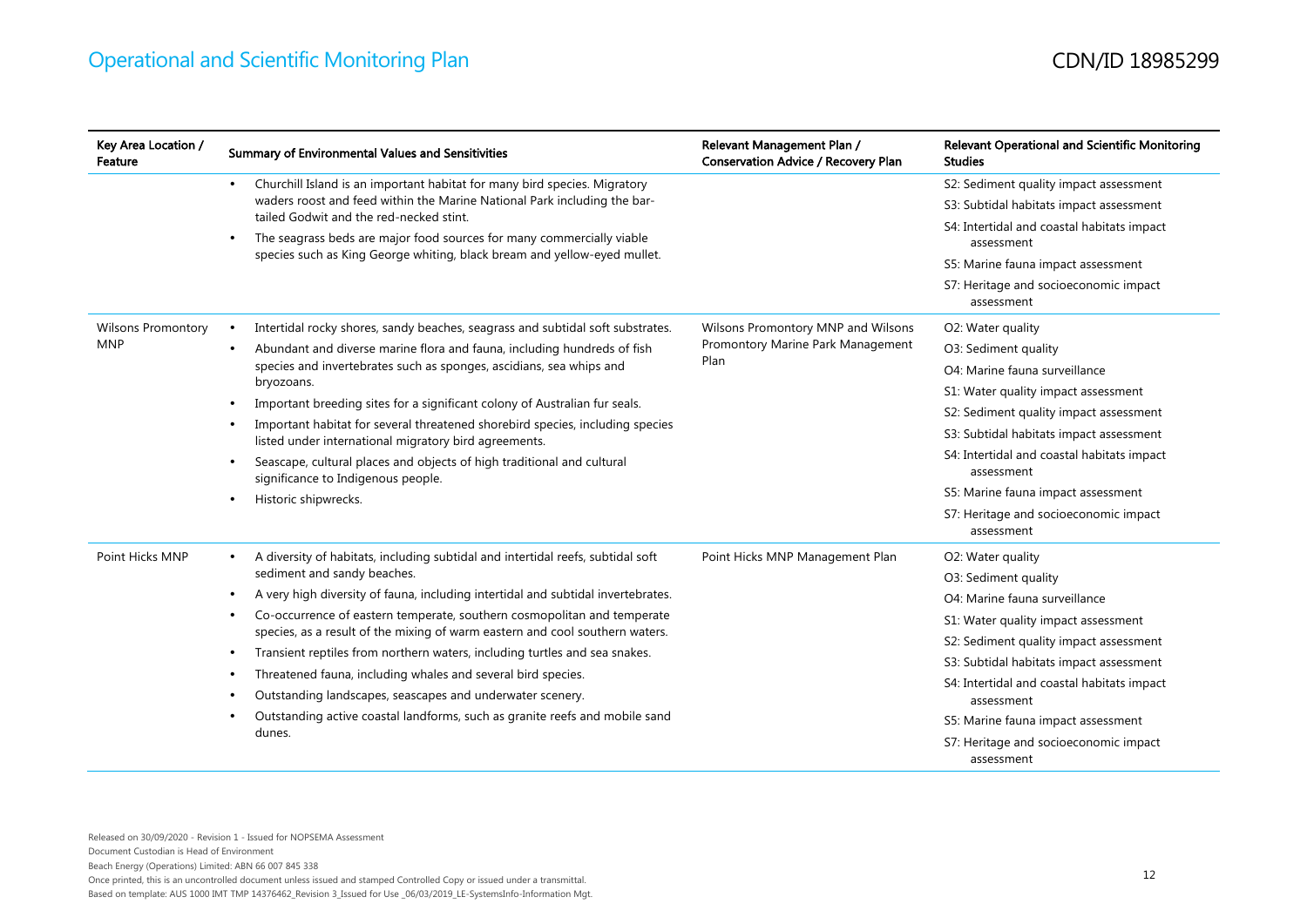| Key Area Location /<br>Feature       | Summary of Environmental Values and Sensitivities                                                                                                                                                                                                                                                                                                                                                                                                                                                                                                                                                                                                                                                                                                                                                                                                                                                                                                                           | Relevant Management Plan /<br>Conservation Advice / Recovery Plan | Relevant Operational and Scientific Monitoring<br><b>Studies</b>                                                                                                                                                                                                                                                   |
|--------------------------------------|-----------------------------------------------------------------------------------------------------------------------------------------------------------------------------------------------------------------------------------------------------------------------------------------------------------------------------------------------------------------------------------------------------------------------------------------------------------------------------------------------------------------------------------------------------------------------------------------------------------------------------------------------------------------------------------------------------------------------------------------------------------------------------------------------------------------------------------------------------------------------------------------------------------------------------------------------------------------------------|-------------------------------------------------------------------|--------------------------------------------------------------------------------------------------------------------------------------------------------------------------------------------------------------------------------------------------------------------------------------------------------------------|
| Cape Howe MNP                        | Diversity of habitats including subtidal and intertidal reefs, subtidal soft<br>$\bullet$<br>sediment and sandy beaches.                                                                                                                                                                                                                                                                                                                                                                                                                                                                                                                                                                                                                                                                                                                                                                                                                                                    | Cape Howe MNP Management Plan                                     | O2: Water quality<br>O3: Sediment quality                                                                                                                                                                                                                                                                          |
|                                      | Co-occurrence of eastern temperate, southern cosmopolitan and temperate<br>$\bullet$<br>species, as a result of the mixing of warm eastern and cool southern waters.<br>Marine mammals such as whales, dolphins, Australian fur-seals and New<br>$\bullet$<br>Zealand fur-seals.<br>Transient reptiles such as green turtles from northern waters.<br>$\bullet$<br>Threatened fauna including whales and birds.<br>٠<br>Foraging area for a significant breeding colony of Little Penguins from<br>$\bullet$<br>neighbouring Gabo Island.<br>Outstanding active coastal landforms within and adjoining the park, such as<br>$\bullet$<br>granite and sandstone reefs.<br>Victoria's most easterly MNP abutting one of only three wilderness zones on<br>$\bullet$<br>the Victorian coast.<br>Outstanding opportunities to build knowledge of marine protected areas and<br>their management, and to further understand marine ecological function and<br>changes over time. |                                                                   | O4: Marine fauna surveillance<br>S1: Water quality impact assessment<br>S2: Sediment quality impact assessment<br>S3: Subtidal habitats impact assessment<br>S4: Intertidal and coastal habitats impact<br>assessment<br>S5: Marine fauna impact assessment<br>S7: Heritage and socioeconomic impact<br>assessment |
| <b>Victoria (Marine Sanctuaries)</b> |                                                                                                                                                                                                                                                                                                                                                                                                                                                                                                                                                                                                                                                                                                                                                                                                                                                                                                                                                                             |                                                                   |                                                                                                                                                                                                                                                                                                                    |
| Marengo Reefs<br>Marine Sanctuary    | Subtidal soft sediments, subtidal rocky reefs and intertidal reefs. high diversity<br>$\bullet$<br>of algal, invertebrate and fish species.<br>Australian fur-seal haul out area.<br>$\bullet$<br>Evidence of a long history of Indigenous use.<br>$\bullet$<br>Historic shipwrecks.<br>$\bullet$<br>Tourism and recreational activities including snorkelling and seal watching.<br>$\bullet$                                                                                                                                                                                                                                                                                                                                                                                                                                                                                                                                                                              | Marengo Reefs Marine Sanctuary<br>Management Plan                 | O2: Water quality<br>O3: Sediment quality<br>O4: Marine fauna surveillance<br>S1: Water quality impact assessment<br>S2: Sediment quality impact assessment<br>S3: Subtidal habitats impact assessment                                                                                                             |
| Mushroom Reef<br>Marine Sanctuary    | Subtidal pools and boulders in the intertidal area that provide a high<br>$\bullet$<br>complexity of intertidal basalt substrates and a rich variety of microhabitats.<br>A range of reef habitats that support diverse and abundant flora including<br>kelps, other brown, green and red algae; invertebrates including gorgonian<br>fans, seastars, anemones, ascidians, barnacles and soft corals; and sedentary<br>and migratory fish species.                                                                                                                                                                                                                                                                                                                                                                                                                                                                                                                          | Mushroom Reef Marine Sanctuary<br>Management Plan                 | S4: Intertidal and coastal habitats impact<br>assessment<br>S5: Marine fauna impact assessment<br>S7: Heritage and socioeconomic impact<br>assessment                                                                                                                                                              |

Based on template: AUS 1000 IMT TMP 14376462\_Revision 3\_Issued for Use \_06/03/2019\_LE-SystemsInfo-Information Mgt.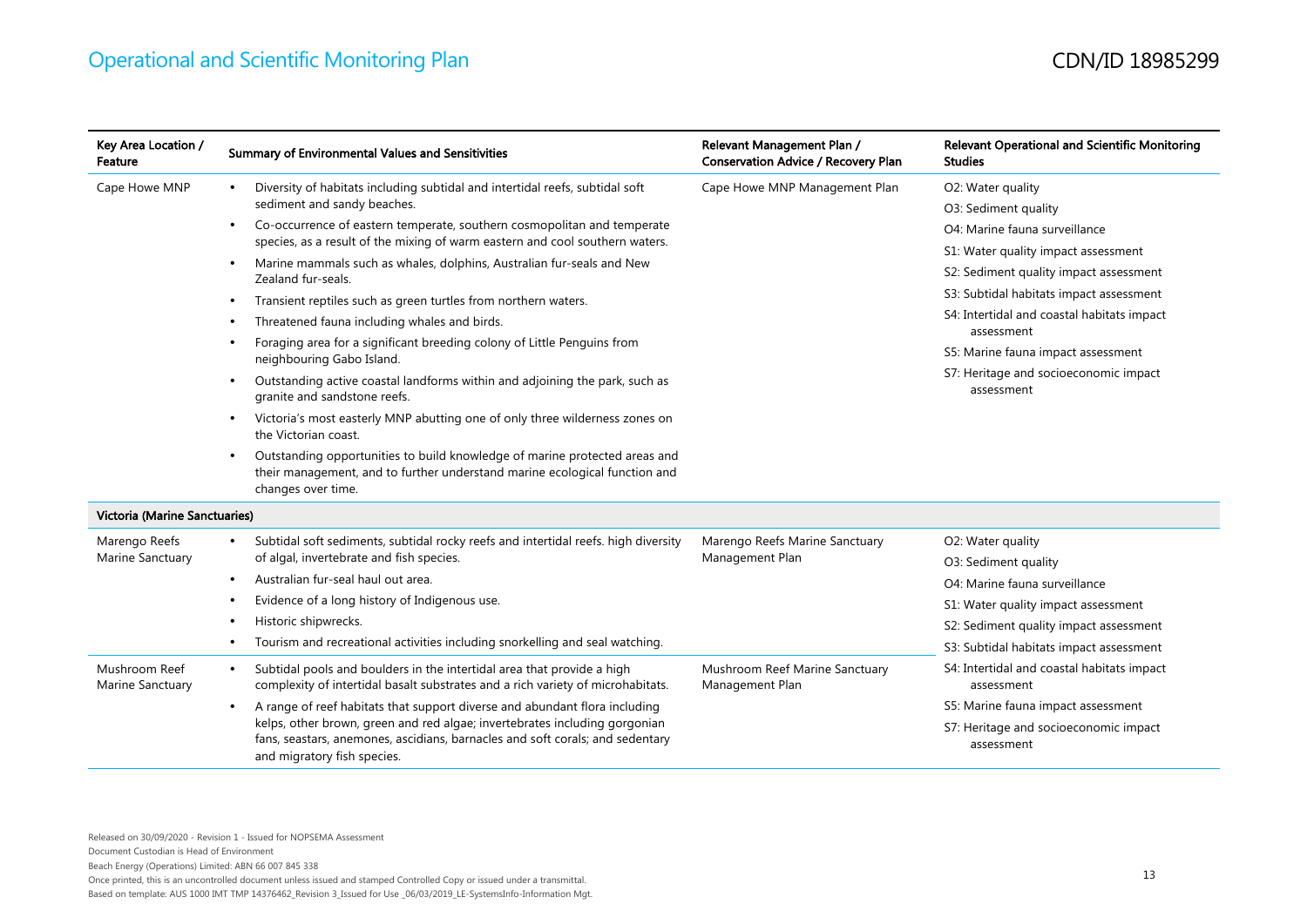| Key Area Location /<br>Feature                    | Summary of Environmental Values and Sensitivities                                                                                         | Relevant Management Plan /<br><b>Conservation Advice / Recovery Plan</b>             | <b>Relevant Operational and Scientific Monitoring</b><br><b>Studies</b>                                                                                                                         |
|---------------------------------------------------|-------------------------------------------------------------------------------------------------------------------------------------------|--------------------------------------------------------------------------------------|-------------------------------------------------------------------------------------------------------------------------------------------------------------------------------------------------|
|                                                   | Sandy bottoms habitats that support large beds of Amphibolis seagrass and<br>$\bullet$<br>patches of green algae.                         |                                                                                      |                                                                                                                                                                                                 |
|                                                   | Intertidal habitats that support resident and migratory shorebird species<br>$\bullet$<br>including threatened species.                   |                                                                                      |                                                                                                                                                                                                 |
|                                                   | Culturally important areas for the Boonwurrung people.<br>٠                                                                               |                                                                                      |                                                                                                                                                                                                 |
|                                                   | Recreational activities including diving and snorkelling.                                                                                 |                                                                                      |                                                                                                                                                                                                 |
| <b>Tasmania (Marine Reserves)</b>                 |                                                                                                                                           |                                                                                      |                                                                                                                                                                                                 |
| Arthur Bay                                        | Coastal and marine protected area on the west coast of Flinders Island.<br>$\bullet$                                                      | N/A                                                                                  | O2: Water quality                                                                                                                                                                               |
| <b>Conservation Area</b>                          | Shallow marine area likely contains rocky reef sites and coastal interface used<br>$\bullet$                                              |                                                                                      | S1: Water quality impact assessment                                                                                                                                                             |
|                                                   | as habitat for marine fauna.                                                                                                              |                                                                                      | S2: Sediment quality impact assessment                                                                                                                                                          |
|                                                   |                                                                                                                                           |                                                                                      | S3: Subtidal habitats impact assessment                                                                                                                                                         |
| Kent Group Marine<br>Reserve                      | Stronghold for fish species including violet roughy, mosaic leatherjacket,<br>wilsons weedfish and maori wrasse.                          | N/A                                                                                  | S4: Intertidal and coastal habitats impact<br>assessment                                                                                                                                        |
|                                                   | Seagrass beds found at Murray Pass up to 20 m water depth.<br>$\bullet$                                                                   |                                                                                      | S5: Marine fauna impact assessment                                                                                                                                                              |
|                                                   | Sponge gardens and stony coral found in 40 m water depths.<br>$\bullet$                                                                   |                                                                                      | S7: Heritage and socioeconomic impact<br>assessment                                                                                                                                             |
| <b>State Terrestrial Protected Areas</b>          |                                                                                                                                           |                                                                                      |                                                                                                                                                                                                 |
| Victoria (National Parks)                         |                                                                                                                                           |                                                                                      |                                                                                                                                                                                                 |
| French Island<br><b>National Park</b>             | Land-based protected areas with a coastal interface that may be used as<br>$\bullet$<br>habitat for marine fauna (birds, pinnipeds, etc). | French Island National Park<br>Management Plan                                       | O3: Sediment quality<br>O4: Marine fauna surveillance                                                                                                                                           |
| Great Otway<br><b>National Park</b>               | Where access is allowed, recreational activities may be present.<br>$\bullet$                                                             | Great Otway National Park and Otway<br>Forest Park Management Plan                   | S2: Sediment quality impact assessment<br>S4: Intertidal and coastal habitats impact<br>assessment<br>S5: Marine fauna impact assessment<br>S7: Heritage and socioeconomic impact<br>assessment |
| Mornington<br>Peninsula National<br>Park          |                                                                                                                                           | Mornington Peninsula National Park and<br>Arthurs Seat State Park Management<br>Plan |                                                                                                                                                                                                 |
| Croajingolong<br><b>National Park</b>             |                                                                                                                                           | Croajingolong National Park<br>Management Plan                                       |                                                                                                                                                                                                 |
| <b>Wilsons Promontory</b><br><b>National Park</b> |                                                                                                                                           | Wilsons Promontory National Park<br>Management Plan                                  |                                                                                                                                                                                                 |

Beach Energy (Operations) Limited: ABN 66 007 845 338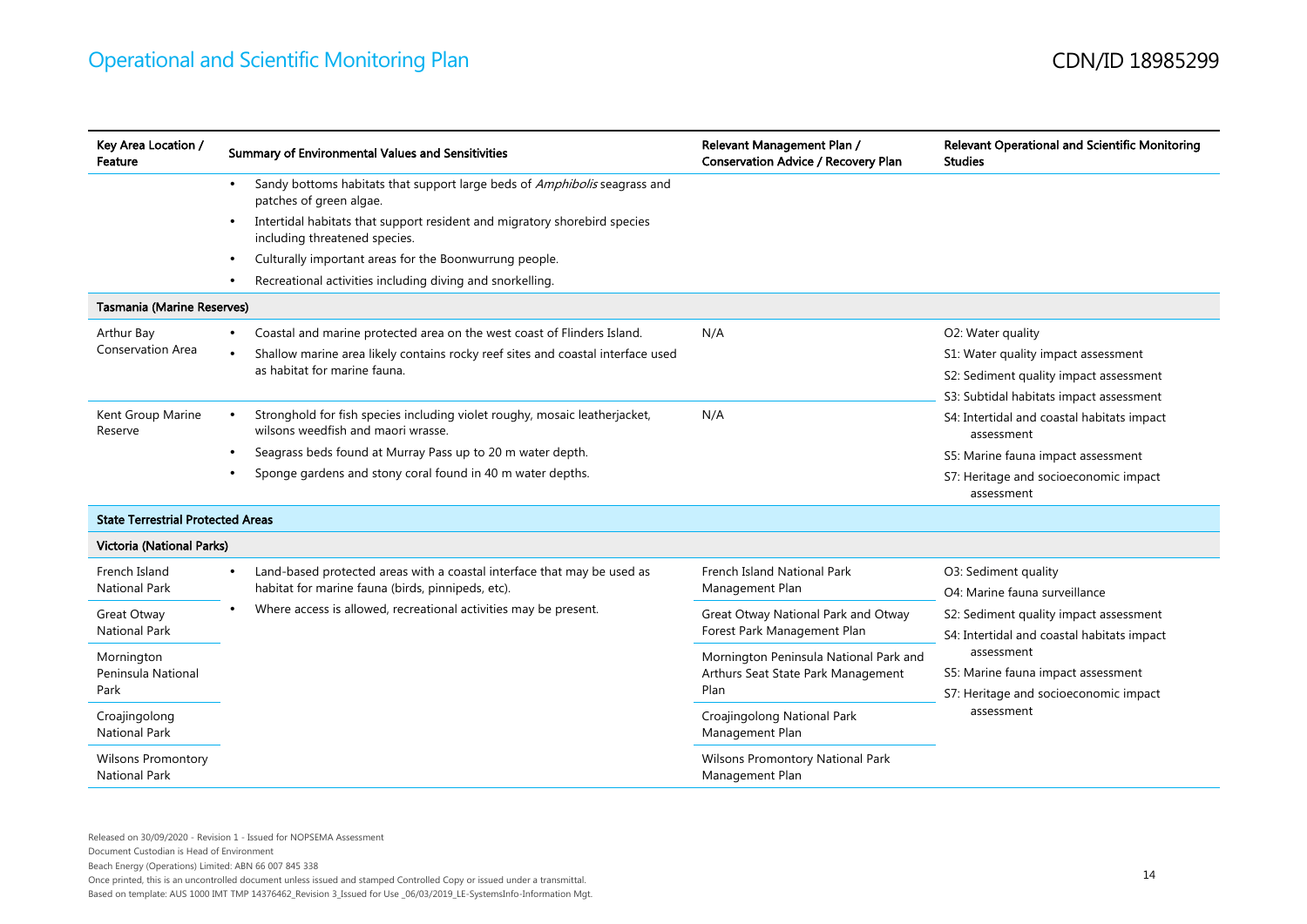| Key Area Location /<br>Feature                                               | Summary of Environmental Values and Sensitivities                                                                              | Relevant Management Plan /<br>Conservation Advice / Recovery Plan                                                                                                   | Relevant Operational and Scientific Monitoring<br><b>Studies</b>                                   |
|------------------------------------------------------------------------------|--------------------------------------------------------------------------------------------------------------------------------|---------------------------------------------------------------------------------------------------------------------------------------------------------------------|----------------------------------------------------------------------------------------------------|
|                                                                              | Victoria (Conservation, Nature, Wildlife Reserves)                                                                             |                                                                                                                                                                     |                                                                                                    |
| Cape Liptrap<br><b>Conservation Park</b>                                     | Mainland-based protected areas with a coastal interface that may be used as<br>habitat for marine fauna (birds, pinnipeds etc) | Cape Liptrap Coastal Park Management<br>Plan                                                                                                                        | O3: Sediment quality<br>O4: Marine fauna surveillance                                              |
| <b>Flinders Foreshore</b><br>Coastal Reserve<br><b>Western Port</b>          | Where access is allowed, recreational activities may be present<br>$\bullet$                                                   | Flinders Foreshore Coastal Reserve<br>Management Plan<br>N/A (refer to Western Port Ramsar Site                                                                     | S2: Sediment quality impact assessment<br>S4: Intertidal and coastal habitats impact<br>assessment |
| <b>Intertidal Reserve</b>                                                    |                                                                                                                                | Management Plan)                                                                                                                                                    | S5: Marine fauna impact assessment                                                                 |
| San Remo Coastal<br>Reserve                                                  |                                                                                                                                | San Remo Coastal Reserve Management<br>Plan                                                                                                                         | S7: Heritage and socioeconomic impact<br>assessment                                                |
| <b>Punchbowl Coastal</b><br>Reserve                                          |                                                                                                                                | N/A                                                                                                                                                                 |                                                                                                    |
| Phillip Island Nature<br>Park                                                |                                                                                                                                | Phillip Island Nature Parks Management<br>Plan                                                                                                                      |                                                                                                    |
| Kilcunda - Harmers-<br>Haven Coastal<br>Reserve                              |                                                                                                                                | N/A (refer to Bunurong Marine National<br>Park, Bunurong Marine Park, Bunurong<br>Coastal Reserve and Kilcunda-Harmers<br>Haven Coastal Reserve Management<br>Plan) |                                                                                                    |
| Reef Island and Bass<br><b>River Mouth Nature</b><br>Conservation<br>Reserve |                                                                                                                                | N/A                                                                                                                                                                 |                                                                                                    |
| <b>Shallow Inlet Marine</b><br>and Coastal Park                              |                                                                                                                                | N/A                                                                                                                                                                 |                                                                                                    |
| Gippsland Lakes<br><b>Coastal Park</b>                                       |                                                                                                                                | Lakes National Park & Gippsland Lakes<br>Coastal Park Management Plan                                                                                               |                                                                                                    |
| Cape Conran Coastal<br>Park                                                  |                                                                                                                                | Cape Conran Coastal Park Management<br>Plan                                                                                                                         |                                                                                                    |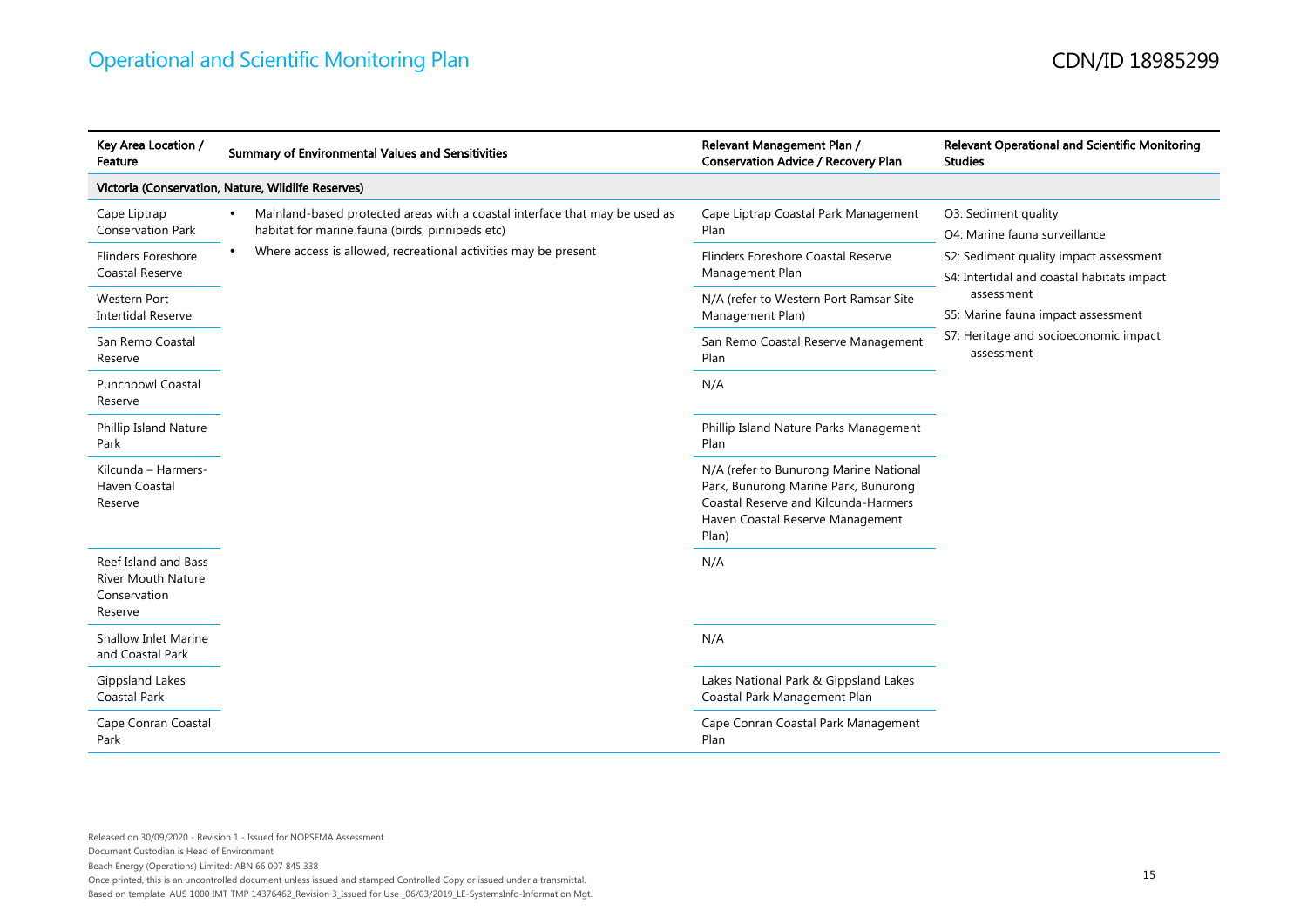| Key Area Location /<br>Feature               | Summary of Environmental Values and Sensitivities                                                                                         | Relevant Management Plan /<br>Conservation Advice / Recovery Plan | Relevant Operational and Scientific Monitoring<br><b>Studies</b>                     |
|----------------------------------------------|-------------------------------------------------------------------------------------------------------------------------------------------|-------------------------------------------------------------------|--------------------------------------------------------------------------------------|
| Tasmania                                     |                                                                                                                                           |                                                                   |                                                                                      |
| Councillor Island<br>Nature Reserve          | Island-based protected areas with a coastal interface that may be used as<br>$\bullet$<br>habitat for marine fauna (birds, pinnipeds etc) | N/A                                                               | O3: Sediment quality<br>O4: Marine fauna surveillance                                |
| Albatross Island<br>Nature Reserve           | Where access is allowed, recreational activities may be present. However due<br>$\bullet$<br>to remoteness, recreation may be limited.    | Small Bass Strait Islands Reserve<br>Management Plan              | S2: Sediment quality impact assessment<br>S4: Intertidal and coastal habitats impact |
| Petrel Islands Game<br>Reserve               |                                                                                                                                           | N/A                                                               | assessment<br>S5: Marine fauna impact assessment                                     |
| Nares Rocks<br><b>Conservation Area</b>      |                                                                                                                                           | N/A                                                               | S7: Heritage and socioeconomic impact<br>assessment                                  |
| Three Hummock<br><b>Island State Reserve</b> |                                                                                                                                           | N/A                                                               |                                                                                      |
| Hunter Island<br>Conservation Area           |                                                                                                                                           | N/A                                                               |                                                                                      |
| Harbour Islets<br>Conservation Area          |                                                                                                                                           | N/A                                                               |                                                                                      |
| Henderson Islets<br><b>Conservation Area</b> |                                                                                                                                           | N/A                                                               |                                                                                      |
| Seacrow Islet<br>Conservation Area           |                                                                                                                                           | N/A                                                               |                                                                                      |
| <b>Bird Island Game</b><br>Reserve           |                                                                                                                                           | N/A                                                               |                                                                                      |
| <b>Stack Island Game</b><br>Reserve          |                                                                                                                                           | N/A                                                               |                                                                                      |
| The Doughboys<br>Nature Reserve              |                                                                                                                                           | N/A                                                               |                                                                                      |
| <b>Bull Rock</b><br><b>Conservation Area</b> |                                                                                                                                           | N/A                                                               |                                                                                      |

Beach Energy (Operations) Limited: ABN 66 007 845 338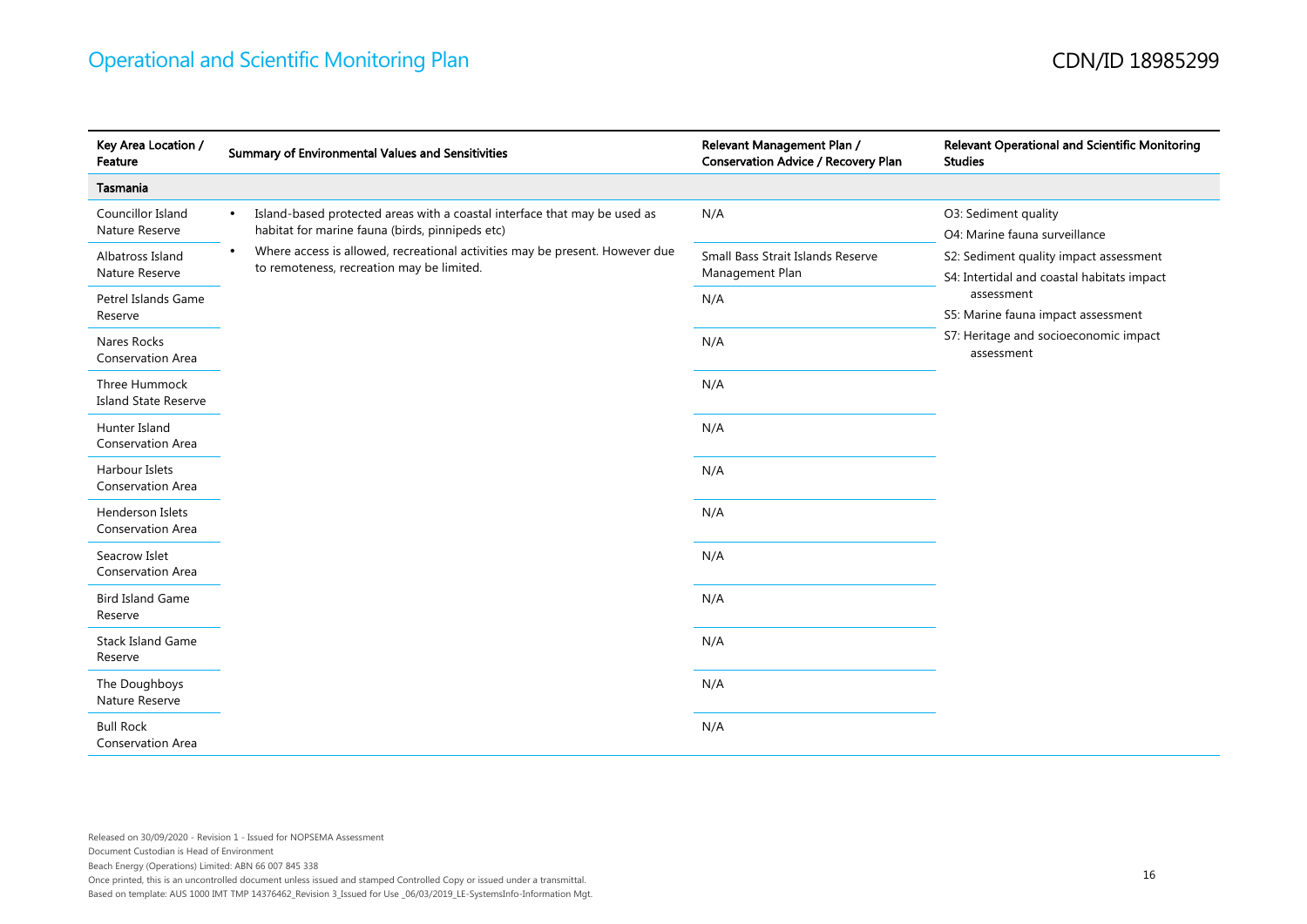| Key Area Location /<br>Feature                        | Summary of Environmental Values and Sensitivities | Relevant Management Plan /<br><b>Conservation Advice / Recovery Plan</b> | Relevant Operational and Scientific Monitoring<br><b>Studies</b> |
|-------------------------------------------------------|---------------------------------------------------|--------------------------------------------------------------------------|------------------------------------------------------------------|
| Boxen Island<br>Conservation Area                     |                                                   | N/A                                                                      |                                                                  |
| Goose Island<br>Conservation Area                     |                                                   | N/A                                                                      |                                                                  |
| Badger Island<br>Indigenous<br>Protection Area        |                                                   | N/A                                                                      |                                                                  |
| Mount Chappell<br>Island Indigenous<br>Protected Area |                                                   | N/A                                                                      |                                                                  |
| <b>Big Green Island</b><br>Nature Reserve             |                                                   | N/A                                                                      |                                                                  |
| East Kangaroo Island<br>Nature Reserve                |                                                   | N/A                                                                      |                                                                  |
| Chalky Island<br>Conservation Area                    |                                                   | N/A                                                                      |                                                                  |
| Isabella Island<br>Nature Reserve                     |                                                   | N/A                                                                      |                                                                  |
| Prime Seal Island<br>Conservation Area                |                                                   | N/A                                                                      |                                                                  |
| Pasco Group<br>Conservation Area                      |                                                   | N/A                                                                      |                                                                  |
| Roydon Island<br>Conservation Area                    |                                                   | N/A                                                                      |                                                                  |
| Sentinel Island<br>Conservation Area                  |                                                   | N/A                                                                      |                                                                  |
| Sister Islands<br>Conservation Area                   |                                                   | N/A                                                                      |                                                                  |

Released on 30/09/2020 - Revision 1 - Issued for NOPSEMA Assessment Document Custodian is Head of Environment Beach Energy (Operations) Limited: ABN 66 007 845 338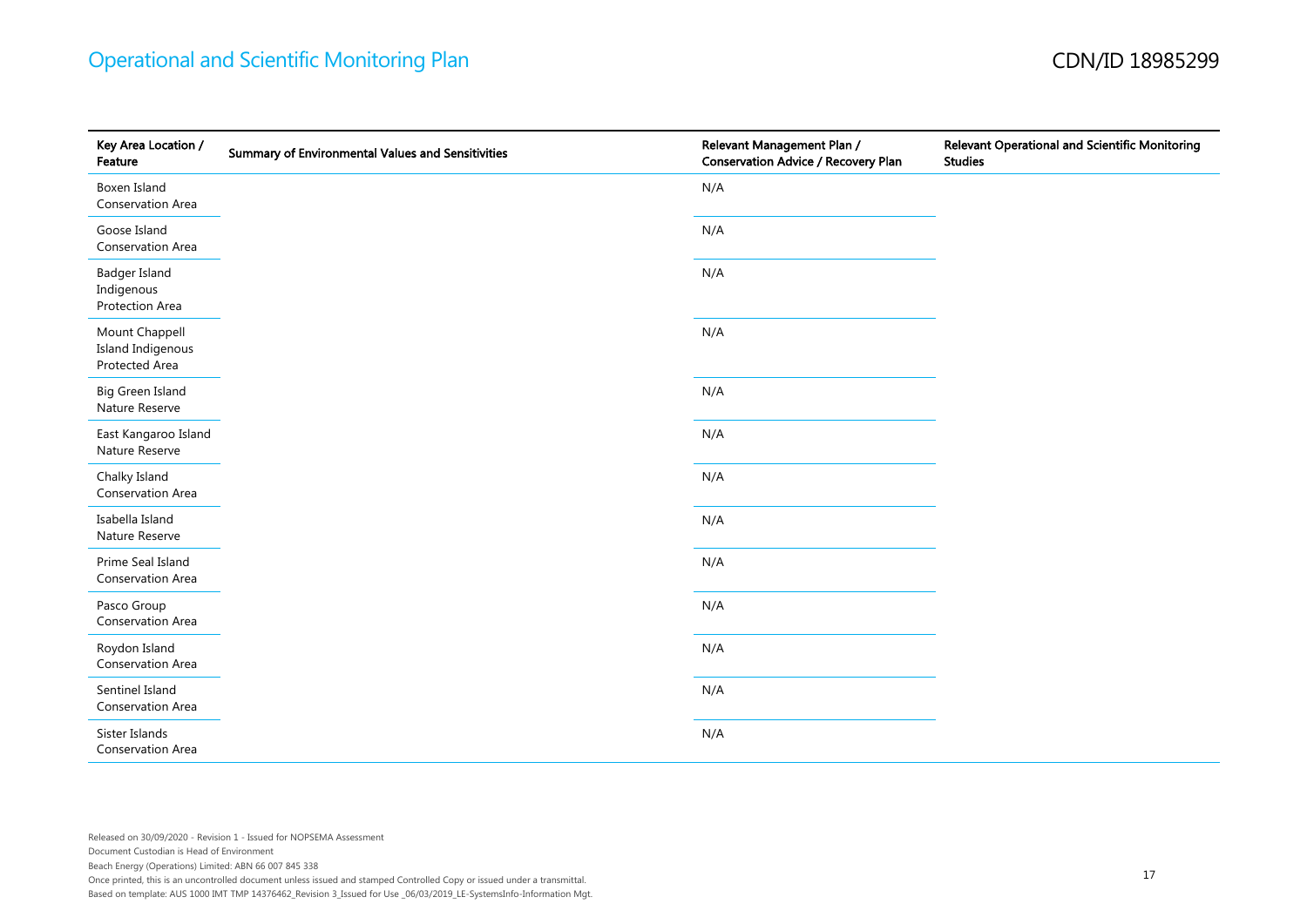| Key Area Location /<br>Feature                      | Summary of Environmental Values and Sensitivities                                 | Relevant Management Plan /<br>Conservation Advice / Recovery Plan | Relevant Operational and Scientific Monitoring<br><b>Studies</b> |
|-----------------------------------------------------|-----------------------------------------------------------------------------------|-------------------------------------------------------------------|------------------------------------------------------------------|
| Curtis Island Nature<br>Reserve                     |                                                                                   | N/A                                                               |                                                                  |
| <b>Devils Tower Nature</b><br>Reserve               |                                                                                   | N/A                                                               |                                                                  |
| Craggy Island<br>Conservation Area                  |                                                                                   | N/A                                                               |                                                                  |
| East Moncoeur<br><b>Island Conservation</b><br>Area |                                                                                   | N/A                                                               |                                                                  |
| West Moncoeur<br><b>Island Nature</b><br>Reserve    |                                                                                   | Small Bass Strait Islands Reserve<br>Management Plan              |                                                                  |
| Hogan Group<br>Conservation Area                    |                                                                                   | N/A                                                               |                                                                  |
| Cone Islet<br><b>Conservation Area</b>              |                                                                                   | N/A                                                               |                                                                  |
| North East Islet<br>Nature Reserve                  |                                                                                   | N/A                                                               |                                                                  |
| Rodondo Island<br>Nature Reserve                    |                                                                                   | Small Bass Strait Islands Reserve<br>Management Plan              |                                                                  |
| Sugarloaf Rock<br>Conservation Area                 |                                                                                   | N/A                                                               |                                                                  |
| Lavinia State Reserve                               | Mainland-based (including King Island and Flinders Island) protected areas        | Lavinia State Reserve Management Plan                             | O3: Sediment quality                                             |
| Sea Elephant                                        | with a coastal interface that may be used as habitat for marine fauna (birds,     | N/A                                                               | O4: Marine fauna surveillance                                    |
| <b>Conservation Area</b>                            | pinnipeds etc)<br>Where access is allowed, recreational activities may be present |                                                                   | S2: Sediment quality impact assessment                           |
| City of Melbourne<br><b>Bay Conservation</b>        |                                                                                   | N/A                                                               | S4: Intertidal and coastal habitats impact<br>assessment         |
| Area                                                |                                                                                   |                                                                   | S5: Marine fauna impact assessment                               |

Beach Energy (Operations) Limited: ABN 66 007 845 338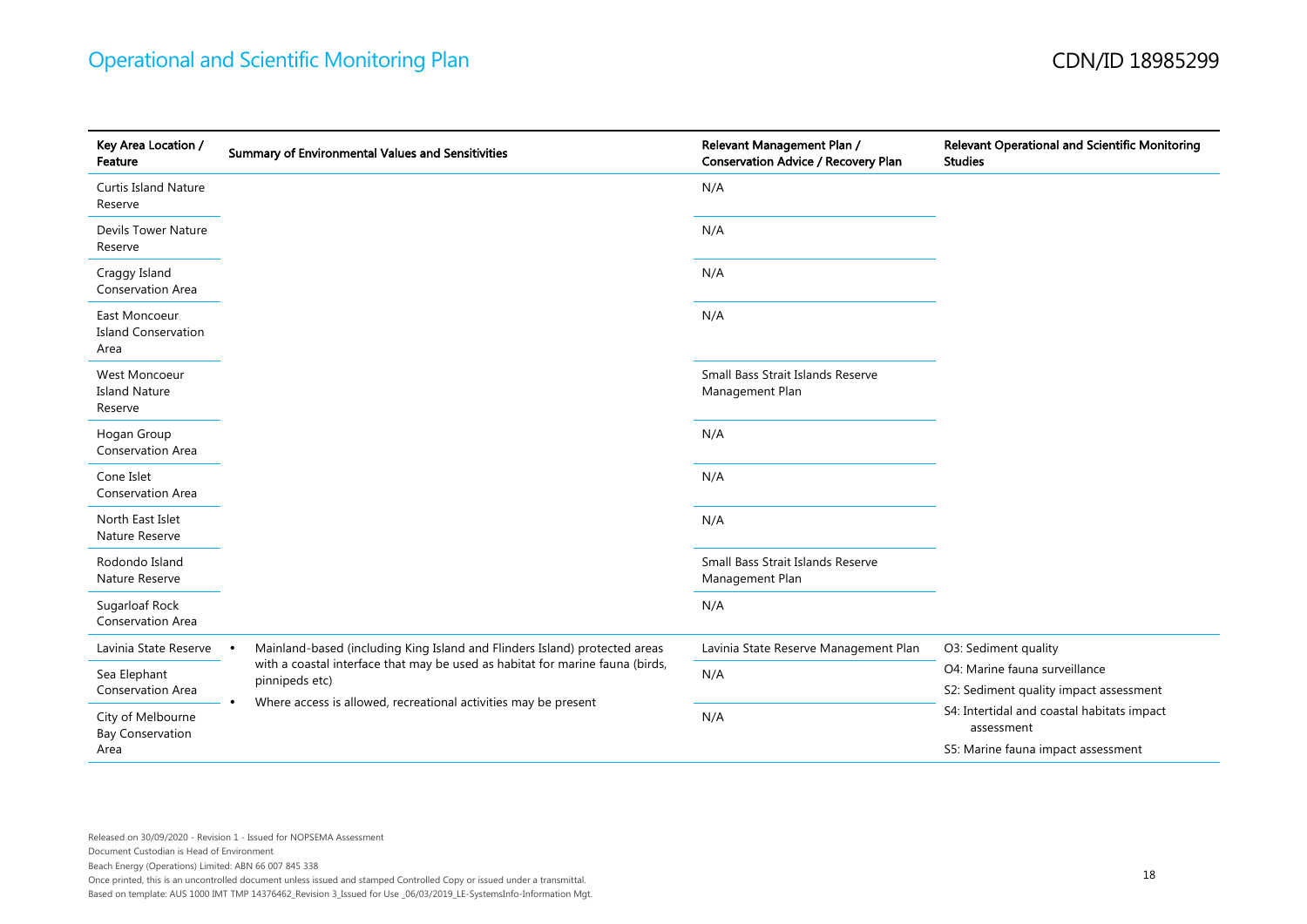| Key Area Location /<br>Feature               | Summary of Environmental Values and Sensitivities | Relevant Management Plan /<br>Conservation Advice / Recovery Plan | Relevant Operational and Scientific Monitoring<br><b>Studies</b> |
|----------------------------------------------|---------------------------------------------------|-------------------------------------------------------------------|------------------------------------------------------------------|
| Calm Bay State<br>Reserve                    |                                                   | N/A                                                               | S7: Heritage and socioeconomic impact<br>assessment              |
| Slaves Bay<br><b>Conservation Area</b>       |                                                   | N/A                                                               |                                                                  |
| West Point State<br>Reserve                  |                                                   | N/A                                                               |                                                                  |
| Arthur-Pieman<br>Conservation Area           |                                                   | Arthur-Pieman Conservation Area<br>Management Plan                |                                                                  |
| Four Mile Beach<br>Regional Reserve          |                                                   | N/A                                                               |                                                                  |
| Mount Heemskirk<br>Regional Reserve          |                                                   | N/A                                                               |                                                                  |
| Ocean Beach<br>Conservation Area             |                                                   | N/A                                                               |                                                                  |
| The Nut State<br>Reserve                     |                                                   | The Nut State Reserve Management Plan                             |                                                                  |
| <b>Tatlows Beach</b><br>Conservation Area    |                                                   | N/A                                                               |                                                                  |
| Rocky Cape National<br>Park                  |                                                   | Rocky Cape National Park Management<br>Plan                       |                                                                  |
| Fotheringate Bay<br>Conservation Area        |                                                   | N/A                                                               |                                                                  |
| Settlement Point<br><b>Conservation Area</b> |                                                   | N/A                                                               |                                                                  |
| Emita Nature<br>Recreation Area              |                                                   | N/A                                                               |                                                                  |
| Marshall Beach<br>Conservation Area          |                                                   | N/A                                                               |                                                                  |

Based on template: AUS 1000 IMT TMP 14376462\_Revision 3\_Issued for Use \_06/03/2019\_LE-SystemsInfo-Information Mgt.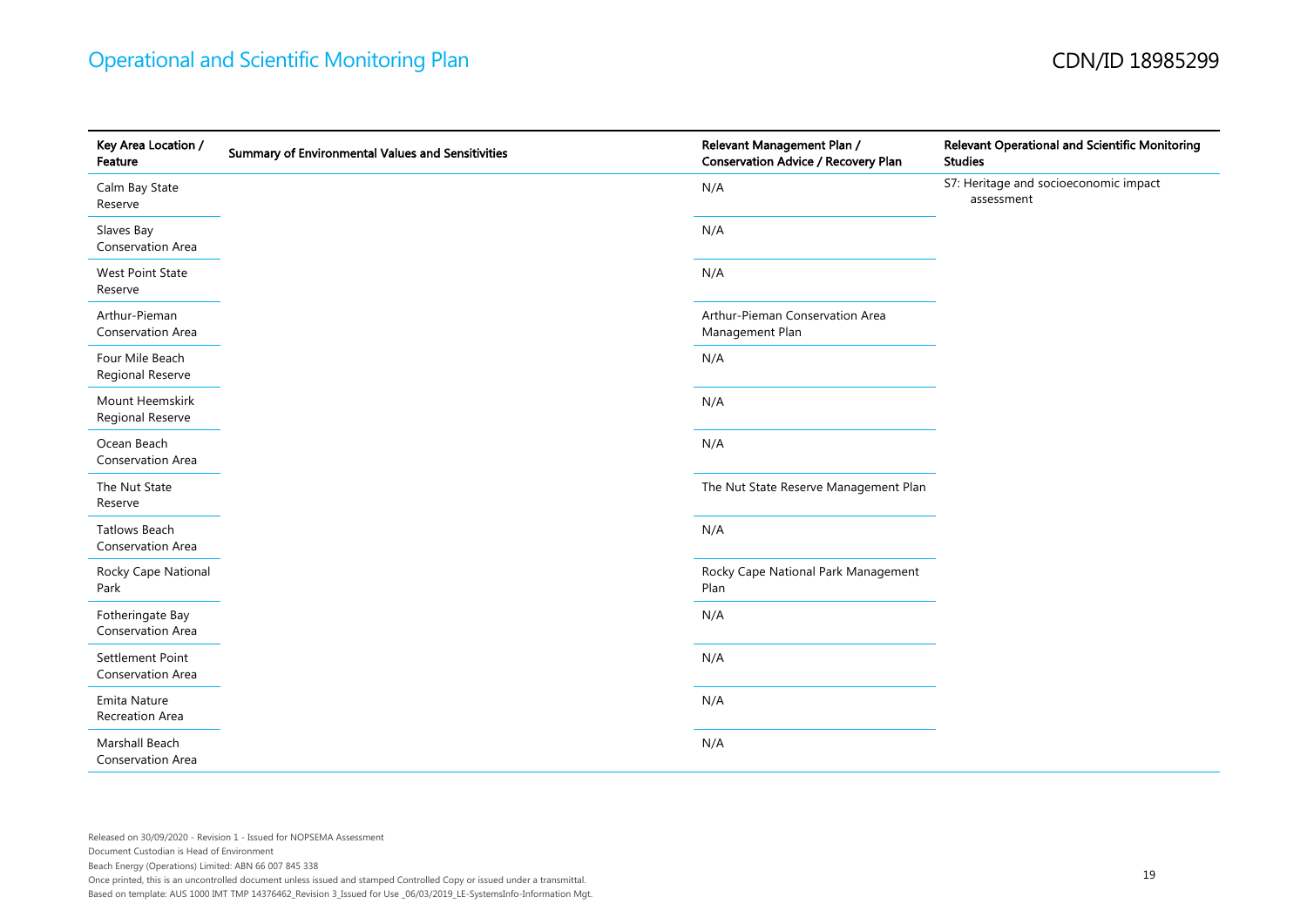| Key Area Location /<br>Feature                       | Summary of Environmental Values and Sensitivities                                                                                                                                                                                                                                                                                                                                                                                                                                                                                                              | Relevant Management Plan /<br>Conservation Advice / Recovery Plan | Relevant Operational and Scientific Monitoring<br><b>Studies</b>                                                                                                                                                        |
|------------------------------------------------------|----------------------------------------------------------------------------------------------------------------------------------------------------------------------------------------------------------------------------------------------------------------------------------------------------------------------------------------------------------------------------------------------------------------------------------------------------------------------------------------------------------------------------------------------------------------|-------------------------------------------------------------------|-------------------------------------------------------------------------------------------------------------------------------------------------------------------------------------------------------------------------|
| <b>Mount Tanner</b><br>Nature Recreation<br>Area     |                                                                                                                                                                                                                                                                                                                                                                                                                                                                                                                                                                | N/A                                                               |                                                                                                                                                                                                                         |
| <b>Bun Beetons Point</b><br><b>Conservation Area</b> |                                                                                                                                                                                                                                                                                                                                                                                                                                                                                                                                                                | N/A                                                               |                                                                                                                                                                                                                         |
| Low Point<br><b>Conservation Area</b>                |                                                                                                                                                                                                                                                                                                                                                                                                                                                                                                                                                                | N/A                                                               |                                                                                                                                                                                                                         |
| Killiecrankie Nature<br>Recreation Area              |                                                                                                                                                                                                                                                                                                                                                                                                                                                                                                                                                                | N/A                                                               |                                                                                                                                                                                                                         |
| <b>Blyth Point</b><br><b>Conservation Area</b>       |                                                                                                                                                                                                                                                                                                                                                                                                                                                                                                                                                                | N/A                                                               |                                                                                                                                                                                                                         |
| Palana Beach Nature<br><b>Recreation Area</b>        |                                                                                                                                                                                                                                                                                                                                                                                                                                                                                                                                                                | N/A                                                               |                                                                                                                                                                                                                         |
| Jacksons Cove<br><b>Conservation Area</b>            |                                                                                                                                                                                                                                                                                                                                                                                                                                                                                                                                                                | N/A                                                               |                                                                                                                                                                                                                         |
|                                                      | Internationally Important Wetlands (Ramsar Wetlands)                                                                                                                                                                                                                                                                                                                                                                                                                                                                                                           |                                                                   |                                                                                                                                                                                                                         |
| Corner Inlet                                         | Represents the most southerly marine embayment and intertidal system of<br>$\bullet$<br>mainland Australia.<br>The site includes Corner Inlet and Nooramunga Marine and Coastal Parks, and<br>٠<br>the Corner Inlet MNP.<br>The major features of Corner Inlet are its large geographical area, the wetland<br>types present (particularly the extensive subtidal seagrass beds), diversity of<br>aquatic and semi-aquatic habitats and abundant flora and fauna, including<br>significant proportions of the total global population of a number of waterbird | Corner Inlet Ramsar Site Management<br>Plan                       | O2: Water quality<br>O3: Sediment quality<br>O4: Marine fauna surveillance<br>S1: Water quality impact assessment<br>S2: Sediment quality impact assessment<br>S4: Intertidal and coastal habitats impact<br>assessment |
|                                                      | species.                                                                                                                                                                                                                                                                                                                                                                                                                                                                                                                                                       |                                                                   | S5: Marine fauna impact assessment<br>S7: Heritage and socioeconomic impact<br>assessment                                                                                                                               |
| <b>Gippsland Lakes</b>                               | Contains three main habitat types; permanent saline/brackish pools, coastal<br>$\bullet$<br>brackish/saline lagoons and permanent freshwater marshes. Threatened,                                                                                                                                                                                                                                                                                                                                                                                              | Gippsland Lakes Ramsar Site<br>Management Plan                    | O2: Water quality<br>O3: Sediment quality                                                                                                                                                                               |
|                                                      |                                                                                                                                                                                                                                                                                                                                                                                                                                                                                                                                                                |                                                                   | O4: Marine fauna surveillance                                                                                                                                                                                           |

Document Custodian is Head of Environment

Beach Energy (Operations) Limited: ABN 66 007 845 338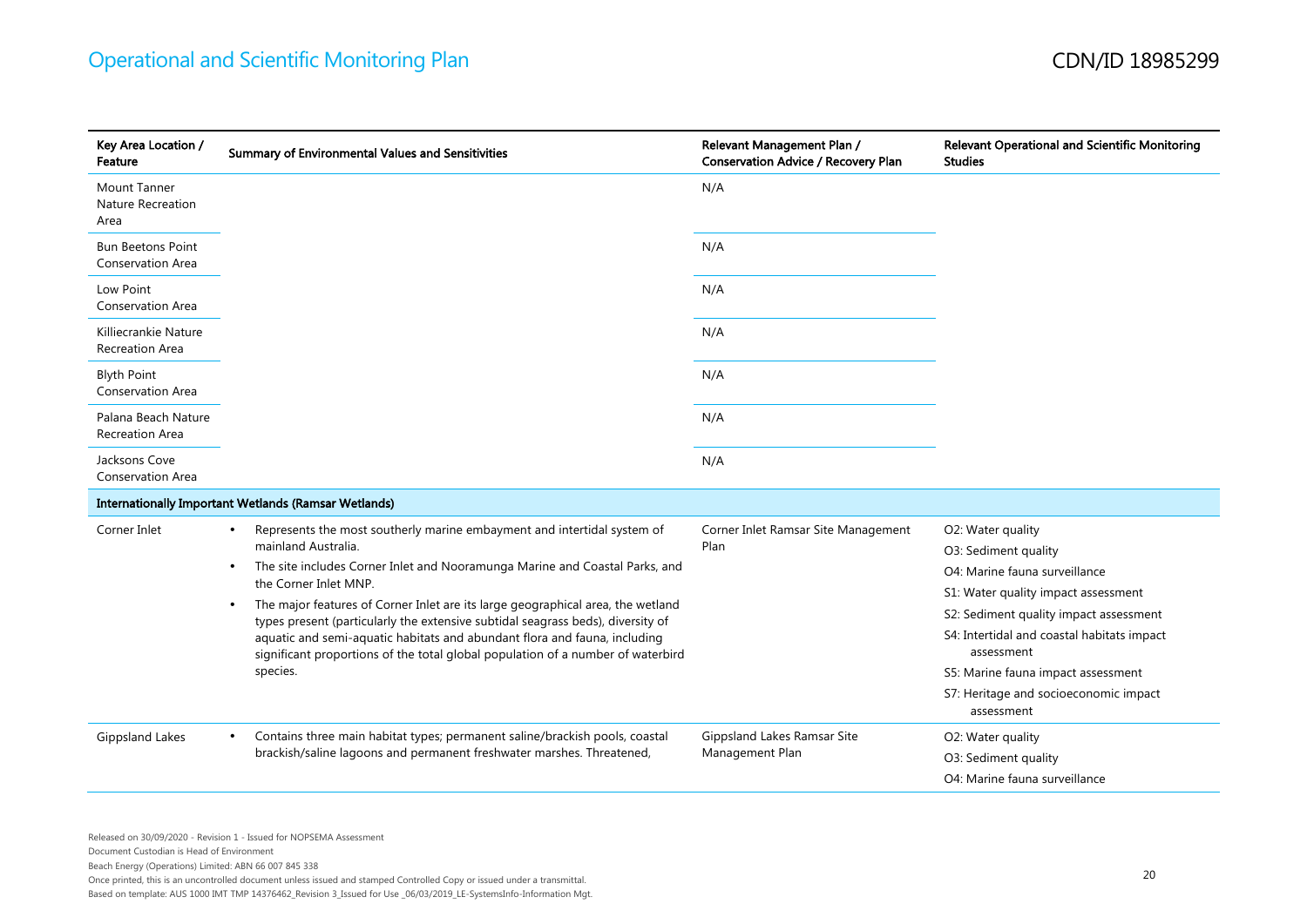| Key Area Location /<br>Feature | Summary of Environmental Values and Sensitivities                                                                                                                                                                                                                                                                                                                                                                                                                       | Relevant Management Plan /<br>Conservation Advice / Recovery Plan | Relevant Operational and Scientific Monitoring<br><b>Studies</b> |
|--------------------------------|-------------------------------------------------------------------------------------------------------------------------------------------------------------------------------------------------------------------------------------------------------------------------------------------------------------------------------------------------------------------------------------------------------------------------------------------------------------------------|-------------------------------------------------------------------|------------------------------------------------------------------|
|                                | endangered, vulnerable or rare native fish communities, and mammal,                                                                                                                                                                                                                                                                                                                                                                                                     |                                                                   | S1: Water quality impact assessment                              |
|                                | amphibian and plant species exist within these habitats.                                                                                                                                                                                                                                                                                                                                                                                                                |                                                                   | S2: Sediment quality impact assessment                           |
|                                | The lakes and their associated swamps and morasses regularly support an<br>$\bullet$<br>estimated 40,000 to 50,000 ducks, swans, coots and other waterfowl. Lake                                                                                                                                                                                                                                                                                                        |                                                                   | S4: Intertidal and coastal habitats impact<br>assessment         |
|                                | Reeve (at the western end of the lake system) is a site of international<br>zoological significance, attracting up to 12,000 migratory waders and is one of                                                                                                                                                                                                                                                                                                             |                                                                   | S5: Marine fauna impact assessment                               |
|                                | the five most important areas for waders in Victoria.                                                                                                                                                                                                                                                                                                                                                                                                                   |                                                                   | S7: Heritage and socioeconomic impact                            |
|                                | The lakes support the largest concentration (5,000) of red knot (Calidris<br>canutus) recorded in Victoria, as well as up to 3,000 sharp-tailed sandpiper<br>(Calidris acuminata) and up to 1,800 curlew sandpiper (Calidris ferruginea).<br>Twenty-four (24) bird species listed under JAMBA and 26 species listed under<br>CAMBA have been recorded at the lakes.                                                                                                     |                                                                   | assessment                                                       |
| Lavinia                        | The site is an important refuge for a collection of regional and nationally<br>$\bullet$<br>threatened species, including the nationally endangered orange-bellied<br>parrot.<br>Other critical components of the site include wetland vegetation communities,<br>$\bullet$<br>regional and national rare plant species, regionally rare bird species, Kind<br>Island scrubtit, water and sea birds, migratory birds, striped marsh frog and<br>the green and gold frog | N/A (Plan is currently being revised)                             | O2: Water quality                                                |
|                                |                                                                                                                                                                                                                                                                                                                                                                                                                                                                         |                                                                   | O3: Sediment quality                                             |
|                                |                                                                                                                                                                                                                                                                                                                                                                                                                                                                         |                                                                   | O4: Marine fauna surveillance                                    |
|                                |                                                                                                                                                                                                                                                                                                                                                                                                                                                                         |                                                                   | S1: Water quality impact assessment                              |
|                                |                                                                                                                                                                                                                                                                                                                                                                                                                                                                         |                                                                   | S2: Sediment quality impact assessment                           |
|                                |                                                                                                                                                                                                                                                                                                                                                                                                                                                                         |                                                                   | S4: Intertidal and coastal habitats impact                       |
|                                | The site is currently used for conservation and recreation, including boating,<br>fishing, camping and off-road driving. There are artefacts of Indigenous<br>Australian occupation.                                                                                                                                                                                                                                                                                    |                                                                   | assessment                                                       |
|                                |                                                                                                                                                                                                                                                                                                                                                                                                                                                                         |                                                                   | S5: Marine fauna impact assessment                               |
|                                |                                                                                                                                                                                                                                                                                                                                                                                                                                                                         |                                                                   | S7: Heritage and socioeconomic impact<br>assessment              |
| <b>Western Port</b>            | Western Port is valued for its terrestrial and marine flora and fauna, cultural<br>$\bullet$                                                                                                                                                                                                                                                                                                                                                                            | Western Port Ramsar Site Management<br>Plan                       | O2: Water quality                                                |
|                                | heritage, recreational opportunities and science value.                                                                                                                                                                                                                                                                                                                                                                                                                 |                                                                   | O3: Sediment quality                                             |
|                                | The area has substantial intertidal areas supported by mangroves, saltmarsh,<br>$\bullet$                                                                                                                                                                                                                                                                                                                                                                               |                                                                   | O4: Marine fauna surveillance                                    |
|                                | seagrass communities and unvegetated mudflats, which are significant for its<br>shorebird habitat.                                                                                                                                                                                                                                                                                                                                                                      |                                                                   | S1: Water quality impact assessment                              |
|                                | There are three marine parks within the Ramsar site (Yaringa, French Island<br>$\bullet$                                                                                                                                                                                                                                                                                                                                                                                |                                                                   | S2: Sediment quality impact assessment                           |
|                                | and Churchill Island MNPs).                                                                                                                                                                                                                                                                                                                                                                                                                                             |                                                                   | S4: Intertidal and coastal habitats impact<br>assessment         |
|                                |                                                                                                                                                                                                                                                                                                                                                                                                                                                                         |                                                                   | S5: Marine fauna impact assessment                               |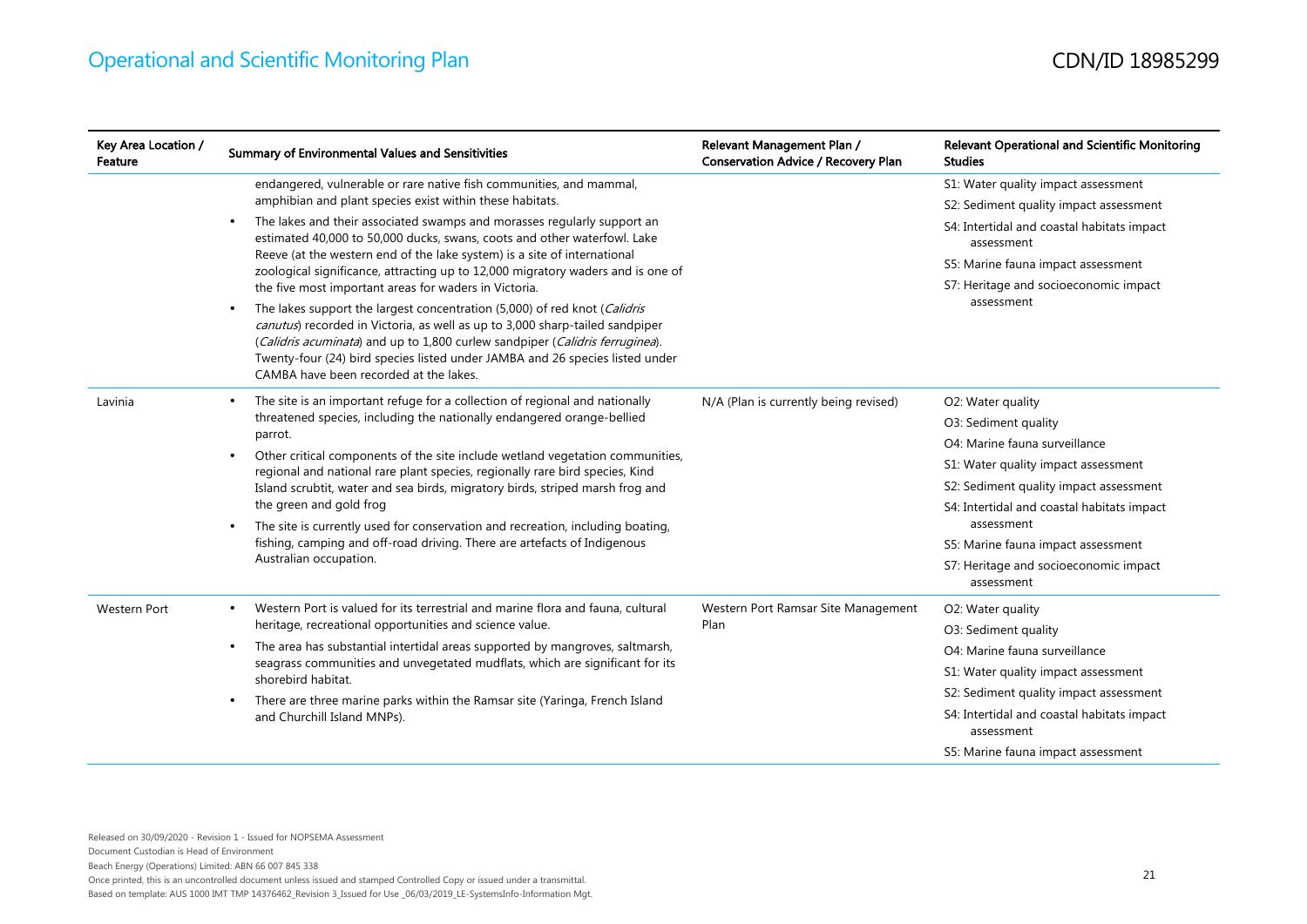| Key Area Location /<br>Feature       | Summary of Environmental Values and Sensitivities                                                                                                                                                                                                                                                                                                                                         | Relevant Management Plan /<br><b>Conservation Advice / Recovery Plan</b> | Relevant Operational and Scientific Monitoring<br><b>Studies</b>                                                                                                                                                                                                                                                     |
|--------------------------------------|-------------------------------------------------------------------------------------------------------------------------------------------------------------------------------------------------------------------------------------------------------------------------------------------------------------------------------------------------------------------------------------------|--------------------------------------------------------------------------|----------------------------------------------------------------------------------------------------------------------------------------------------------------------------------------------------------------------------------------------------------------------------------------------------------------------|
|                                      |                                                                                                                                                                                                                                                                                                                                                                                           |                                                                          | S7: Heritage and socioeconomic impact<br>assessment                                                                                                                                                                                                                                                                  |
| <b>Nationally Important Wetlands</b> |                                                                                                                                                                                                                                                                                                                                                                                           |                                                                          |                                                                                                                                                                                                                                                                                                                      |
| Anderson Inlet                       | Anderson Inlet is one of the largest estuaries on the Victorian coast.<br>$\bullet$<br>The inlet is of high value for its fauna, including 23 waterbird species.<br>$\bullet$<br>Popular for recreational fishing, camping, sailing, power-boating and water-<br>$\bullet$<br>skiing.                                                                                                     | N/A                                                                      | O2: Water quality<br>O3: Sediment quality<br>O4: Marine fauna surveillance<br>S1: Water quality impact assessment<br>S2: Sediment quality impact assessment<br>S4: Intertidal and coastal habitats impact<br>assessment<br>S5: Marine fauna impact assessment<br>S7: Heritage and socioeconomic impact<br>assessment |
| Lavinia Nature<br>Reserve            | Lavinia Nature Reserve includes the Sea Elephant River Estuary and associated<br>mudflats, areas of coastal swamp, lagoons and areas of drier marsh inland<br>from the coast.<br>The wetland area supports species and communities which are threatened in<br>$\bullet$                                                                                                                   | N/A (refer to Lavinia State Reserve<br>Management Plan)                  |                                                                                                                                                                                                                                                                                                                      |
| Boullanger Bay -<br>Robbins Passage  | both Tasmania and/or globally.<br>Includes extensive area of tidal channels and intertidal mud and sand flats<br>lying between the northwest channel coastline of Tasmania, and three<br>offshore islands (Perkins, Robbins and Penguin Islands).<br>The site attracts the largest numbers of waders in Tasmania and represents<br>$\bullet$                                              | N/A                                                                      |                                                                                                                                                                                                                                                                                                                      |
| Rocky Cape Marine<br>Area            | significant habitat for non-migratory species.<br>Area extends off the Rocky Cape National Park where the marine intertidal,<br>tidal and deep waters, together with a range of wave exposures found in the<br>area, result in particularly high biotic diversity.<br>Extensive fish fauna contains many warm and cool temperate species<br>$\bullet$<br>including cave dwelling species. | N/A                                                                      |                                                                                                                                                                                                                                                                                                                      |
|                                      | The area is commonly used for recreational activities such as scuba diving,<br>$\bullet$<br>snorkelling, fishing and boating.                                                                                                                                                                                                                                                             |                                                                          |                                                                                                                                                                                                                                                                                                                      |
| <b>Thurra River</b>                  | Area of 2,920 ha and flows through State forest and Croajingolong National<br>$\bullet$<br>Park.<br>There are 29 threatened flora species and 37 threatened fauna species within<br>the wetland.                                                                                                                                                                                          | N/A                                                                      |                                                                                                                                                                                                                                                                                                                      |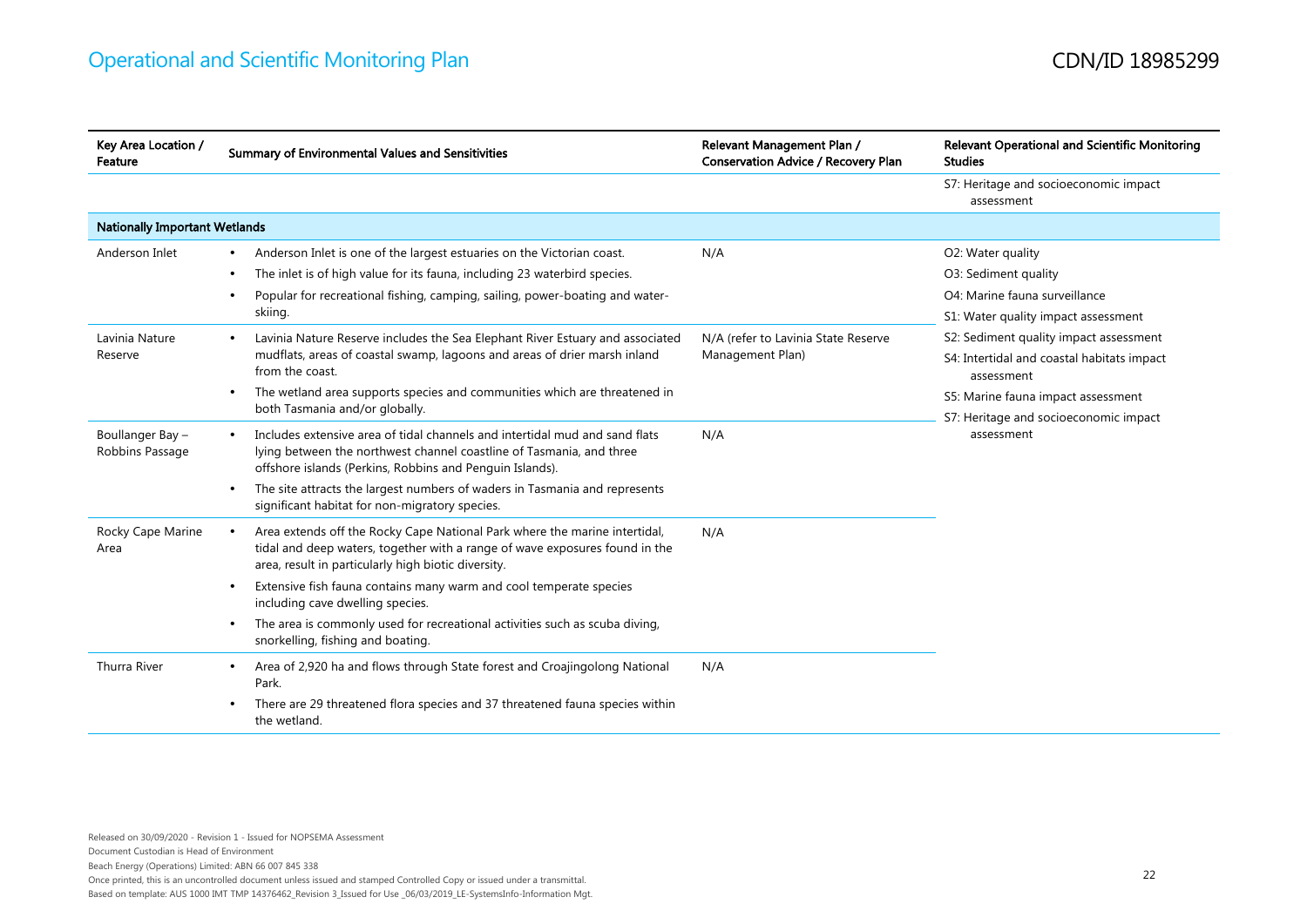| Key Area Location /<br>Feature                                                                                                                   | <b>Summary of Environmental Values and Sensitivities</b>                                                                                                                                                                                                                                                                                                                                                                                                                                                                                                                   | Relevant Management Plan /<br>Conservation Advice / Recovery Plan                                                                                                     | Relevant Operational and Scientific Monitoring<br><b>Studies</b>                                                                                                                       |
|--------------------------------------------------------------------------------------------------------------------------------------------------|----------------------------------------------------------------------------------------------------------------------------------------------------------------------------------------------------------------------------------------------------------------------------------------------------------------------------------------------------------------------------------------------------------------------------------------------------------------------------------------------------------------------------------------------------------------------------|-----------------------------------------------------------------------------------------------------------------------------------------------------------------------|----------------------------------------------------------------------------------------------------------------------------------------------------------------------------------------|
| Tamboon Inlet                                                                                                                                    | Located in east Gippsland and hosts a variety of wetland types that are<br>$\bullet$<br>affected by fresh and saline water, which supports a diversity of flora and<br>fauna in estuarine habitat.                                                                                                                                                                                                                                                                                                                                                                         | N/A                                                                                                                                                                   |                                                                                                                                                                                        |
|                                                                                                                                                  | 96 plant taxa (including 38 introduced) have been recorded in the Tamboon<br>$\bullet$<br>Inlet area. The inlet is fringed by multiple vegetation classes including riparian<br>scrub complex and coastal saltmarsh.                                                                                                                                                                                                                                                                                                                                                       |                                                                                                                                                                       |                                                                                                                                                                                        |
| <b>Benedore River</b>                                                                                                                            | Occurs in east Gippsland in the Croajingolong National Park. The Benedore<br>$\bullet$<br>River has no introduced fish species and a natural assemblage of native<br>species, which indicates pristine conditions.                                                                                                                                                                                                                                                                                                                                                         | N/A                                                                                                                                                                   |                                                                                                                                                                                        |
|                                                                                                                                                  | There are 16 threatened flora species recorded in the wetland. There are 25<br>$\bullet$<br>threatened fauna species including the little tern (Sterna albifrons).                                                                                                                                                                                                                                                                                                                                                                                                         |                                                                                                                                                                       |                                                                                                                                                                                        |
| Powlett River Mouth                                                                                                                              | The Powlett River Mouth provides valuable habitat for the endangered<br>$\bullet$<br>Orange-bellied Parrot.                                                                                                                                                                                                                                                                                                                                                                                                                                                                | N/A                                                                                                                                                                   |                                                                                                                                                                                        |
|                                                                                                                                                  | The Powlett River Mouth area supports saltmarsh vegetation which is the<br>$\bullet$<br>required habitat of the Orange-bellied Parrot.                                                                                                                                                                                                                                                                                                                                                                                                                                     |                                                                                                                                                                       |                                                                                                                                                                                        |
| <b>Western Port</b>                                                                                                                              | Western Port is a large bay with extensive intertidal flats, mangroves,<br>$\bullet$<br>saltmarsh, seagrass beds, several small islands and two large islands.                                                                                                                                                                                                                                                                                                                                                                                                             | N/A (refer to Western Port Ramsar Site<br>Management Plan)                                                                                                            |                                                                                                                                                                                        |
|                                                                                                                                                  | Refer to description under Ramsar Wetlands.<br>$\bullet$                                                                                                                                                                                                                                                                                                                                                                                                                                                                                                                   |                                                                                                                                                                       |                                                                                                                                                                                        |
| <b>Threatened Ecological Communities</b>                                                                                                         |                                                                                                                                                                                                                                                                                                                                                                                                                                                                                                                                                                            |                                                                                                                                                                       |                                                                                                                                                                                        |
| Assemblages of<br>species associated<br>with open-coast<br>salt-wedge estuaries<br>of western and<br>central Victoria<br>ecological<br>community | This ecological community is the assemblage of native plants, animals and<br>micro-organisms associated with the dynamic salt-wedge estuary systems that<br>occur within the temperate climate, microtidal regime (<2 m), high wave<br>energy coastline of western and central Victoria. The ecological community<br>currently encompasses 25 estuaries in the region defined by the border<br>between South Australia and Victoria and the most southerly point of Wilsons<br>Promontory.<br>The Powlett River is a known site within the EMBA for this TEC.<br>$\bullet$ | Approved Conservation for the<br>Assemblages of species associated with<br>open-coast salt-wedge estuaries of<br>western and central Victoria ecological<br>community | O2: Water quality<br>O3: Sediment quality<br>S1: Water quality impact assessment<br>S2: Sediment quality impact assessment<br>S4: Intertidal and coastal habitats impact<br>assessment |
| Giant Kelp Marine<br>Forests of South East<br>Australia                                                                                          | Giant kelp (Macrocystis pyrifera) is a large brown algae that grows on rocky<br>reefs in cold temperate waters off south east Australia. The kelp grows up<br>from the sea floor 8 m below the sea surface and deeper, vertically toward the<br>water surface. It is the foundation species of this TEC in shallow coastal marine<br>ecological communities. The kelp species itself is not protected, rather, it is                                                                                                                                                       | Approved Conservation Advice for Giant<br>Kelp Marine Forests of South East<br>Australia                                                                              | O2: Water quality<br>O3: Sediment quality<br>S1: Water quality impact assessment<br>S2: Sediment quality impact assessment                                                             |

Document Custodian is Head of Environment

Beach Energy (Operations) Limited: ABN 66 007 845 338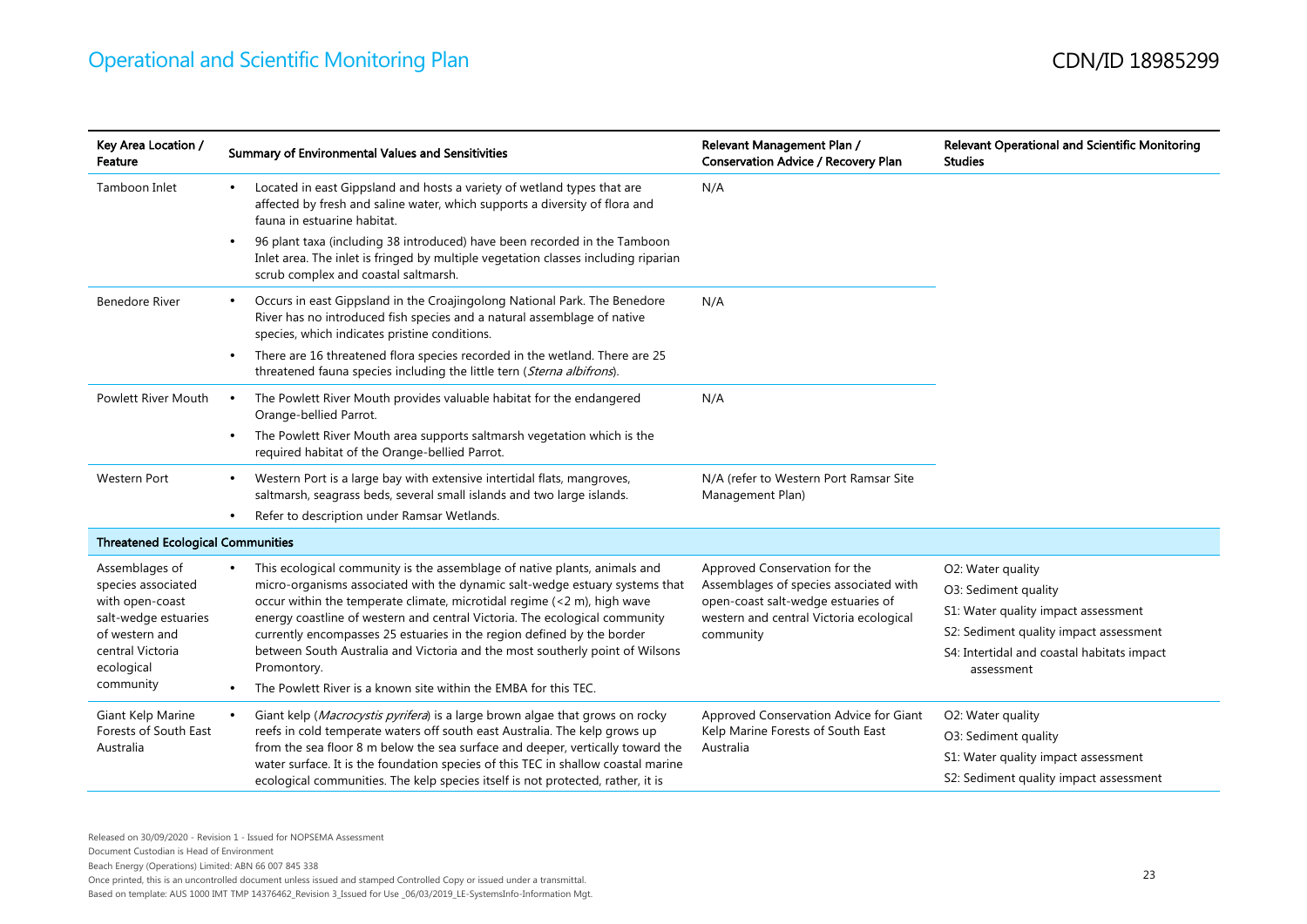| Key Area Location /<br>Feature          | Summary of Environmental Values and Sensitivities                                                                                                                                                                                                    | Relevant Management Plan /<br><b>Conservation Advice / Recovery Plan</b> | Relevant Operational and Scientific Monitoring<br><b>Studies</b> |
|-----------------------------------------|------------------------------------------------------------------------------------------------------------------------------------------------------------------------------------------------------------------------------------------------------|--------------------------------------------------------------------------|------------------------------------------------------------------|
|                                         | communities of closed or semi-closed giant kelp canopy at or below the sea                                                                                                                                                                           |                                                                          | S3: Subtidal habitats impact assessment                          |
|                                         | surface that are protected.<br>The largest extent of the ecological community is in Tasmanian coastal waters;<br>$\bullet$                                                                                                                           |                                                                          | S4: Intertidal and coastal habitats impact<br>assessment         |
|                                         | some patches may also be found in Victoria and South Australia.                                                                                                                                                                                      |                                                                          |                                                                  |
| Subtropical and                         | The coastal saltmarsh community consists mainly of salt-tolerant vegetation                                                                                                                                                                          | Conservation Advice for Subtropical and                                  | O2: Water quality                                                |
| Temperate Coastal<br>Saltmarsh          | including grasses, herbs, sedges, rushes and shrubs. Succulent herbs, shrubs<br>and grasses generally dominate and vegetation is generally less than 0.5 m in                                                                                        | Coastal Saltmarsh                                                        | O3: Sediment quality                                             |
|                                         | height.                                                                                                                                                                                                                                              |                                                                          | S1: Water quality impact assessment                              |
|                                         | The saltmarsh community is inhabited by a wide range of infaunal and<br>$\bullet$                                                                                                                                                                    |                                                                          | S2: Sediment quality impact assessment                           |
|                                         | epifaunal invertebrates and low and high tide visitors such as fish, birds and<br>prawns.                                                                                                                                                            |                                                                          | S4: Intertidal and coastal habitats impact<br>assessment         |
|                                         | It is often important nursery habitat for fish and prawn species. Insects are also<br>$\bullet$<br>abundance and an important food source for other fauna. The dominant<br>marine residents are benthic invertebrates, including molluscs and crabs. |                                                                          |                                                                  |
| Threatened or Migratory Fauna with BIAs |                                                                                                                                                                                                                                                      |                                                                          |                                                                  |
| White shark                             | Vulnerable, migratory                                                                                                                                                                                                                                | Recovery Plan for the White Shark<br>(Carcharodon carcharias)            | O4: Marine fauna surveillance                                    |
|                                         | Foraging, distribution and nursery BIAs<br>$\bullet$                                                                                                                                                                                                 |                                                                          | S5: Marine fauna impact assessment                               |
| Southern right whale                    | Endangered, migratory<br>$\bullet$                                                                                                                                                                                                                   | Conservation Management Plan for the                                     | O4: Marine fauna surveillance                                    |
|                                         | Migration and distribution BIAs<br>$\bullet$                                                                                                                                                                                                         | Southern Right Whale, 2011-2021                                          | S5: Marine fauna impact assessment                               |
|                                         | Presence may occur from May to November<br>$\bullet$                                                                                                                                                                                                 |                                                                          |                                                                  |
| Pygmy blue whale                        | Endangered, migratory<br>$\bullet$                                                                                                                                                                                                                   | Conservation Management Plan for the                                     | O4: Marine fauna surveillance                                    |
|                                         | Foraging and distribution BIAs                                                                                                                                                                                                                       | Blue Whale, 2015-2025                                                    | S5: Marine fauna impact assessment                               |
|                                         | Typically forage in the Bass Strait region between January and April                                                                                                                                                                                 |                                                                          |                                                                  |
| Antipodean                              | Vulnerable, migratory                                                                                                                                                                                                                                | National recovery plan for threatened                                    | O4: Marine fauna surveillance                                    |
| albatross                               | Foraging BIA<br>$\bullet$                                                                                                                                                                                                                            | albatrosses and giant petrels 2011-2016                                  | S5: Marine fauna impact assessment                               |
| Black-browed                            | Vulnerable, migratory                                                                                                                                                                                                                                |                                                                          |                                                                  |
| albatross                               | Foraging BIA<br>$\bullet$                                                                                                                                                                                                                            |                                                                          |                                                                  |
| <b>Buller's albatross</b>               | Vulnerable, migratory                                                                                                                                                                                                                                |                                                                          |                                                                  |
|                                         | Foraging BIA                                                                                                                                                                                                                                         |                                                                          |                                                                  |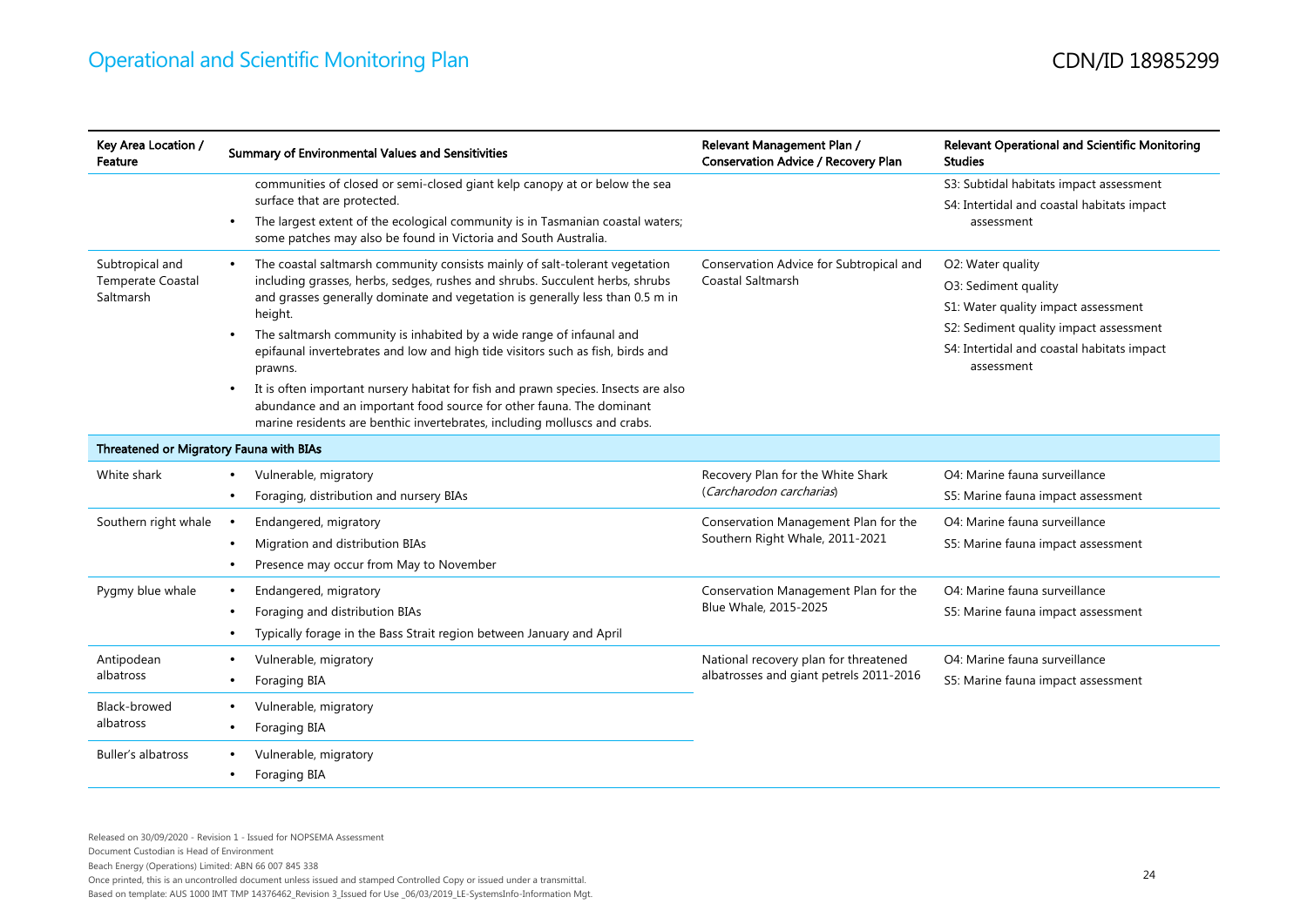| Key Area Location /<br>Feature | Summary of Environmental Values and Sensitivities                                                                                                                                                                                                                                                                                                                | Relevant Management Plan /<br><b>Conservation Advice / Recovery Plan</b> | <b>Relevant Operational and Scientific Monitoring</b><br><b>Studies</b> |
|--------------------------------|------------------------------------------------------------------------------------------------------------------------------------------------------------------------------------------------------------------------------------------------------------------------------------------------------------------------------------------------------------------|--------------------------------------------------------------------------|-------------------------------------------------------------------------|
| Campbell albatross             | Vulnerable, migratory<br>$\bullet$                                                                                                                                                                                                                                                                                                                               |                                                                          |                                                                         |
|                                | Foraging BIA                                                                                                                                                                                                                                                                                                                                                     |                                                                          |                                                                         |
| Shy albatross                  | Vulnerable, migratory<br>٠                                                                                                                                                                                                                                                                                                                                       |                                                                          |                                                                         |
|                                | Foraging BIA<br>$\bullet$                                                                                                                                                                                                                                                                                                                                        |                                                                          |                                                                         |
| Wandering albatross            | Vulnerable, migratory<br>$\bullet$                                                                                                                                                                                                                                                                                                                               |                                                                          |                                                                         |
|                                | Foraging BIA<br>$\bullet$                                                                                                                                                                                                                                                                                                                                        |                                                                          |                                                                         |
| Soft-plumaged                  | Vulnerable, migratory<br>$\bullet$                                                                                                                                                                                                                                                                                                                               | Conservation Advice (Pterodroma                                          | O4: Marine fauna surveillance                                           |
| petrel                         | Foraging BIA<br>$\bullet$                                                                                                                                                                                                                                                                                                                                        | Mollis) soft-plumaged petrel.                                            | S5: Marine fauna impact assessment                                      |
| Short-tailed                   | Migratory<br>$\bullet$                                                                                                                                                                                                                                                                                                                                           | N/A                                                                      | O4: Marine fauna surveillance                                           |
| shearwater                     | Foraging BIA                                                                                                                                                                                                                                                                                                                                                     |                                                                          | S5: Marine fauna impact assessment                                      |
| <b>Key Ecological Features</b> |                                                                                                                                                                                                                                                                                                                                                                  |                                                                          |                                                                         |
| Upwelling East of              | An area of high productivity and aggregations of marine life.<br>$\bullet$                                                                                                                                                                                                                                                                                       | N/A                                                                      | O2: Water quality                                                       |
| Eden                           | Dynamic eddies of the East Australian Current cause episodic productivity<br>$\bullet$<br>events when they interact with the continental shelf and headlands. The<br>episodic mixing and nutrient enrichment events drive phytoplankton blooms<br>that are the basis of productive food chains including zooplankton, copepods,<br>krill and small pelagic fish. |                                                                          | O4: Marine fauna surveillance                                           |
|                                |                                                                                                                                                                                                                                                                                                                                                                  |                                                                          | S1: Water quality impact assessment                                     |
|                                |                                                                                                                                                                                                                                                                                                                                                                  |                                                                          | S5: Marine fauna impact assessment                                      |
|                                | The upwelling supports regionally high primary productivity that supports<br>٠                                                                                                                                                                                                                                                                                   |                                                                          |                                                                         |
|                                | fisheries and biodiversity, including top order predators, marine mammals and<br>seabirds. This area is one of two feeding areas for blue whales and humpback                                                                                                                                                                                                    |                                                                          |                                                                         |
|                                | whales, known to arrive when significant krill aggregations form. The area is<br>also important for seals, other cetaceans, sharks and seabirds.                                                                                                                                                                                                                 |                                                                          |                                                                         |
| West Tasmanian                 | An area of high productivity and aggregations of marine life.                                                                                                                                                                                                                                                                                                    | N/A                                                                      | O2: Water quality                                                       |
| Canyons                        | These canyons can influence currents, act as sinks for rich organic sediments<br>$\bullet$                                                                                                                                                                                                                                                                       |                                                                          | S1: Water quality impact assessment                                     |
|                                | and debris, and can trap waters or create upwellings that result in productivity<br>and biodiversity hotspots.                                                                                                                                                                                                                                                   |                                                                          |                                                                         |
|                                | Sponges are concentrated near the canyon heads, with the greatest diversity<br>$\bullet$                                                                                                                                                                                                                                                                         |                                                                          |                                                                         |
|                                | between 200-350 m depth. Sponges are associated with abundance of fishes<br>and the canyons support a diversity of sponges comparable to that of<br>seamounts.                                                                                                                                                                                                   |                                                                          |                                                                         |

Document Custodian is Head of Environment

Beach Energy (Operations) Limited: ABN 66 007 845 338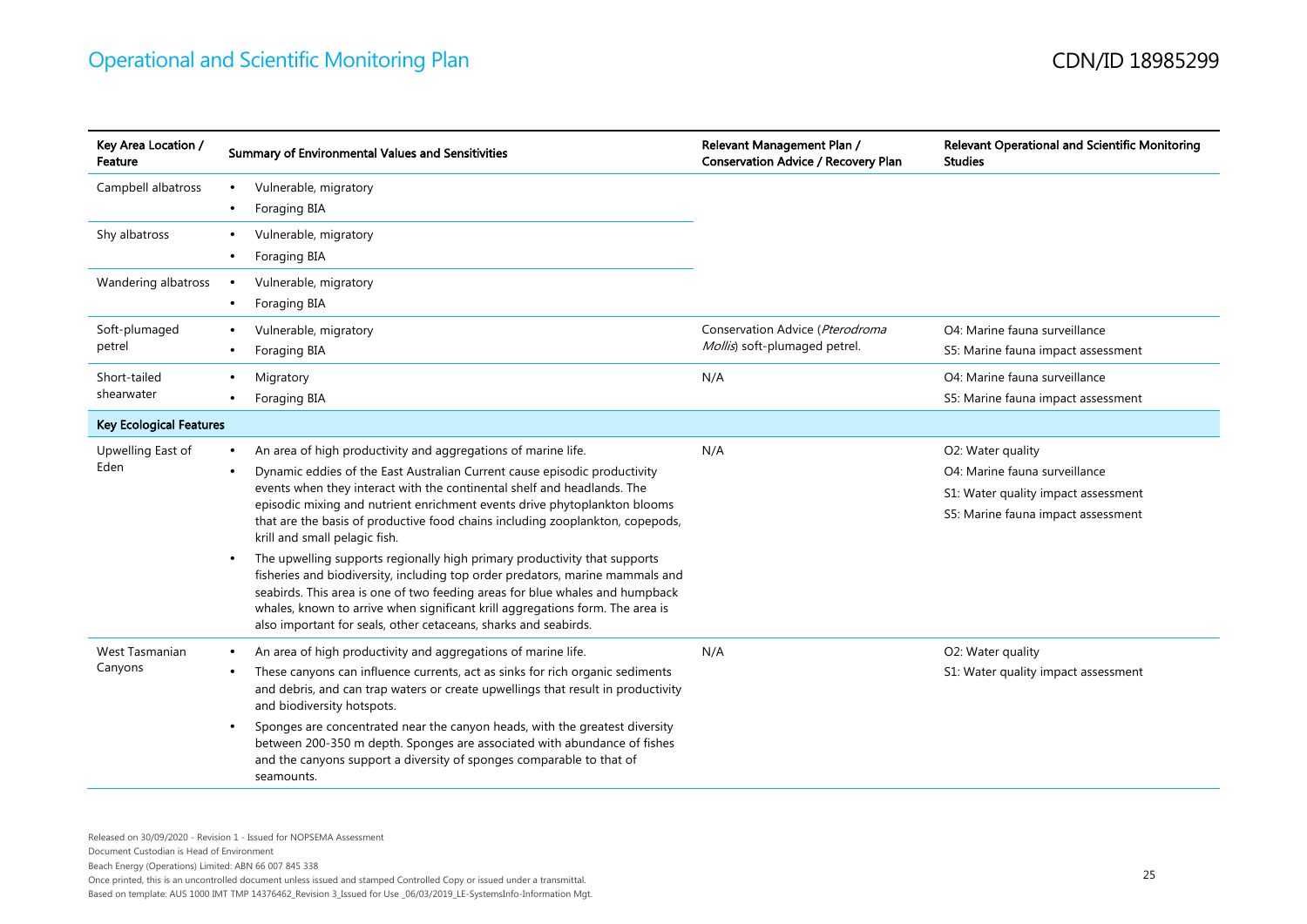| Key Area Location /<br>Feature                               | Summary of Environmental Values and Sensitivities                                                                                                                                                                                                | Relevant Management Plan /<br>Conservation Advice / Recovery Plan | <b>Relevant Operational and Scientific Monitoring</b><br><b>Studies</b> |
|--------------------------------------------------------------|--------------------------------------------------------------------------------------------------------------------------------------------------------------------------------------------------------------------------------------------------|-------------------------------------------------------------------|-------------------------------------------------------------------------|
| <b>Big Horseshoe</b><br>Canyon                               | The steep, rocky slopes provide hard substrate habitat for attached large<br>$\bullet$<br>megafauna.                                                                                                                                             | N/A                                                               | O2: Water quality<br>S1: Water quality impact assessment                |
|                                                              | Canyons have a marked influence on diversity and abundance of species<br>٠<br>through their combined effects of topography, geology and localised currents,<br>all of which act to funnel nutrients and sediments into the canyon.               |                                                                   |                                                                         |
|                                                              | Sponges and other habitat forming species provide structural refuges for<br>$\bullet$<br>benthic fish, including the commercially important pink ling (Genypterus<br>blacodes).                                                                  |                                                                   |                                                                         |
| Canyons of the                                               | The canyons provide a unique seafloor feature with enhanced ecological                                                                                                                                                                           | N/A                                                               | O2: Water quality                                                       |
| eastern continental<br>slope                                 | functioning, integrity and biodiversity, which apply to both its benthic and<br>pelagic habitats.                                                                                                                                                |                                                                   | S1: Water quality impact assessment                                     |
|                                                              | These canyons affect the water column by interrupting the flow of water<br>$\bullet$<br>across the seafloor and creating turbulent conditions in the water column.                                                                               |                                                                   |                                                                         |
|                                                              | This turbulence transports bottom waters to the surface, creating localised<br>$\bullet$<br>upwellings of cold, nutrient-rich waters, which result in regions of enhanced<br>biological productivity relative to the surrounding waters.         |                                                                   |                                                                         |
| <b>Heritage Features</b>                                     |                                                                                                                                                                                                                                                  |                                                                   |                                                                         |
| Western Tasmanian<br><b>Aboriginal Cultural</b><br>Landscape | The Western Tasmania Aboriginal Cultural Landscape contains evidence of<br>semi-sedentary villages that indicate a unique way of life for Tasmanian<br>Aboriginals.                                                                              | N/A                                                               | S7: Heritage and socioeconomic impact<br>assessment                     |
|                                                              | The Western Tasmania Aboriginal Cultural Landscape also contains other<br>$\bullet$<br>stone artefact scatters, stone arrangements, rock engravings and shelters and<br>human burials that provide further insight into this unique way of life. |                                                                   |                                                                         |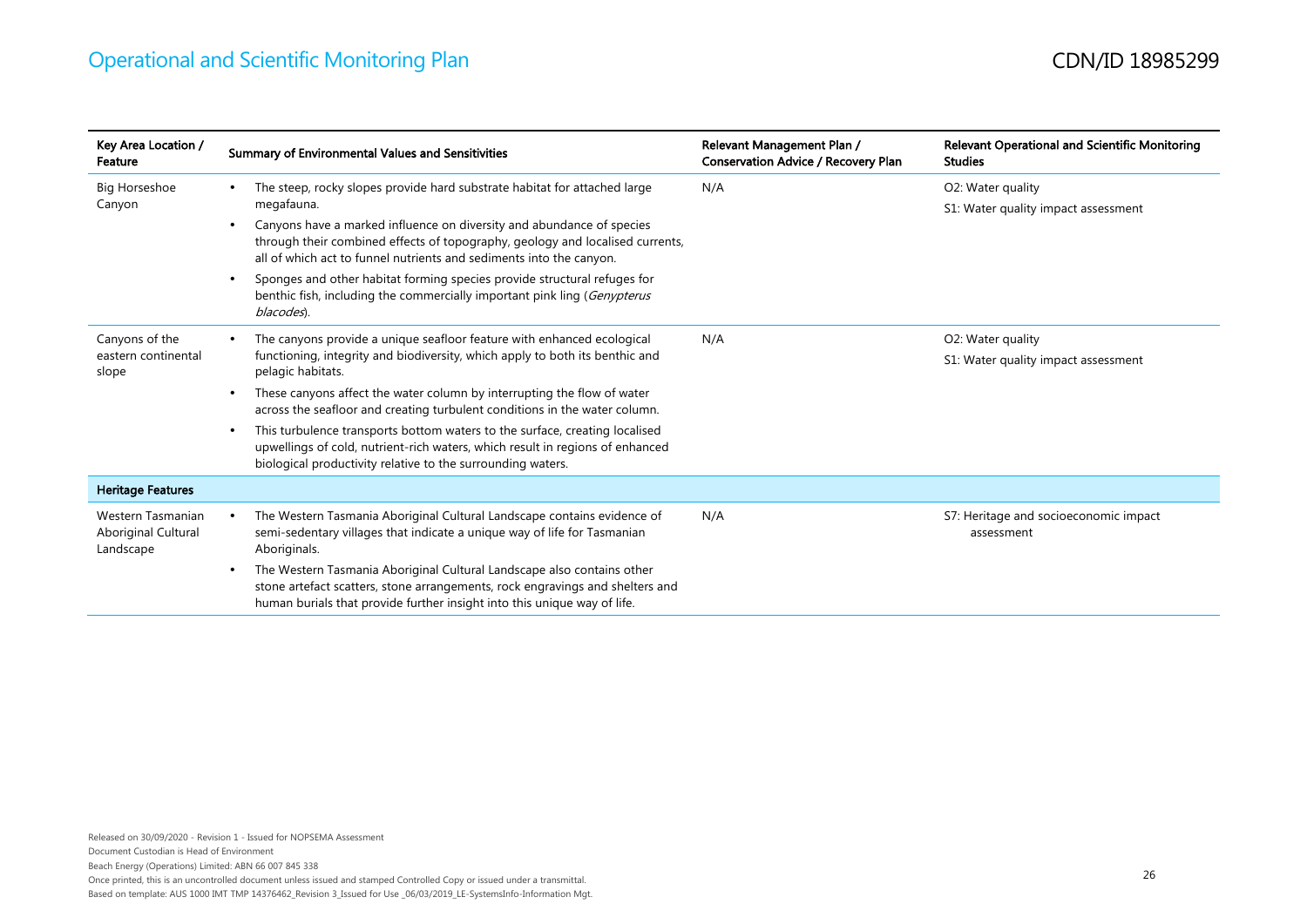#### 3 Priority Planning for Scientific Monitoring

Priority planning for scientific monitoring has been developed based on two elements:

- 1. Sensitive areas that may be exposed within a short period of time; and
- 2. Study scopes that have a short lead time for preparing an initial Sampling and Analysis Plan (SAP) for implementation.

Priority planning areas for potential scientific monitoring have been identified where the following criteria are met:

- Section of coastline between Kilcunda and Cape Paterson, where shoreline contact is predicted for the pipeline rupture and MDO release scenarios;
- Predicted time to exposure is ≤48 hours;
- Any of the following sensitive environmental receptors are present:
	- AMPs;
	- State marine protected areas;
	- National or internationally important wetlands;
	- Mangrove or saltmarsh habitat;
	- Known breeding/calving/nesting aggregation areas for protected (threatened or migratory) fauna;
	- Known breeding/haul-out areas for pinnipeds;
	- TECs; and
- Time given for preparation of an initial SAP for a particular scientific monitoring study is ≤48 hours.

Note, the time requirement is based upon the shortest time allowed (i.e., 48 hours) for the Monitoring Provider to prepare an initial SAP for a scientific monitoring study (as defined in the Offshore Victoria OSMP, which is for scientific monitoring studies 1 and 2).

The selection of sensitive environmental receptors is consistent with the receptors used in determining the onshore priority response planning areas within the OPEP, with the addition of marine protected areas (both Commonwealth and State).

The priority planning areas and relevant scientific monitoring scopes identified for spill scenarios that are relevant to the BassGas operations are detailed in Table 3.1. A series of checklists have been developed for these priority planning areas to assist in implementing scientific monitoring studies in these areas (Appendix A).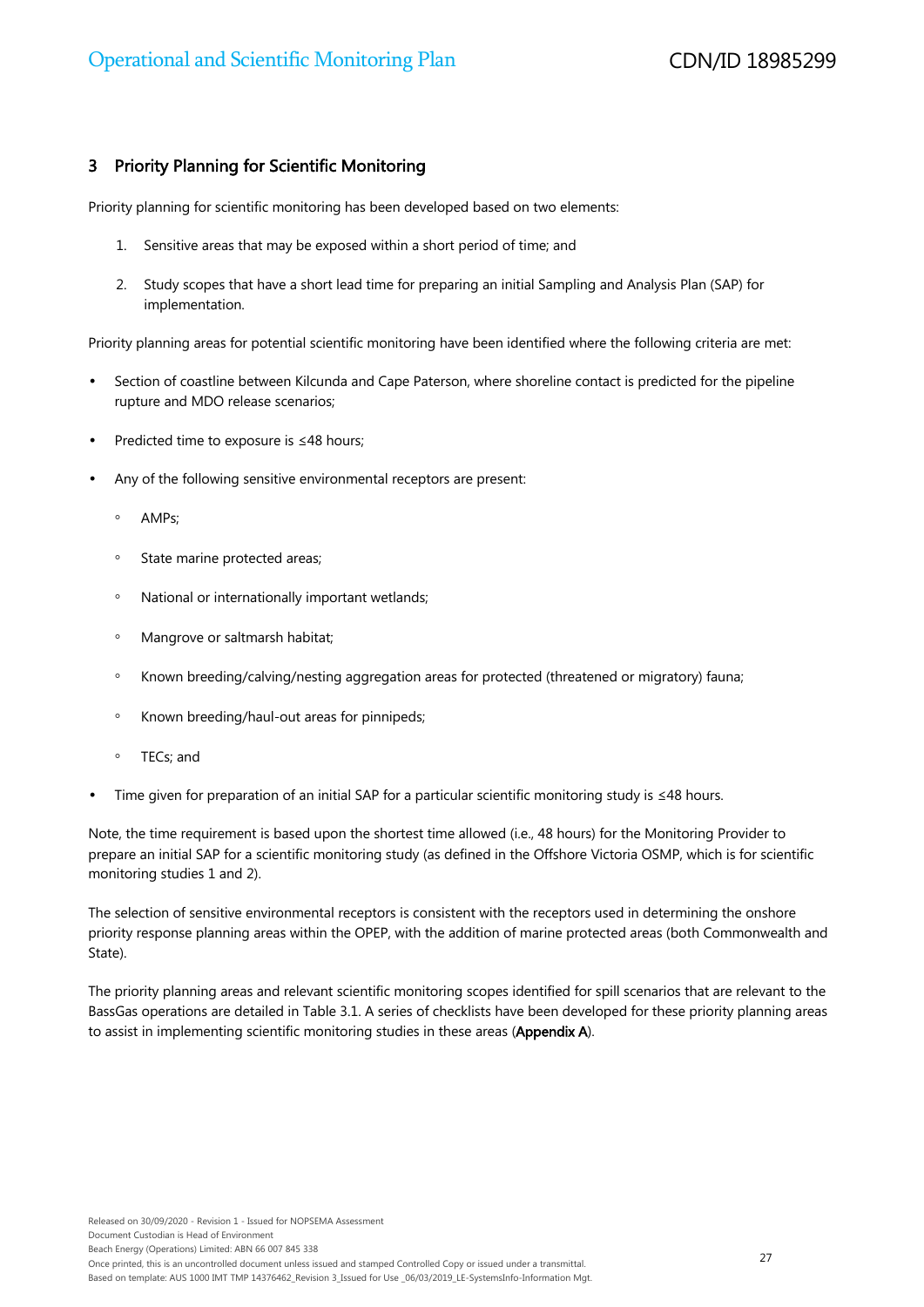| <b>Sensitive Environmental Receptor</b>                                    | <b>Priority Planning Area</b>                                    | <b>Priority Scientific Studies</b>     |
|----------------------------------------------------------------------------|------------------------------------------------------------------|----------------------------------------|
| State protected areas                                                      | <b>Punchbowl Coastal Reserve</b>                                 | S2: Sediment quality impact assessment |
|                                                                            | Kilcunda Coastal Reserve                                         | S2: Sediment quality impact assessment |
|                                                                            | Kilcunda - Harmers-Haven Coastal Reserve                         | S1: Water quality impact assessment    |
|                                                                            | <b>Bunurong MNP</b>                                              | S2: Sediment quality impact assessment |
|                                                                            | <b>Bunurong Marine and Coastal Park</b>                          |                                        |
|                                                                            | Cape Liptrap Coastal Park                                        | S2: Sediment quality impact assessment |
| Internationally important wetlands                                         | <b>Western Port</b>                                              | S1: Water quality impact assessment    |
|                                                                            |                                                                  | S2: Sediment quality impact assessment |
| Nationally important wetlands                                              | Anderson Inlet                                                   | S1: Water quality impact assessment    |
|                                                                            | <b>Western Port</b>                                              | S2: Sediment quality impact assessment |
|                                                                            | <b>Powlett River</b>                                             |                                        |
| Sheltered tidal flats                                                      | Anderson Inlet                                                   | S1: Water quality impact assessment    |
|                                                                            |                                                                  | S2: Sediment quality impact assessment |
| Mangrove habitat                                                           | None                                                             | None                                   |
| Saltmarsh habitat                                                          | Anderson Inlet                                                   | S1: Water quality impact assessment    |
|                                                                            | <b>Powlett River</b>                                             | S2: Sediment quality impact assessment |
| Known breeding/calving/nesting<br>aggregation areas for protected<br>fauna | Coastline from San Remo to Cape Paterson<br>(shorebird roosting) | S5: Marine fauna impact assessment     |
| Known breeding/haul-out areas<br>for pinnipeds                             | Kanowna Island (seal breeding)                                   | S5: Marine fauna impact assessment     |
| TECs (Coastal Saltmarsh and/or                                             | Anderson Inlet (saltmarsh)                                       | S1: Water quality impact assessment    |
| Salt-wedge Assemblages)                                                    | Shallow Inlet (saltmarsh)                                        | S2: Sediment quality impact assessment |
|                                                                            | Powlett River (salt-wedge assemblages)                           |                                        |
| TECs (Giant Kelp)                                                          | None                                                             | None                                   |

Table 3.1. Priority planning areas and scientific studies for BassGas operations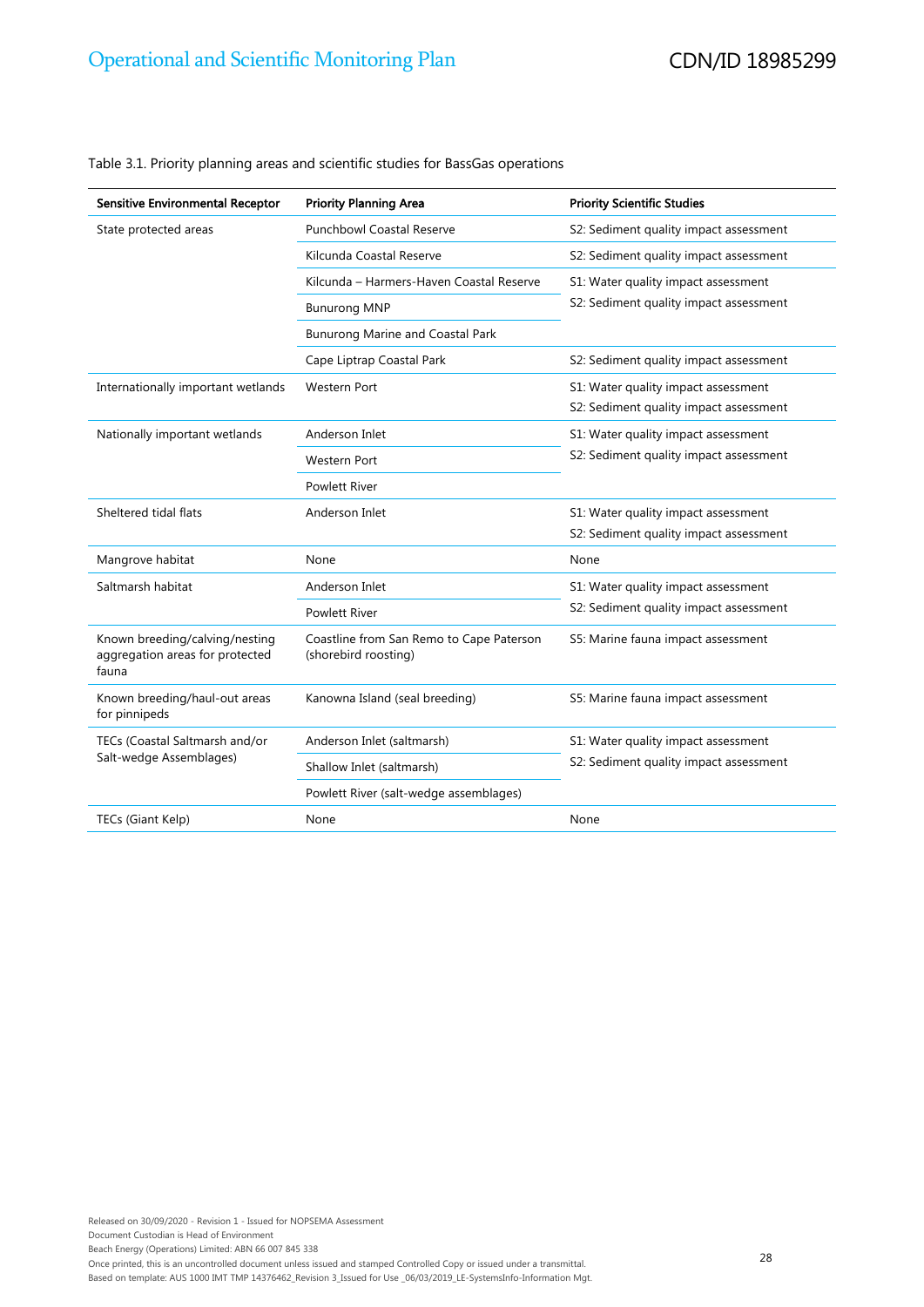#### 4 Implementation Plan

#### 4.1 Activation

In the unlikely event of a Level 2 or Level 3 offshore spill event, operational and scientific monitoring studies will be initiated once the relevant criteria have been met (as defined in the Offshore Victoria OSMP). The EMT Environment Leader (or delegate) will contact the Monitoring Provider Program Manager who will initiate their response.

4.1.1 Immediate response

Once notified, the Monitoring Provider Program Manager will confirm the availability of Study Leads, and specific sampling and analysis plans (SAPs) will be prepared based on the requirements of the individual spill event. Based on initiated studies and SAPs, personnel, equipment and mobilisation will commence.

#### 4.2 Roles and responsibilities

The key roles and responsibilities for implementation of the OSMP are defined in Table 3.1 of the Offshore Victoria OSMP.

Key personnel within Beach with OSMP responsibilities are listed in Table 4.1.

#### Table 4.1. Key Beach personnel for OSMP implementation

| Role                                   | Name                                                      | <b>Contact Details</b> |
|----------------------------------------|-----------------------------------------------------------|------------------------|
| Emergency Management Team (EMT) Leader | As per the on-call EMT Roster (refer to OPEP for details) |                        |
| <b>EMT Environment Leader</b>          | As per the on-call EMT Roster (refer to OPEP for details) |                        |

The Monitoring Provider and associated personnel will be identified and activated on a case-by-case basis. RPS has confirmed they have a pool of suitably trained and competent personnel to utilise in the event of a Level 2 or Level 3 hydrocarbon spill event and have confirmed their capacity and availability for the duration of BassGas operations. The key personnel for the monitoring scopes are listed in Table 4.2. The availability of these personnel is reviewed by RPS on a monthly basis and submitted to Beach.

Table 4.2. Key monitoring provider personnel for OSMP implementation

| Role            | Name               | <b>Contact Details</b>                             |
|-----------------|--------------------|----------------------------------------------------|
| Program Manager | Jeremy Fitzpatrick | 08 9211 1111<br>jeremy.fitzpatrick@rpsgroup.com.au |
| Study Lead/s    | Jeremy Fitzpatrick | 08 9211 1111                                       |
|                 | Dr Garnet Hooper   | jeremy.fitzpatrick@rpsgroup.com.au                 |
|                 | Dr Mike Mackie     |                                                    |
|                 | Dr Matthew Fraser  |                                                    |
|                 | Peter Crockett     |                                                    |
|                 | Tamara Al-Hashimi  |                                                    |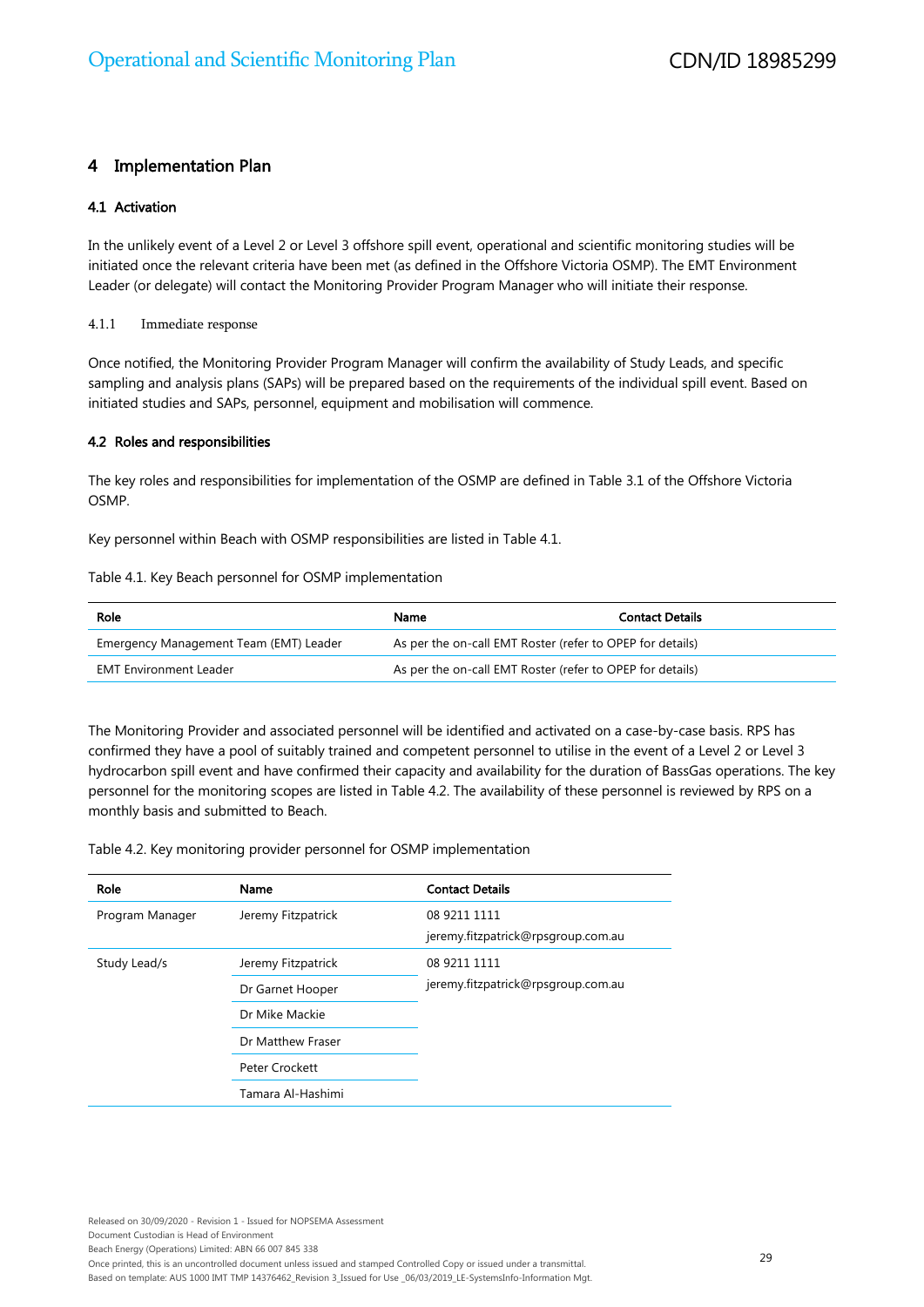#### 4.3 Capability, training and competency

Table 4.3 details the capability assessment for the implementation of the OSMP studies. It identifies the minimum number of personnel to manage and implement the OSMP studies and platforms (vessel, aircraft or vehicles) required to perform the studies. The studies have been group where appropriate to ensure effective use of resources.

The number of resources identified is based on:

- The fact that in the event of a spill, the full EMBA will not be impacted as it represents multiple spill simulations (e.g., 100 simulations per spill scenario);
- Shoreline contact is predicted from a surface MDO release and pipeline rupture scenario but not from the LoWC scenario, with the section of coast between Kilcunda and Cape Paterson most at risk;
- Higher concentrations of hydrocarbon are spatially limited to the vicinity of the release location (i.e., at the moderate and high exposure thresholds, the predicted surface exposure is up to 13.2 km for MDO and 3.7 km for condensate); however it is noted that lower concentrations that require monitoring do extend beyond these distances; and
- It is unlikely that wildlife would be oiled within the offshore environment, but some oiling of wildlife may occur along the maximum predicted 11 km length of coast exposed to moderate (100 g/m<sup>2</sup>) to high (>1,000 g/m<sup>2</sup>) MDO loading thresholds and 4 km for the same condensate loading thresholds.

RPS has confirmed they have a pool of suitably trained and competent personnel to fulfil the requirements of the OSMP. The availability of these personnel is reviewed by RPS on a monthly basis and submitted to Beach.

#### 4.4 Sampling and Analysis Plans for Scientific Monitoring

Study S1 (water quality) and S2 (sediment quality) have implementation times of 72 hours once the study has been activated (refer to Offshore Victoria OSMP). Due to the short implementation time, draft standard operating procedures (SOP) have been prepared and are attached as Appendix B.

As the implementation times for the other scientific studies are longer (4–5 days), specific SAPs including SOP will be developed post-event by the Monitoring Provider. These will be based on the details provided in the Offshore Victoria OSMP and made fit-for-purpose to the nature and scale of the actual spill event.

#### 4.5 Study Logistics

All field logistics in regard to survey timing, scheduling and scope are subject to safe operating conditions in accordance with Beach (and/or their Monitoring Providers) health, environment and safety policies. This includes the requirements for any additional qualifications and training for field personnel (e.g., medicals, BOSIET, HUET, ADAS Level 2, Coxswains etc.)

#### 4.6 Survey Schedule

Survey scheduling (in terms of locations and sampling order) will be at the discretion of the Study Lead taking into account existing and predicted oil distributions, proximity to environmental sensitivities and forecasted weather/sea state conditions.

#### 4.7 Permits

The worst-case spill scenarios for BassGas operations may cover Commonwealth, Victorian, Tasmanian and New South Wales (NSW) state waters (depending on scenario). The permits generally required by the governments are listed in Table 4.4.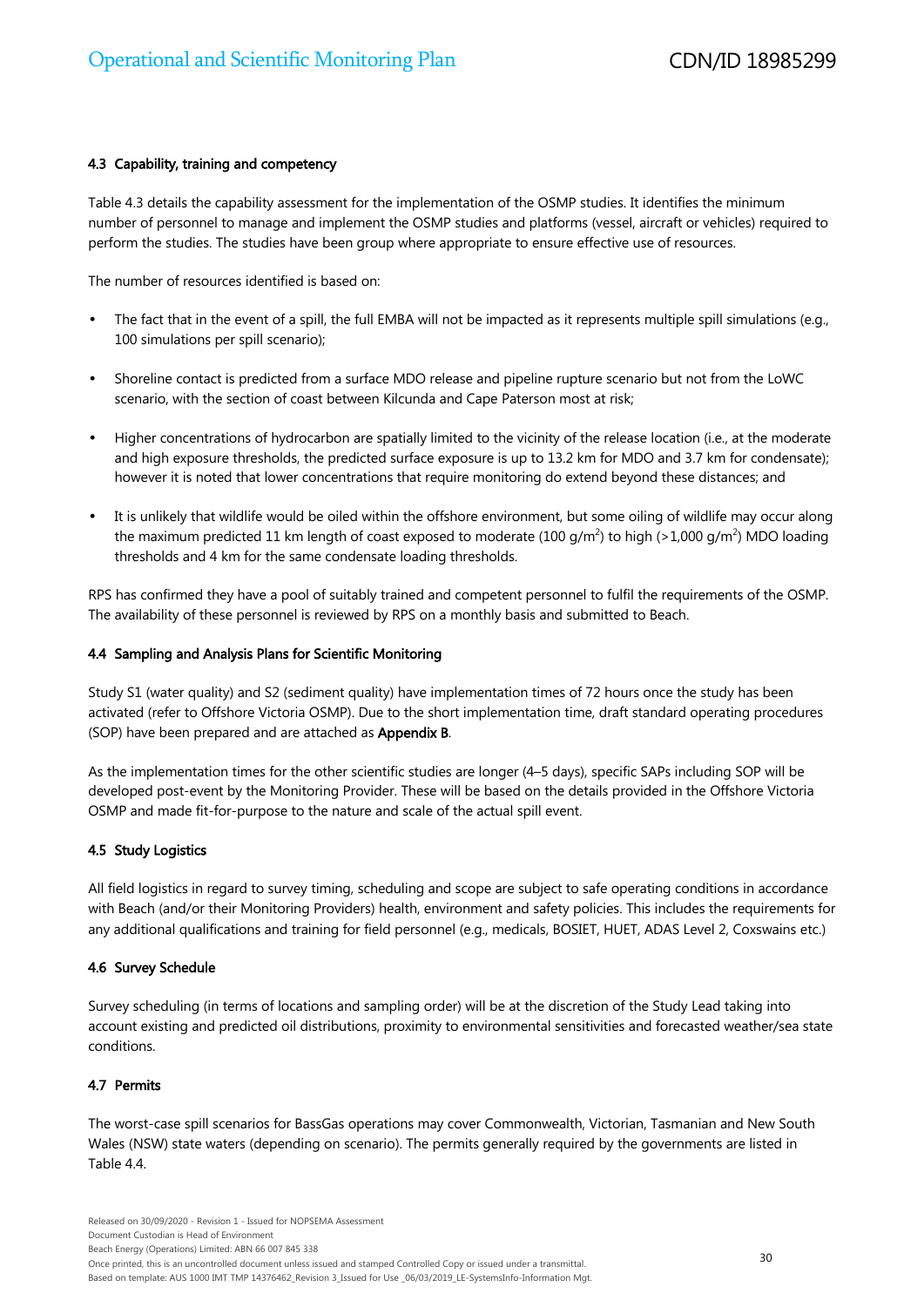Permit applications require details on the samples to be collected (including timing, species, numbers, methods to be used etc.), and can take up to approximately six weeks for approval. However, in the event of a hydrocarbon spill, this process is likely to be expediated and/or given exemptions.

The Monitoring Provider will confirm the need for any permits during the development of an initial SAP once a spill event has occurred.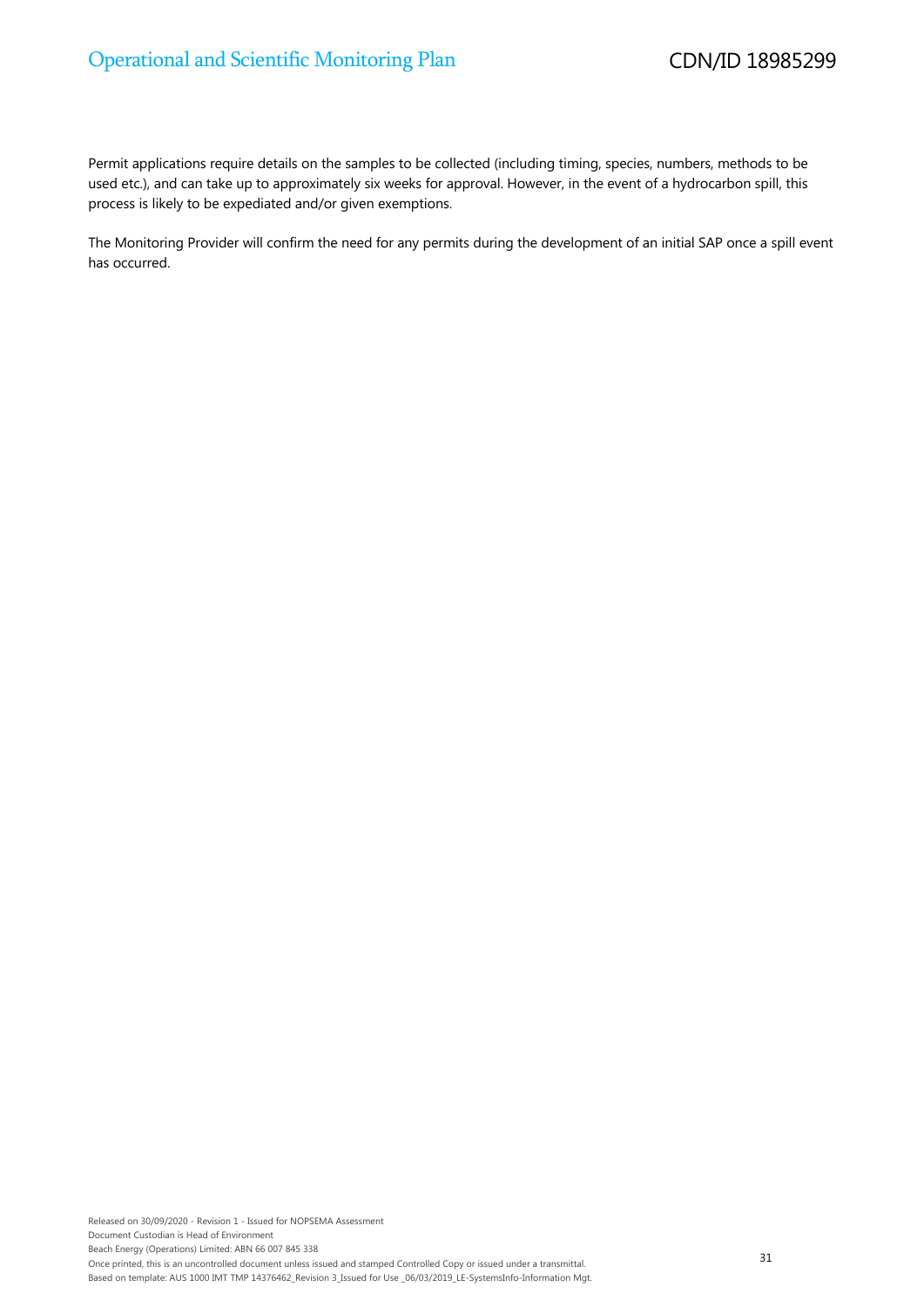Table 4.3. OSMP capability needs assessment for BassGas operations

| Scope<br><b>Description</b>              | <b>Operational / Scientific Study</b>                                                                                                                                                                      | <b>Study Lead</b>                                                                                                                                                                                              | Field / Office Personnel                                                                                                                                                                                                                                                                                                                                                                                                                                                                                                                                                                                                               | Platform   |
|------------------------------------------|------------------------------------------------------------------------------------------------------------------------------------------------------------------------------------------------------------|----------------------------------------------------------------------------------------------------------------------------------------------------------------------------------------------------------------|----------------------------------------------------------------------------------------------------------------------------------------------------------------------------------------------------------------------------------------------------------------------------------------------------------------------------------------------------------------------------------------------------------------------------------------------------------------------------------------------------------------------------------------------------------------------------------------------------------------------------------------|------------|
| Program<br>Manager                       | All                                                                                                                                                                                                        | One Program Manager:<br>Bachelor degree in environmental<br>science/engineering (or equivalent)<br>>20 years' experience in environmental practice<br>$\bullet$<br>Familiarity with OSMP and OPEP, as relevant | N/A                                                                                                                                                                                                                                                                                                                                                                                                                                                                                                                                                                                                                                    | N/A        |
| Oil, water and<br>sediment<br>sampling   | O1: Oil characterisation and<br>behaviour<br>O2: Water quality<br>O3: Sediment quality (offshore<br>and intertidal)<br>S1: Water quality impact<br>assessment<br>S2: Sediment quality impact<br>assessment | One Study Lead:<br>Bachelor degree in environmental<br>science/engineering (or equivalent)<br>>10 years' experience in environmental practice<br>$\bullet$<br>Familiar with OSMP and OPEP, as relevant         | Two vessel-based personnel:<br>Bachelor degree in environmental science/engineering or equivalent<br>• > 5 years' experience in environmental practice<br>Experienced in the relevant sampling and/or recording techniques<br>Familiar with oil, water and sediment sampling and recording techniques<br>٠<br>including in situ profiling).<br>One of the vessel personnel:<br>• Familiar with oil visual observations.<br>Two office personnel:<br>Bachelor degree in environmental science/engineering or equivalent<br>• > 5 years' experience in environmental practice<br>Experienced in water and sediment quality data analysis | One vessel |
| Fish tainting,<br>impact and<br>recovery | O6: Fish tainting<br>S6: Fisheries impact<br>assessment                                                                                                                                                    | One Study Lead:<br>Bachelor degree in environmental<br>science/engineering (or equivalent)<br>>10 years' experience in environmental practice<br>$\bullet$<br>Familiar with OSMP and OPEP, as relevant         | One vessel-based person:<br>Bachelor degree in environmental science/engineering or equivalent<br>• > 5 years' experience in environmental practice<br>Experienced in the relevant sampling and/or recording techniques<br>(biological tissue sampling, sensory analysis)<br>One vessel-based person:<br>• Familiar with oil and water sampling and recording techniques<br>(hydrocarbon sensory assessment, field biological tissue sampling)<br>• Trained and/or experienced olfactory analysts                                                                                                                                      | One vessel |

Based on template: AUS 1000 IMT TMP 14376462\_Revision 3\_Issued for Use \_06/03/2019\_LE-SystemsInfo-Information Mgt.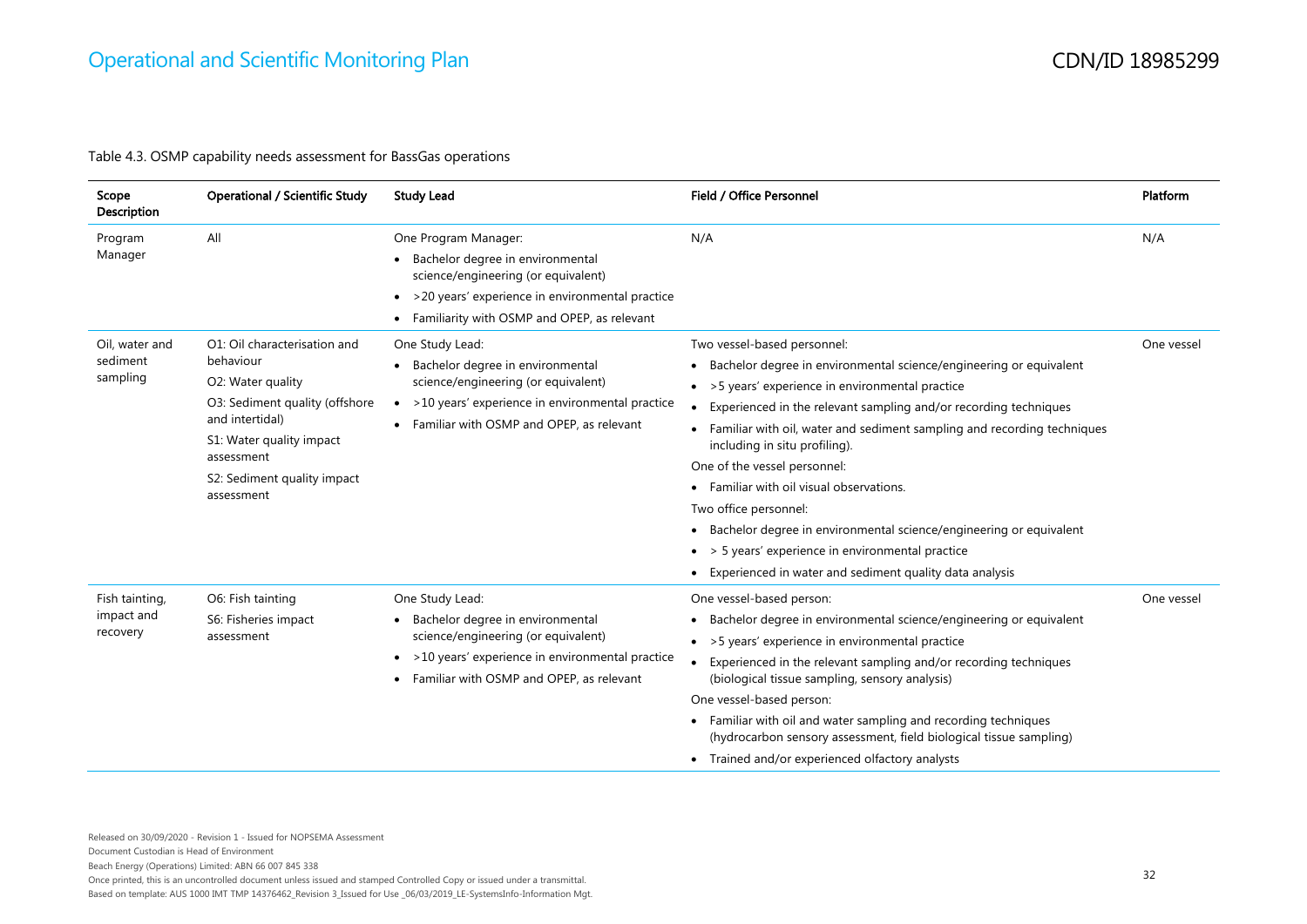| Scope<br><b>Description</b>                                  | <b>Operational / Scientific Study</b>                                                                                                                    | <b>Study Lead</b>                                                                                                                                                                            | Field / Office Personnel                                                                                                                                                                                                                                                                                                                                                                                                                                                                                                                                                                                                                                                                                                                                                                                                                                                                                                                                                                                                              | Platform                  |
|--------------------------------------------------------------|----------------------------------------------------------------------------------------------------------------------------------------------------------|----------------------------------------------------------------------------------------------------------------------------------------------------------------------------------------------|---------------------------------------------------------------------------------------------------------------------------------------------------------------------------------------------------------------------------------------------------------------------------------------------------------------------------------------------------------------------------------------------------------------------------------------------------------------------------------------------------------------------------------------------------------------------------------------------------------------------------------------------------------------------------------------------------------------------------------------------------------------------------------------------------------------------------------------------------------------------------------------------------------------------------------------------------------------------------------------------------------------------------------------|---------------------------|
| Intertidal and<br>subtidal habitat<br>impact and<br>recovery | S3: Subtidal habitats impact<br>assessment<br>S4: Intertidal and coastal<br>habitats impact assessment                                                   | One Study Lead:<br>Bachelor degree in environmental<br>science/engineering (or equivalent)<br>• > 10 years' experience in environmental practice<br>Familiar with OSMP and OPEP, as relevant | One office person:<br>• Bachelor degree in environmental science/engineering or equivalent<br>$\bullet$ > 5 years' experience in environmental practice<br>• Experience in analysis and interpretation of biota data<br>Four vessel-base personnel:<br>• Bachelor degree in environmental science/engineering or equivalent<br>• > 5 years' experience in environmental practice<br>• Commercial dive qualifications<br>• Experienced in the relevant sampling and/or recording techniques<br>One vessel person:<br>• Experienced in commercial ROV operations<br>Two mainland personnel:<br>• Bachelor degree in environmental science/engineering or equivalent<br>• > 5 years' experience in environmental practice<br>• Experienced in the relevant sampling and/or recording techniques<br>Two office personnel:<br>• Bachelor degree in environmental science/engineering or equivalent<br>• > 5 years' experience in environmental practice<br>• Experienced in identification, analysis and interpretation of benthic habitat | One vessel<br>One vehicle |
| Coastal habitat<br>impact and<br>recovery                    | O3: Sediment quality<br>(shoreline)<br>S2: Sediment quality<br>(shoreline) impact assessment<br>S4: Intertidal and coastal<br>habitats impact assessment | One Study Lead:<br>Bachelor degree in environmental<br>science/engineering (or equivalent)<br>• > 10 years' experience in environmental practice<br>Familiar with OSMP and OPEP, as relevant | data and sediment quality data analysis<br>Four mainland personnel:<br>• Bachelor degree in environmental science/engineering or equivalent<br>• > 5 years' experience in environmental practice<br>• Experienced in the relevant sampling and/or recording techniques<br>Two of the mainland personnel:<br>• Familiar with sediment sampling and recording techniques<br>Two office personnel:                                                                                                                                                                                                                                                                                                                                                                                                                                                                                                                                                                                                                                       | Two<br>vehicles           |

• Bachelor degree in environmental science/engineering or equivalent

Beach Energy (Operations) Limited: ABN 66 007 845 338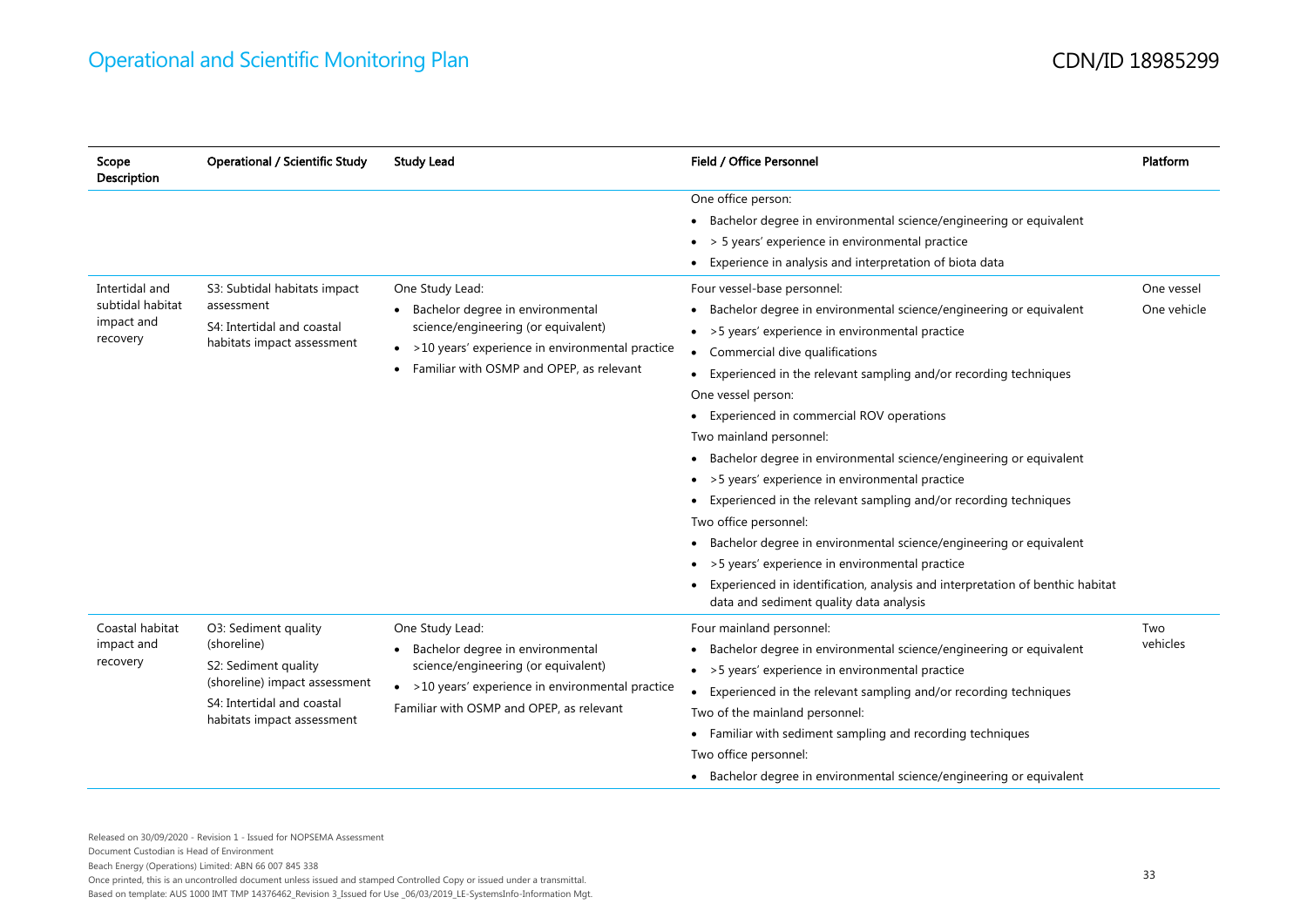| Scope<br>Description                                    | <b>Operational / Scientific Study</b>                                                                                                                                                                                                                                                                                                                                           | <b>Study Lead</b>                                                                                                                                                                                                                                                                                | Field / Office Personnel                                                                                                                                                                                                                                                                                                                                                                                                                                                                                                                                                                                                                                                                                                                                                                                                                                                                                                                                                                                                                          | Platform                      |
|---------------------------------------------------------|---------------------------------------------------------------------------------------------------------------------------------------------------------------------------------------------------------------------------------------------------------------------------------------------------------------------------------------------------------------------------------|--------------------------------------------------------------------------------------------------------------------------------------------------------------------------------------------------------------------------------------------------------------------------------------------------|---------------------------------------------------------------------------------------------------------------------------------------------------------------------------------------------------------------------------------------------------------------------------------------------------------------------------------------------------------------------------------------------------------------------------------------------------------------------------------------------------------------------------------------------------------------------------------------------------------------------------------------------------------------------------------------------------------------------------------------------------------------------------------------------------------------------------------------------------------------------------------------------------------------------------------------------------------------------------------------------------------------------------------------------------|-------------------------------|
|                                                         |                                                                                                                                                                                                                                                                                                                                                                                 |                                                                                                                                                                                                                                                                                                  | • > 5 years' experience in environmental practice                                                                                                                                                                                                                                                                                                                                                                                                                                                                                                                                                                                                                                                                                                                                                                                                                                                                                                                                                                                                 |                               |
|                                                         |                                                                                                                                                                                                                                                                                                                                                                                 |                                                                                                                                                                                                                                                                                                  | Experienced in identification, analysis and interpretation of benthic habitat data<br>and sediment quality data analysis                                                                                                                                                                                                                                                                                                                                                                                                                                                                                                                                                                                                                                                                                                                                                                                                                                                                                                                          |                               |
| Marine fauna<br>surveillance,<br>impact and<br>recovery | O4: Marine fauna surveillance<br>S5: Marine fauna impact<br>assessment<br>Note:<br>Aerial surveillance<br>requirements are detailed<br>within the 'Monitor and<br>Evaluate' response within the<br>OPEP<br>Oiled, injured, and diseased<br>fauna handling to be<br>undertaken by trained<br>personnel resources are<br>detailed in 'Oiled Wildlife<br>Response' within the OPEP | Two Study Leads (one for seabirds/shorebirds and<br>one for marine megafauna (marine mammals,<br>sharks, reptiles)):<br>Bachelor degree in environmental<br>science/engineering (or equivalent)<br>>10 years' experience in environmental practice<br>٠<br>• Familiar OSMP and OPEP, as relevant | Four vessel-based personnel:<br>• Bachelor degree in environmental science/engineering or equivalent<br>• > 5 years' experience in environmental practice<br>Experienced in the relevant sampling and/or recording techniques<br>$\bullet$<br>• Familiar with fauna observation and recording techniques<br>One of the vessel-based personnel:<br>• Familiar with tissue sampling, storage and preservation<br>One of the vessel-based personnel:<br>• Experienced with ROV/UVA scopes<br>Four field personnel for seabird/shorebirds:<br>• Bachelor degree in environmental science/engineering or equivalent<br>• > 5 years' experience in environmental practice<br>• Experienced in the relevant sampling and/or recording techniques<br>Two office personnel:<br>• Bachelor degree in environmental science/engineering or equivalent<br>• > 5 years' experience in environmental practice<br>• Experience in identification, analysis and interpretation of biota data<br>Two office personnel:<br>• Experienced with remote sensing scopes | One Vessel<br>Two<br>vehicles |
| Heritage and<br>socioeconomic                           | S7: Heritage and<br>socioeconomic impact<br>assessment                                                                                                                                                                                                                                                                                                                          | One Study Lead:<br>Bachelor degree in environmental<br>science/engineering (or equivalent)<br>>10 years' experience in environmental practice<br>$\bullet$<br>Familiar OSMP and OPEP, as relevant                                                                                                | Desktop Assessment -<br>One office person:<br>• Bachelor degree in environmental or social science or equivalent<br>• > 10 years' experience in environmental/social practice<br>• Experienced in interpretation and management of heritage, social and<br>economic data                                                                                                                                                                                                                                                                                                                                                                                                                                                                                                                                                                                                                                                                                                                                                                          | N/A                           |

Beach Energy (Operations) Limited: ABN 66 007 845 338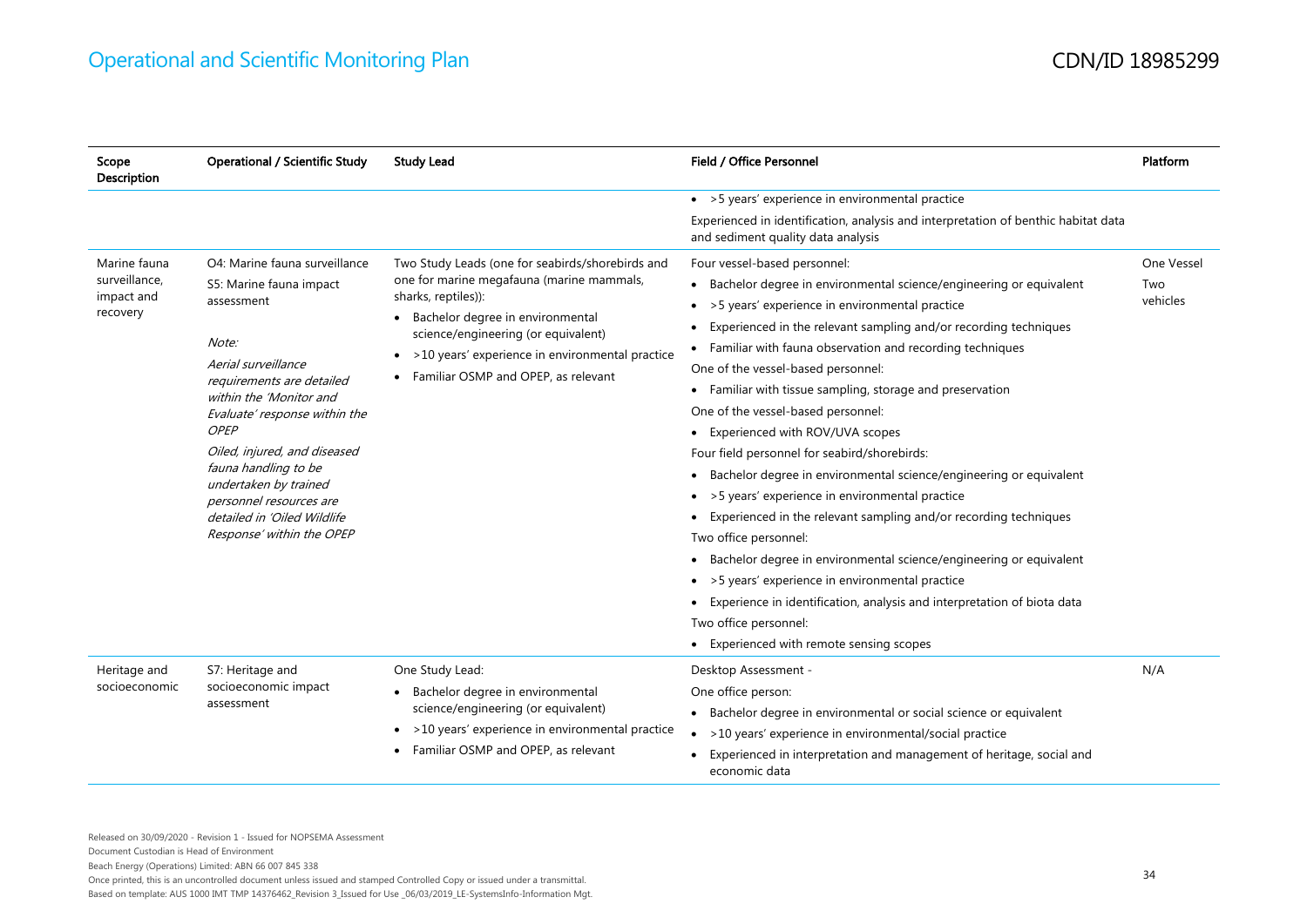| Scope<br>Description | <b>Operational / Scientific Study</b> | <b>Study Lead</b> | Field / Office Personnel                                                              | Platform   |
|----------------------|---------------------------------------|-------------------|---------------------------------------------------------------------------------------|------------|
|                      |                                       |                   | Four vessel-based personnel:                                                          | One Vessel |
|                      |                                       |                   | • Bachelor degree in environmental science/engineering or equivalent                  | Two        |
|                      |                                       |                   | • > 5 years' experience in environmental practice                                     | vehicles   |
|                      |                                       |                   | • Commercial dive qualifications                                                      |            |
|                      |                                       |                   | • Experienced in the relevant sampling and/or recording techniques                    |            |
|                      |                                       |                   | One vessel-based person:                                                              |            |
|                      |                                       |                   | • Experienced in commercial ROV operations                                            |            |
|                      |                                       |                   | Two mainland personnel:                                                               |            |
|                      |                                       |                   | • Bachelor degree in environmental science/engineering or equivalent                  |            |
|                      |                                       |                   | • > 5 years' experience in environmental practice                                     |            |
|                      |                                       |                   | • Experienced in the relevant sampling and/or recording techniques                    |            |
|                      |                                       |                   | One office person:                                                                    |            |
|                      |                                       |                   | • Bachelor degree in environmental or social science or equivalent                    |            |
|                      |                                       |                   | • > 10 years' experience in environmental practice                                    |            |
|                      |                                       |                   | Experienced in interpretation and management of heritage, social and<br>economic data |            |
|                      |                                       |                   | Two office personnel:                                                                 |            |
|                      |                                       |                   | • Bachelor degree in environmental science/engineering or equivalent                  |            |
|                      |                                       |                   | • > 5 years' experience in environmental practice                                     |            |
|                      |                                       |                   |                                                                                       |            |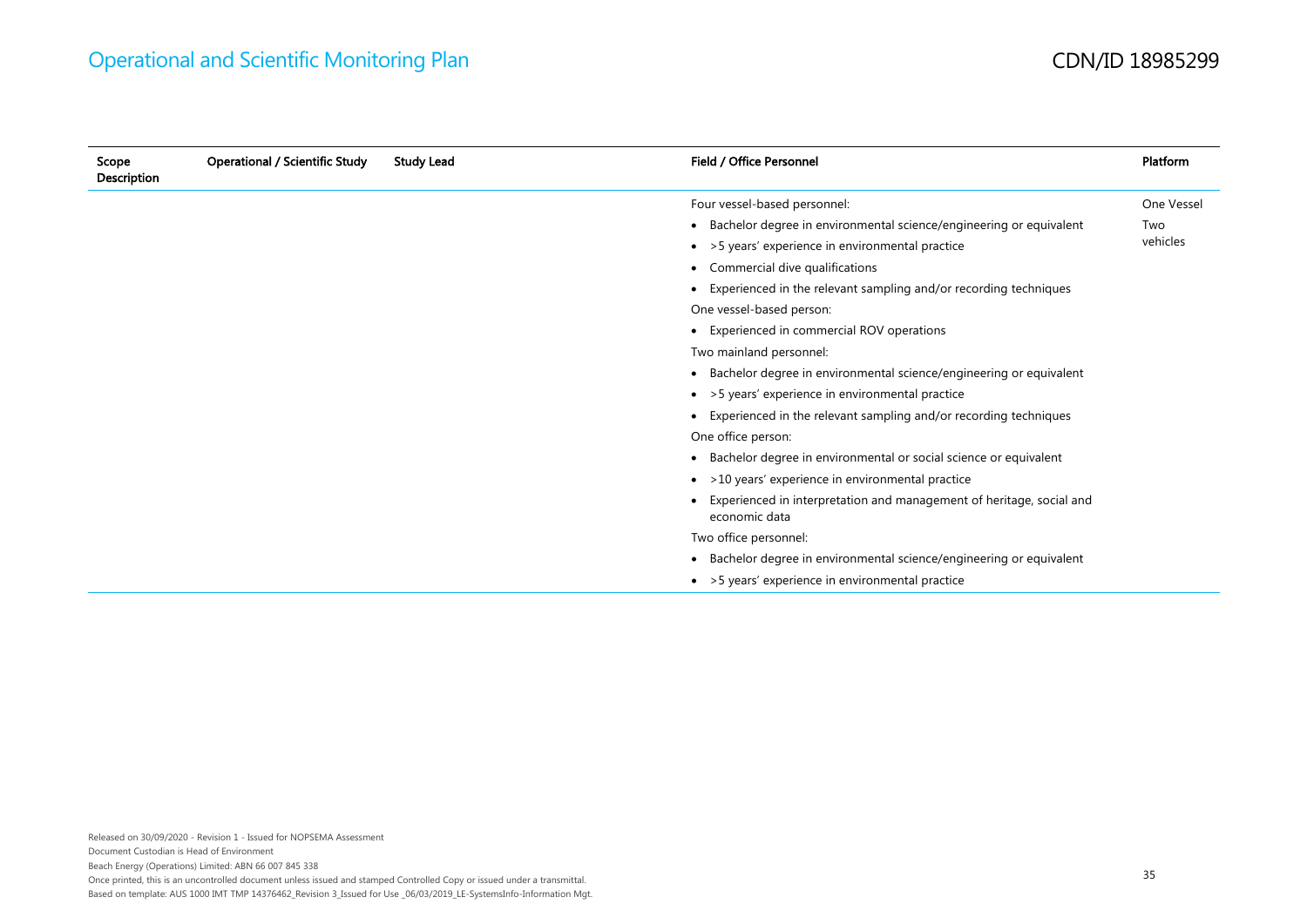Table 4.4. Permits that may be required for scientific monitoring

| Permit                                                                                                                                                   | Relevance                                                                                                                                                                                                                                                                       | Legislation                                    | <b>Government Agency</b>                                                       |
|----------------------------------------------------------------------------------------------------------------------------------------------------------|---------------------------------------------------------------------------------------------------------------------------------------------------------------------------------------------------------------------------------------------------------------------------------|------------------------------------------------|--------------------------------------------------------------------------------|
| Commonwealth                                                                                                                                             |                                                                                                                                                                                                                                                                                 |                                                |                                                                                |
| General Permit Application for:<br>threatened species and ecological<br>communities<br>migratory species<br>whales and dolphins<br>listed marine species | Required for matters for scientific sampling for matters listed under the<br>Environment Protection and Biodiversity Conservation Act 1999 (EPBC<br>Act)                                                                                                                        | <b>EPBC Act</b>                                | Department of Agriculture, Water and the<br>Environment (DAWE)                 |
| Access to Biological Resources in a<br>Commonwealth Area for Non-Commercial<br>Purposes                                                                  | An applicant must obtain written permission from each Access Provider.<br>The Access Provider must state permission for the applicant to:<br>enter the Commonwealth area<br>$\bullet$<br>take samples from the biological resources of the area<br>remove samples from the area | <b>EPBC Act</b>                                | <b>DAWE</b>                                                                    |
| Victoria                                                                                                                                                 |                                                                                                                                                                                                                                                                                 |                                                |                                                                                |
| Application for a scientific permit to conduct<br>research in areas managed under the National<br>Parks Act 1975                                         | Required for any research activity in marine and intertidal parks<br>protected under Victorian legislation                                                                                                                                                                      | National Parks Act 1975                        | Department of Environment, Land, Water and<br>Planning (DELWP)                 |
| Application for a scientific permit                                                                                                                      | Required for any research involving fauna subject to the Wildlife Act<br>1975                                                                                                                                                                                                   | Wildlife Act 1975                              | <b>DELWP</b>                                                                   |
| Tasmania                                                                                                                                                 |                                                                                                                                                                                                                                                                                 |                                                |                                                                                |
| Application for a scientific permit to collect or<br>disturb native fauna                                                                                | A scientific permit is usually required for any research involving the<br>collection or disturbance of protected wildlife, and the collection<br>of protected wildlife products in Tasmania.                                                                                    | <b>Nature Conservation Act</b><br>2002         | Department of Primary Industries, Parks, Water<br>and the Environment (DPIPWE) |
| <b>Fishery Permit Application</b>                                                                                                                        | A Fishery Permit Application is required for the taking of marine fish<br>(including marine invertebrates) for scientific research.                                                                                                                                             | Living Marine Resources<br>Management Act 1995 | <b>DPIPWE</b>                                                                  |
| Animal Ethics Committee approval                                                                                                                         | If intending to take or disturb living vertebrate or higher invertebrate<br>wildlife, then Animal Ethics Committee approval from a licensed<br>institution is required.                                                                                                         | Animal Welfare Act 1993                        | <b>DPIPWE</b>                                                                  |

Document Custodian is Head of Environment

Beach Energy (Operations) Limited: ABN 66 007 845 338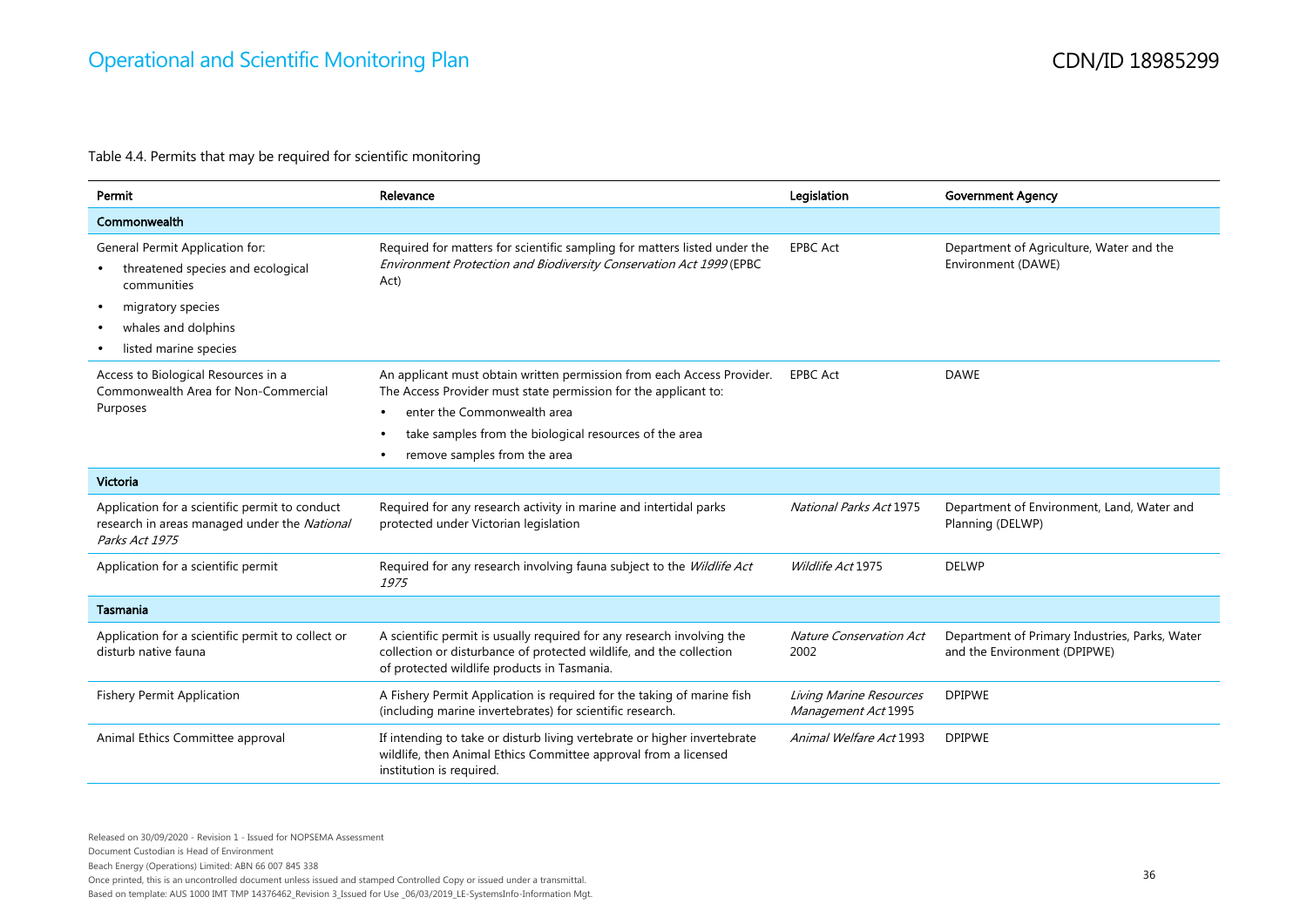| Permit                                                           | Relevance                                                                                                                                                                            | Legislation                                  | <b>Government Agency</b>                                   |
|------------------------------------------------------------------|--------------------------------------------------------------------------------------------------------------------------------------------------------------------------------------|----------------------------------------------|------------------------------------------------------------|
| <b>New South Wales</b>                                           |                                                                                                                                                                                      |                                              |                                                            |
| Scientific licence (biodiversity or species impact<br>statement) | Several classes of scientific licences are required for activities ranging<br>from research, surveying and education to collecting seeds, bush<br>regeneration and ecological burns. | <b>Biodiversity Conservation</b><br>Act 2016 | Department of Planning, Industry and<br>Environment (DPIW) |
| Animal ethics approval                                           | If the research involves animals, it may need to meet animal ethics<br>obligations under the Animal Research Act 1985.                                                               | Animal Research Act<br>1985                  | <b>DPIW</b>                                                |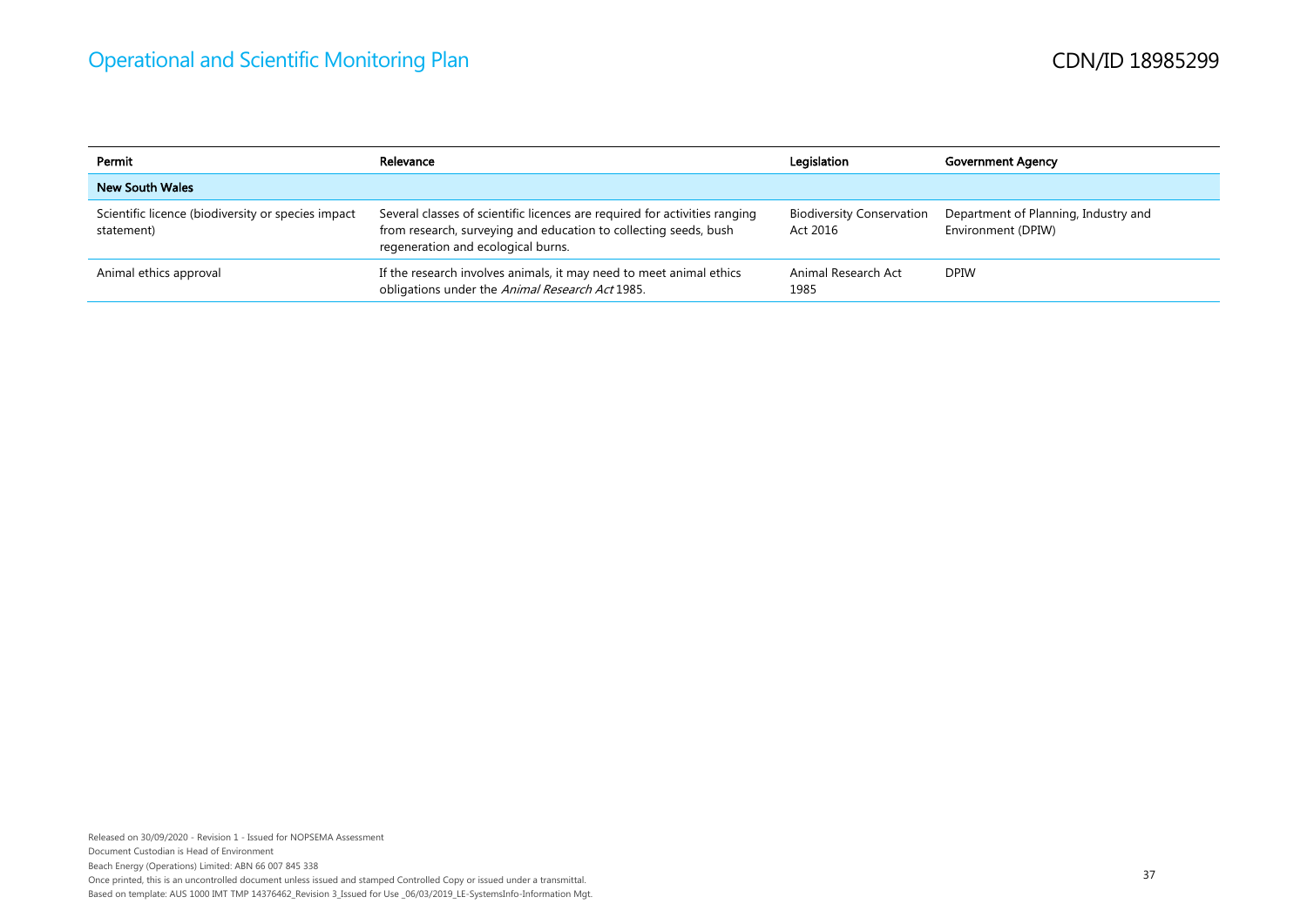## Appendix A Scientific Monitoring Priority Planning Area Summaries

#### A. 1. Punchbowl Coastal Reserve

| Element                                                         | Description                                         |                                                                                                                                                                                                                      |
|-----------------------------------------------------------------|-----------------------------------------------------|----------------------------------------------------------------------------------------------------------------------------------------------------------------------------------------------------------------------|
| Potential oil exposure                                          | Shoreline, Entrained, Dissolved                     |                                                                                                                                                                                                                      |
| Priority scientific studies                                     | S2: Sediment quality impact                         | Refer to Appendix B for SOP.                                                                                                                                                                                         |
|                                                                 | assessment                                          | Given location of the reserve in relation to the spill<br>source, a linear / grid sampling design is considered<br>appropriate, including samples from both within and<br>external to the boundaries of the reserve. |
|                                                                 |                                                     | If shoreline sampling is required, cross-shore beach<br>profiles from intertidal to above high-water mark.                                                                                                           |
|                                                                 |                                                     | Sample design to be confirmed by Monitoring<br>Provider prior to implementation.                                                                                                                                     |
| Other scientific studies that may<br>be implemented at the site | S5: Marine fauna impact<br>assessment               | SOP to be developed post-spill; refer to Offshore<br>Victoria OSMP for relevant quides                                                                                                                               |
|                                                                 | S7: Heritage and socioeconomic<br>impact assessment | SOP to be developed post-spill; refer to Offshore<br>Victoria OSMP for relevant quides                                                                                                                               |
| <b>Management Plans</b>                                         | None.                                               | N/A                                                                                                                                                                                                                  |

#### A. 2. Kilcunda Coastal Reserve

| Element                                                         | <b>Description</b>                                  |                                                                                                                                                                                                                      |
|-----------------------------------------------------------------|-----------------------------------------------------|----------------------------------------------------------------------------------------------------------------------------------------------------------------------------------------------------------------------|
| Potential oil exposure                                          | Shoreline, Entrained, Dissolved                     |                                                                                                                                                                                                                      |
| Priority scientific studies                                     | S2: Sediment quality impact<br>assessment           | Refer to Appendix B for SOP.                                                                                                                                                                                         |
|                                                                 |                                                     | Given location of the reserve in relation to the spill source,<br>a linear / grid sampling design is considered appropriate,<br>including samples from both within and external to the<br>boundaries of the reserve. |
|                                                                 |                                                     | If shoreline sampling is required, cross-shore beach<br>profiles from intertidal to above high-water mark.                                                                                                           |
|                                                                 |                                                     | Sample design to be confirmed by Monitoring Provider<br>prior to implementation.                                                                                                                                     |
| Other scientific studies that may<br>be implemented at the site | S7: Heritage and socioeconomic<br>impact assessment | SOP to be developed post-spill; refer to Offshore Victoria<br>OSMP for relevant guides                                                                                                                               |
| <b>Management Plans</b>                                         | Kilcunda Coastal Reserve<br>Management Plan         | No specific management actions                                                                                                                                                                                       |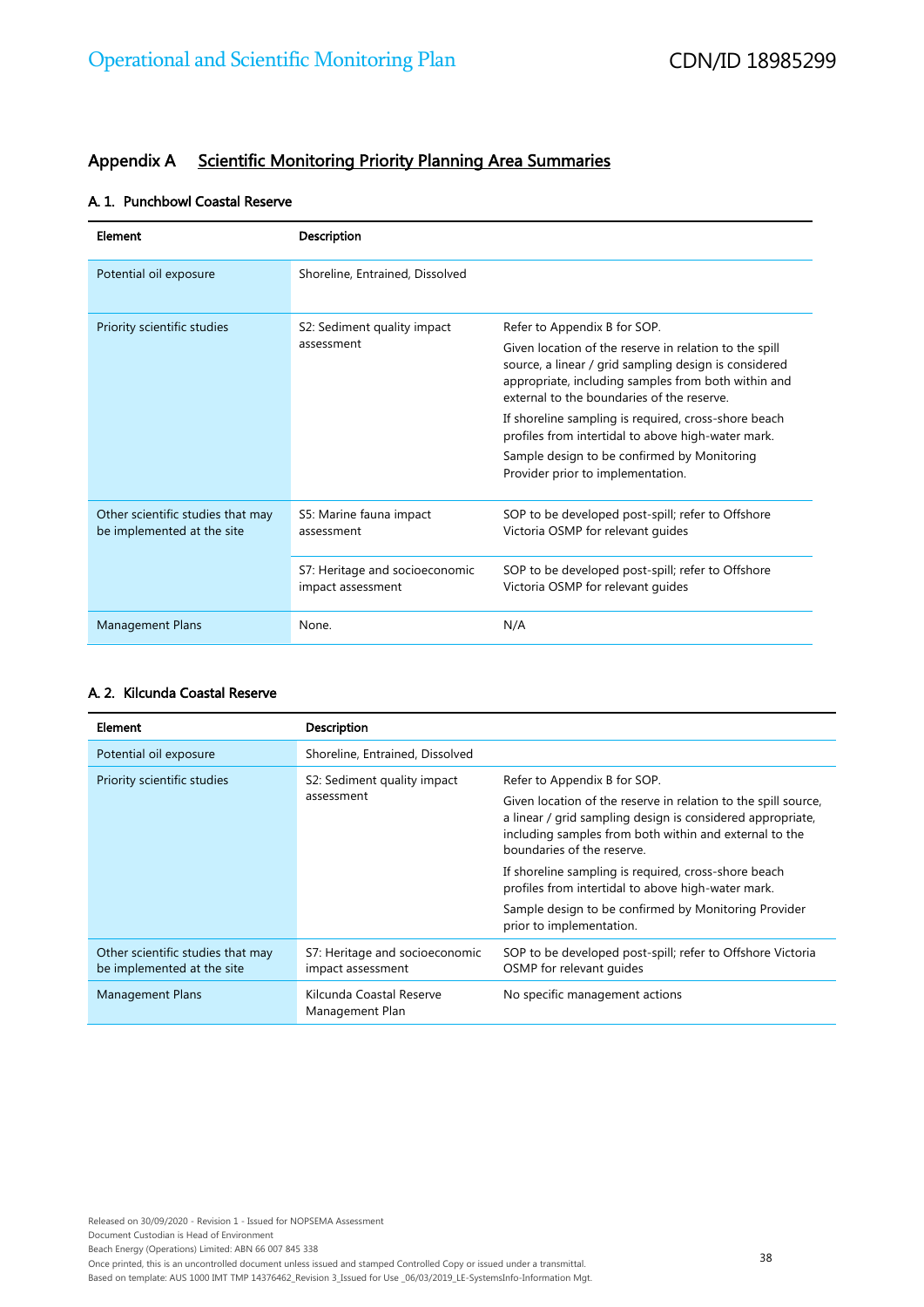| Element                                                         | <b>Description</b>                                                                                                                  |                                                                                                                                                                                                                      |
|-----------------------------------------------------------------|-------------------------------------------------------------------------------------------------------------------------------------|----------------------------------------------------------------------------------------------------------------------------------------------------------------------------------------------------------------------|
| Potential oil exposure                                          | Shoreline, Entrained, Dissolved                                                                                                     |                                                                                                                                                                                                                      |
| Priority scientific studies                                     | S1: Water quality impact<br>assessment                                                                                              | Refer to Appendix B for SOP.                                                                                                                                                                                         |
|                                                                 |                                                                                                                                     | Given location of the reserve in relation to the spill source,<br>a linear / grid sampling design is considered appropriate,<br>including samples from the coast and the adjacent waters.                            |
|                                                                 |                                                                                                                                     | Sample design to be confirmed by Monitoring Provider<br>prior to implementation.                                                                                                                                     |
|                                                                 | S2: Sediment quality impact<br>assessment                                                                                           | Refer to Appendix B for SOP.                                                                                                                                                                                         |
|                                                                 |                                                                                                                                     | Given location of the reserve in relation to the spill source,<br>a linear / grid sampling design is considered appropriate,<br>including samples from both within and external to the<br>boundaries of the reserve. |
|                                                                 |                                                                                                                                     | If shoreline sampling is required, cross-shore beach<br>profiles from intertidal to above high-water mark.                                                                                                           |
|                                                                 |                                                                                                                                     | Sample design to be confirmed by Monitoring Provider<br>prior to implementation.                                                                                                                                     |
| Other scientific studies that may<br>be implemented at the site | S5: Marine fauna impact<br>assessment                                                                                               | SOP to be developed post-spill; refer to Offshore Victoria<br>OSMP for relevant quides                                                                                                                               |
|                                                                 | S7: Heritage and socioeconomic<br>impact assessment                                                                                 | SOP to be developed post-spill; refer to Offshore Victoria<br>OSMP for relevant quides                                                                                                                               |
| <b>Management Plans</b>                                         | Bunurong MNP, Bunurong<br>Marine Park, Bunurong Coastal<br>Reserve and Kilcunda-Harmers<br>Haven Coastal Reserve<br>management plan | No specific management actions                                                                                                                                                                                       |

#### A. 3. Kilcunda – Harmers-Haven Coastal Reserve

#### A. 4. Bunurong MNP

| Element                                                         | Description                                              |                                                                                                                                                                                                                                                                                                                                                              |
|-----------------------------------------------------------------|----------------------------------------------------------|--------------------------------------------------------------------------------------------------------------------------------------------------------------------------------------------------------------------------------------------------------------------------------------------------------------------------------------------------------------|
| Potential oil exposure                                          | Shoreline, Entrained, Dissolved                          |                                                                                                                                                                                                                                                                                                                                                              |
| Priority scientific studies                                     | S1: Water quality impact<br>assessment                   | Refer to Appendix B for SOP.<br>Given location of MNP in relation to the spill source, a<br>linear / grid sampling design is considered appropriate,<br>including samples from both within and external to the<br>boundaries of the MNP.<br>Sample design to be confirmed by Monitoring Provider                                                             |
|                                                                 | S2: Sediment quality impact<br>assessment                | prior to implementation.<br>Refer to Appendix B for SOP.<br>Given location of the MNP in relation to the spill source, a<br>linear / grid sampling design is considered appropriate,<br>including samples from both within and external to the<br>boundaries of the MNP.<br>Sample design to be confirmed by Monitoring Provider<br>prior to implementation. |
| Other scientific studies that may<br>be implemented at the site | S4: Intertidal and coastal<br>habitats impact assessment | SOP to be developed post-spill; refer to Offshore Victoria<br>OSMP for relevant quides                                                                                                                                                                                                                                                                       |

Released on 30/09/2020 - Revision 1 - Issued for NOPSEMA Assessment Document Custodian is Head of Environment Beach Energy (Operations) Limited: ABN 66 007 845 338 Once printed, this is an uncontrolled document unless issued and stamped Controlled Copy or issued under a transmittal.

Based on template: AUS 1000 IMT TMP 14376462\_Revision 3\_Issued for Use \_06/03/2019\_LE-SystemsInfo-Information Mgt.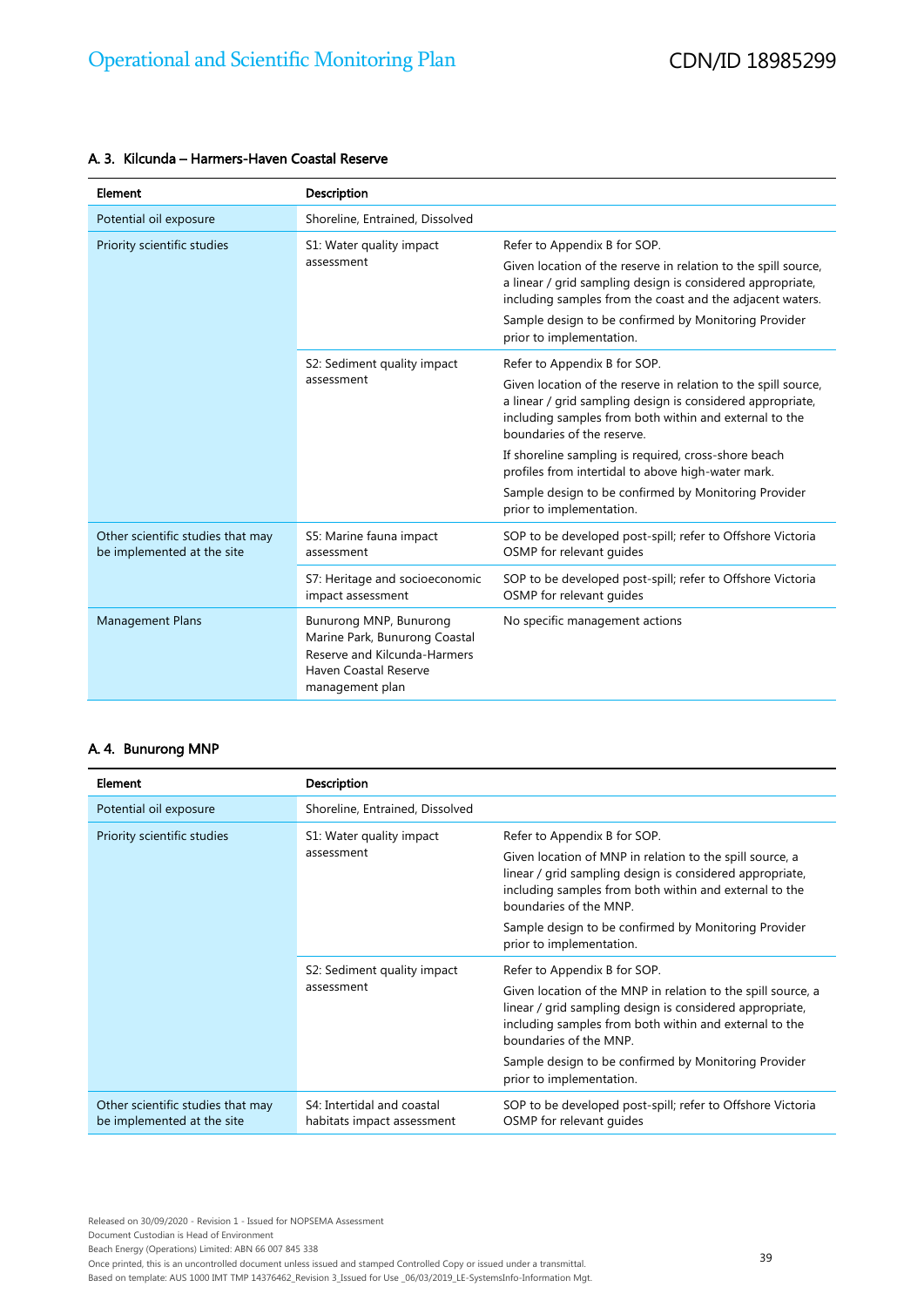| Element          | <b>Description</b>                                                                                                                  |                                                                                        |
|------------------|-------------------------------------------------------------------------------------------------------------------------------------|----------------------------------------------------------------------------------------|
|                  | S3: Subtidal habitats impact<br>assessment                                                                                          | SOP to be developed post-spill; refer to Offshore Victoria<br>OSMP for relevant quides |
|                  | S5: Marine fauna impact<br>assessment                                                                                               | SOP to be developed post-spill; refer to Offshore Victoria<br>OSMP for relevant quides |
|                  | S7: Heritage and socioeconomic<br>impact assessment                                                                                 | SOP to be developed post-spill; refer to Offshore Victoria<br>OSMP for relevant quides |
| Management Plans | Bunurong MNP, Bunurong<br>Marine Park, Bunurong Coastal<br>Reserve and Kilcunda-Harmers<br>Haven Coastal Reserve<br>management plan | No specific management actions                                                         |

#### A. 5. Bunurong Marine and Coastal Park

| Element                                                         | Description                                                                                                                                |                                                                                                                                                                                                                                                                      |
|-----------------------------------------------------------------|--------------------------------------------------------------------------------------------------------------------------------------------|----------------------------------------------------------------------------------------------------------------------------------------------------------------------------------------------------------------------------------------------------------------------|
| Potential oil exposure                                          | Shoreline, Entrained, Dissolved                                                                                                            |                                                                                                                                                                                                                                                                      |
| Priority scientific studies                                     | S1: Water quality impact<br>assessment                                                                                                     | Refer to Appendix B for SOP.                                                                                                                                                                                                                                         |
|                                                                 |                                                                                                                                            | Given location of the park in relation to the spill source, a<br>linear sampling design is considered appropriate, with<br>samples taken along an inshore-offshore gradient and<br>including samples from both within and external to the<br>boundaries of the park. |
|                                                                 |                                                                                                                                            | Sample design to be confirmed by Monitoring Provider<br>prior to implementation.                                                                                                                                                                                     |
|                                                                 | S2: Sediment quality impact<br>assessment                                                                                                  | Refer to Appendix B for SOP.                                                                                                                                                                                                                                         |
|                                                                 |                                                                                                                                            | Given location of the park in relation to the spill source, a<br>linear / grid sampling design is considered appropriate,<br>including samples from both within and external to the<br>boundaries of the park.                                                       |
|                                                                 |                                                                                                                                            | If shoreline sampling is required, cross-shore beach<br>profiles from intertidal to above high-water mark.                                                                                                                                                           |
|                                                                 |                                                                                                                                            | Sample design to be confirmed by Monitoring Provider<br>prior to implementation.                                                                                                                                                                                     |
| Other scientific studies that may<br>be implemented at the site | S4: Intertidal and coastal<br>habitats impact assessment                                                                                   | SOP to be developed post-spill; refer to Offshore Victoria<br>OSMP for relevant guides                                                                                                                                                                               |
|                                                                 | S5: Marine fauna impact<br>assessment                                                                                                      | SOP to be developed post-spill; refer to Offshore Victoria<br>OSMP for relevant quides                                                                                                                                                                               |
|                                                                 | S7: Heritage and socioeconomic<br>impact assessment                                                                                        | SOP to be developed post-spill; refer to Offshore Victoria<br>OSMP for relevant guides                                                                                                                                                                               |
| <b>Management Plans</b>                                         | Bunurong MNP, Bunurong<br>Marine Park, Bunurong Coastal<br>Reserve and Kilcunda-Harmers<br><b>Haven Coastal Reserve</b><br>management plan | No specific management actions                                                                                                                                                                                                                                       |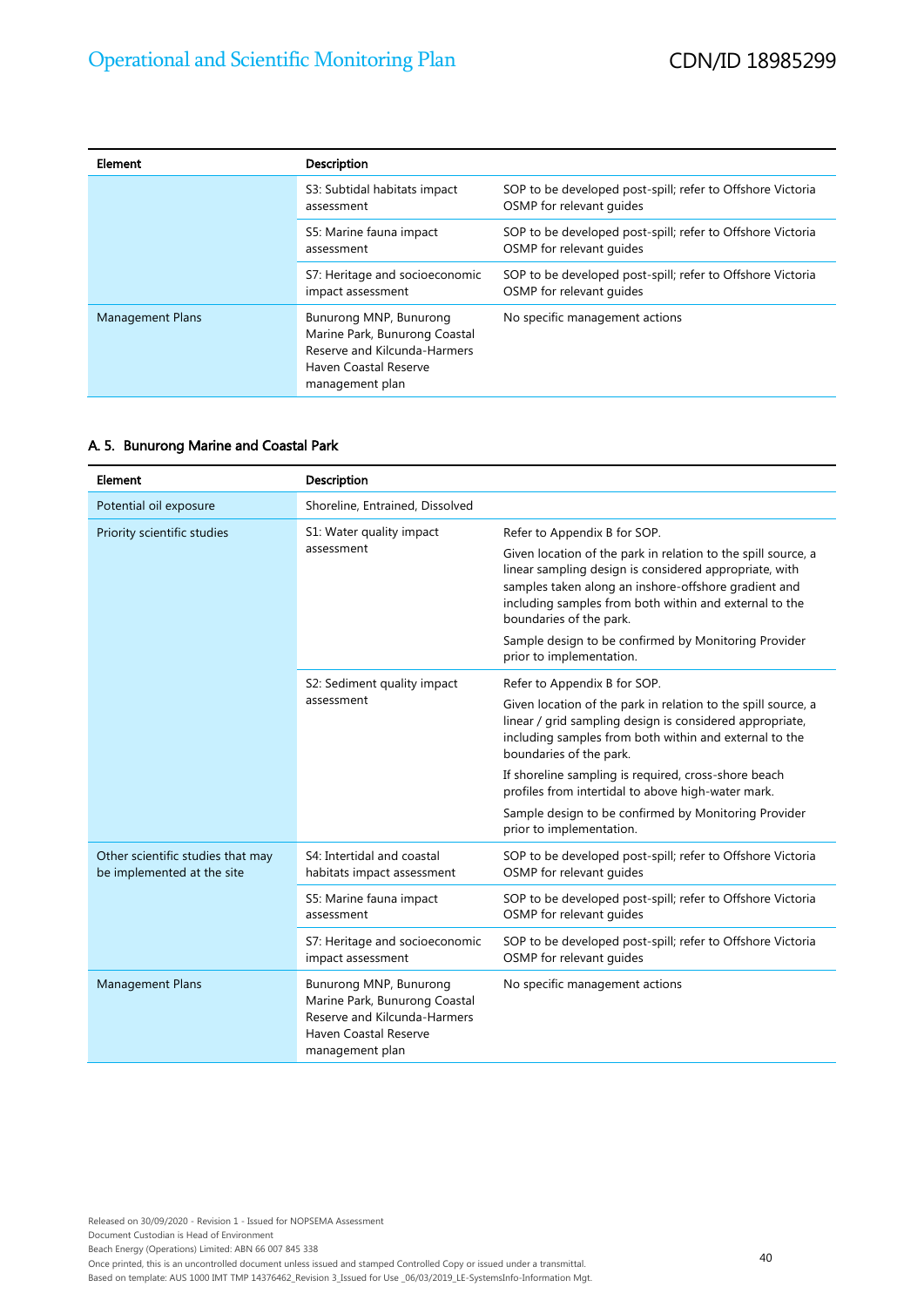#### A. 6. Powlett River Estuary

| Element                                                         | Description                                                                                                                                                               |                                                                                                                                                                                                                           |
|-----------------------------------------------------------------|---------------------------------------------------------------------------------------------------------------------------------------------------------------------------|---------------------------------------------------------------------------------------------------------------------------------------------------------------------------------------------------------------------------|
| Potential oil exposure                                          | Shoreline, Entrained, Dissolved                                                                                                                                           |                                                                                                                                                                                                                           |
| Priority scientific studies                                     | S1: Water quality impact<br>assessment                                                                                                                                    | Refer to Appendix B for SOP.                                                                                                                                                                                              |
|                                                                 |                                                                                                                                                                           | Given location of estuary in relation to the spill source, a<br>linear sampling design is considered appropriate, with<br>samples taken from both within and external to the<br>boundaries of the estuary.                |
|                                                                 |                                                                                                                                                                           | Sample design to be confirmed by Monitoring Provider<br>prior to implementation.                                                                                                                                          |
|                                                                 | S2: Sediment quality impact                                                                                                                                               | Refer to Appendix B for SOP.                                                                                                                                                                                              |
|                                                                 | assessment                                                                                                                                                                | Given location of the estuary in relation to the spill source,<br>a linear sampling design is considered appropriate, with<br>samples taken from both within and external to the<br>boundaries of the bay.                |
|                                                                 |                                                                                                                                                                           | If shoreline sampling is required, cross-shore profiles from<br>intertidal to above high-water mark.                                                                                                                      |
|                                                                 |                                                                                                                                                                           | Sample design to be confirmed by Monitoring Provider<br>prior to implementation.                                                                                                                                          |
| Other scientific studies that may<br>be implemented at the site | S4: Intertidal and coastal<br>habitats impact assessment                                                                                                                  | SOP to be developed post-spill; refer to Offshore Victoria<br>OSMP for relevant quides                                                                                                                                    |
|                                                                 | S5: Marine fauna impact<br>assessment                                                                                                                                     | SOP to be developed post-spill; refer to Offshore Victoria<br>OSMP for relevant quides                                                                                                                                    |
|                                                                 | S7: Heritage and socioeconomic<br>impact assessment                                                                                                                       | SOP to be developed post-spill; refer to Offshore Victoria<br>OSMP for relevant guides                                                                                                                                    |
| <b>Management Plans</b>                                         | Powlett River Estuary<br>Management Plan                                                                                                                                  | Pollution events listed as specific threat to the estuary, no<br>associated management actions relevant to spills                                                                                                         |
|                                                                 | Approved Conservation for the<br>Assemblages of species<br>associated with open-coast salt-<br>wedge estuaries of western and<br>central Victoria ecological<br>community | Change in water quality (although listed from other<br>sources) is identified as a threat.                                                                                                                                |
|                                                                 |                                                                                                                                                                           | No specific actions for a post-impact change in water<br>quality listed.                                                                                                                                                  |
|                                                                 |                                                                                                                                                                           | General activities to monitor changes in condition.                                                                                                                                                                       |
|                                                                 | Conservation Advice for<br><b>Subtropical and Coastal</b><br>Saltmarsh                                                                                                    | Pollution from oil spill events are identified as a threat                                                                                                                                                                |
|                                                                 |                                                                                                                                                                           | Actions for this TEC include identifying coastal saltmarsh as<br>important habitat in all oil spill contingency planning and<br>monitor the application of protocols on the management<br>of spills involving saltmarshes |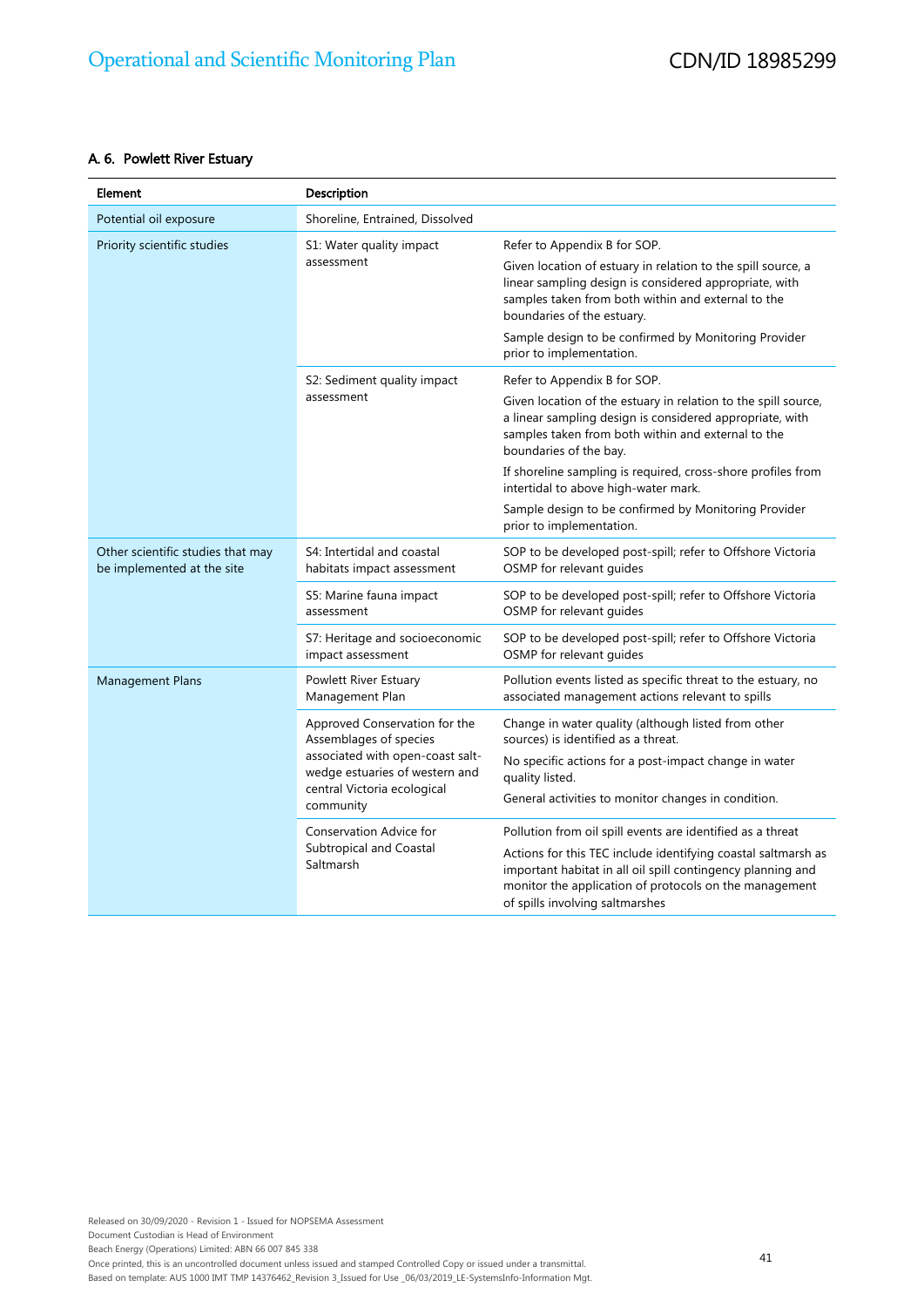#### A. 7. Cape Liptrap Coastal Park

| Element                                                         | <b>Description</b>                                       |                                                                                                                                                                                                                                                                      |
|-----------------------------------------------------------------|----------------------------------------------------------|----------------------------------------------------------------------------------------------------------------------------------------------------------------------------------------------------------------------------------------------------------------------|
| Potential oil exposure                                          | Shoreline, Entrained, Dissolved                          |                                                                                                                                                                                                                                                                      |
| Priority scientific studies                                     | S1: Water quality impact<br>assessment                   | Refer to Appendix B for SOP.                                                                                                                                                                                                                                         |
|                                                                 |                                                          | Given location of the park in relation to the spill source, a<br>linear sampling design is considered appropriate, with<br>samples taken from both within and external to the<br>boundaries of the park.                                                             |
|                                                                 |                                                          | Sample design to be confirmed by Monitoring Provider<br>prior to implementation.                                                                                                                                                                                     |
|                                                                 | S2: Sediment quality impact<br>assessment                | Refer to Appendix B for SOP.                                                                                                                                                                                                                                         |
|                                                                 |                                                          | Given location of the park in relation to the spill source, a<br>linear sampling design is considered appropriate, with<br>samples taken along an inshore-offshore gradient and<br>including samples from both within and external to the<br>boundaries of the park. |
|                                                                 |                                                          | If shoreline sampling is required, cross-shore profiles from<br>intertidal to above high-water mark.                                                                                                                                                                 |
|                                                                 |                                                          | Sample design to be confirmed by Monitoring Provider<br>prior to implementation.                                                                                                                                                                                     |
| Other scientific studies that may<br>be implemented at the site | S4: Intertidal and coastal<br>habitats impact assessment | SOP to be developed post-spill; refer to Offshore Victoria<br>OSMP for relevant quides                                                                                                                                                                               |
|                                                                 | S5: Marine fauna impact<br>assessment                    | SOP to be developed post-spill; refer to Offshore Victoria<br>OSMP for relevant quides                                                                                                                                                                               |
|                                                                 | S7: Heritage and socioeconomic<br>impact assessment      | SOP to be developed post-spill; refer to Offshore Victoria<br>OSMP for relevant quides                                                                                                                                                                               |
| <b>Management Plans</b>                                         | Cape Liptrap Coastal Park<br>Management Plan             | No specific management actions                                                                                                                                                                                                                                       |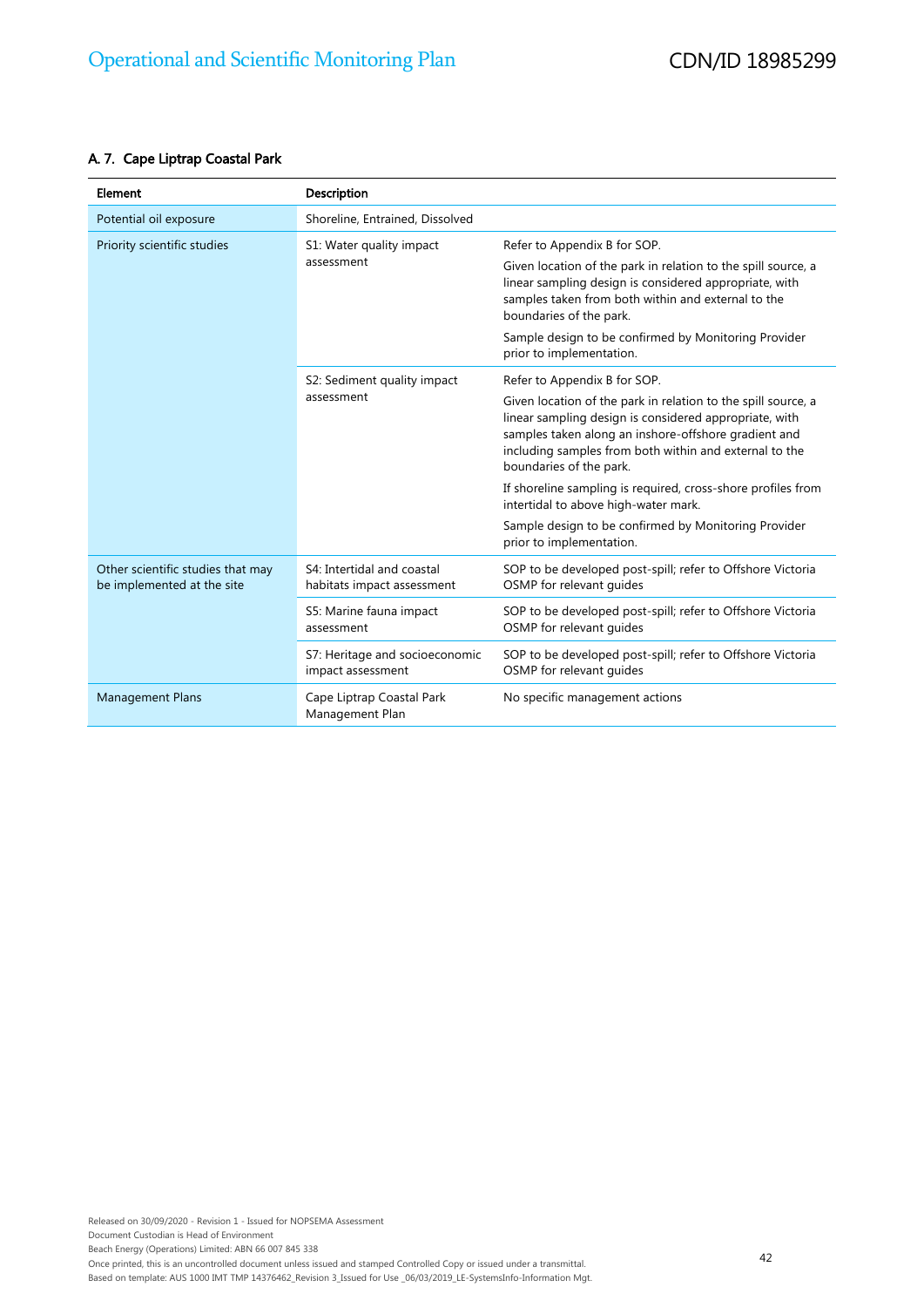#### Appendix B Standard Operating Procedures for Water and Sediment Sampling

The Monitoring Provider will review and confirm/update these SOP to ensure they are fit for purpose for the nature and scale of the spill event prior to the SAP being finalised and sampling commencing.

#### B. 1. Water Sampling – Surface Waters

The number of water samples will be determined on an ad-hoc basis, depending on the nature of the spill, the distribution of the spill in relation to sensitive receivers, the availability of resources on site (i.e. vessel availability) and coordination with others responding to the spill (e.g., Australian Maritime Safety Authority, AMSA).

Triplicate seawater samples will be collected from impact and control sites. Surface water samples will be collected using a marine grade stainless steel bucket from an available support vessel. Subsurface water samples will be collected using Niskin bottles deployed to the appropriate sample depth. The appropriate sample depth should be determined on site in consultation with other agencies, with regard to the modelled distribution of entrained hydrocarbons and a consideration of potential sensitive receivers. Samples will be collected at a range of depths. As a minimum, samples will be collected from 0.5 m below the surface, 0.5 m above the seabed, and mid water column.

Surface water sampling should be conducted as per the following instructions:

- 1. Prior to deployment, liaise with the vessel crew to ensure that all personnel are familiar with the planned operation.
- 2. After reviewing the Decon 90 Material Safety Data Sheet (MSDS), clean the sampling bucket using Decon 90, ensuring you are wearing appropriate PPE, including:
	- a. High visibility clothing
	- b. Safety boots
	- c. Personal Floatation Device (PFD) if working on the deck
	- d. Hard hat (if working on the deck)
	- e. Safety glasses
	- f. Nitrile gloves.
- 3. Rinse the sample bucket thoroughly with deionised water once cleaned with Decon 90.
- 4. Confirm with the deck supervisor and vessel master that the vessel is on station and is prepared for sampling to proceed.
- 5. Ensure the sampling location is free of potential sources of contamination, including:
	- a. Grease and oils
	- b. Overhead wires
	- c. Exhaust fumes (e.g., incinerators, engine exhaust, cigarette smoke, etc.)
	- d. Vessel discharges (e.g., ballast water, grey water, sullage, etc.)
- 6. Ensure the sampling location is free of entanglement risks (e.g., propellers, thrusters, etc.).
- 7. Ensure the sampling location is safe (guard rails in place, life ring available), and that weather conditions are suitable for sampling.
- 8. Prepare the sample containers by labelling them appropriately and completing any required field documentation.
- 9. Ensure one end of the rope is securely attached to the sampling bucket and the other end to the vessel.
- 10. Lower the bucket into the water, let the bucket fill and haul it back on board.
- 11. Once the sample is on board, put on a clean pair of nitrile gloves and collect the water samples using the laboratory sample containers provided. Attempt to collect primarily water in the larger bottles and primarily oil in the smaller bottle. Do not sample rinse the bottles and cap them immediately upon collecting the sample.
- 12. Once collected, ensure that samples are clearly labelled and stored in the refrigerator.
- 13. Clean the sampling bucket using Decon 90 (see item 2 above for details) and rinse with deionised water.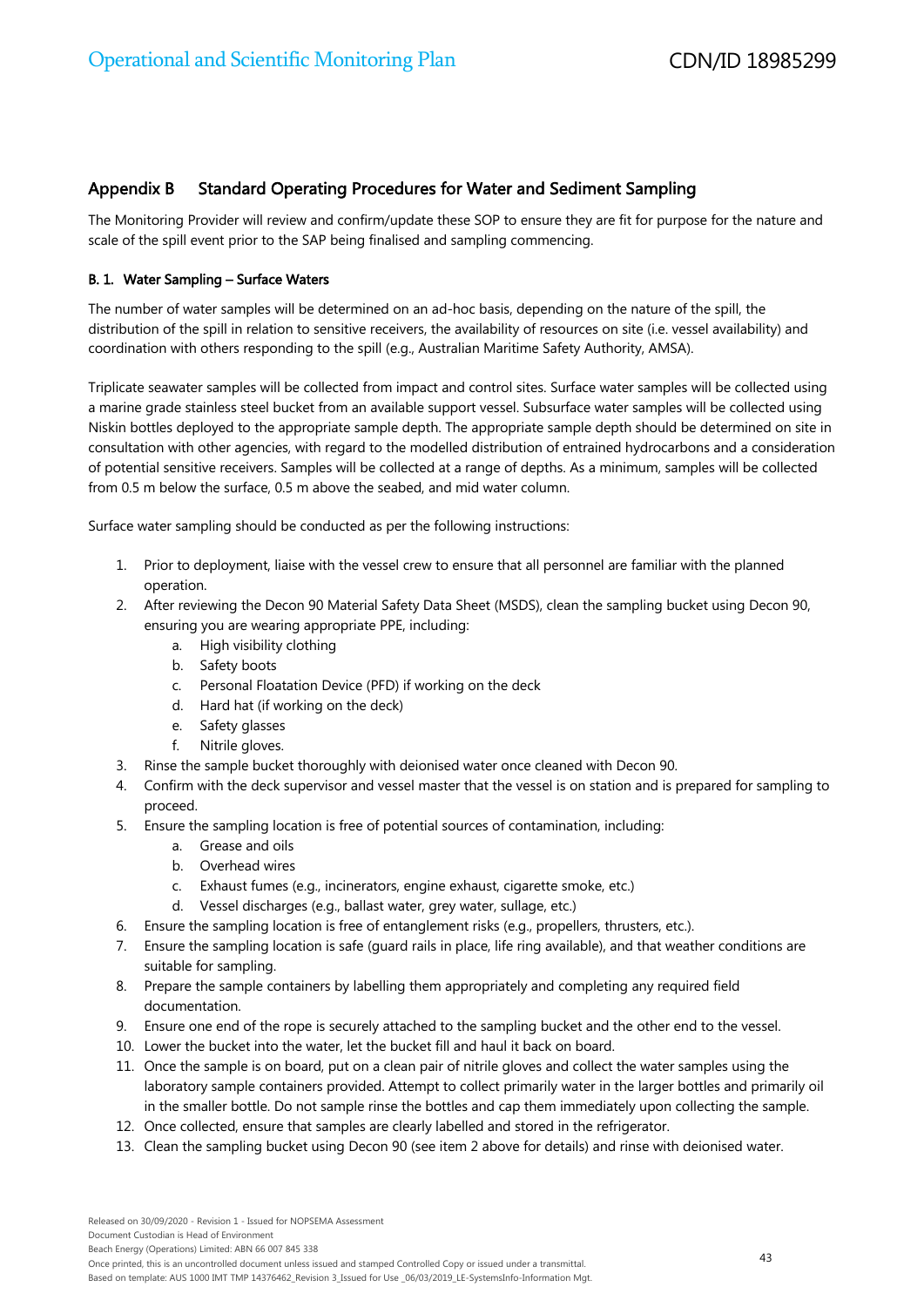#### B. 2. Water Sampling – Subsurface Waters

Subsurface water sampling will be conducted using Niskin bottles, deployed at appropriate depths. The three 10 L Niskin bottles have Teflon coating and external springs making them suitable for trace and heavy metals and hydrocarbons. The number of Niskin bottles casts and the amount of bulk water needed will depend on the sampling design. Ensure all staff review and sign the water quality sampling JHA.

Niskin samples will be collected in accordance with the following procedure:

- 1. Prior to deployment, liaise with the vessel crew to ensure that all personnel are familiar with the planned operation.
- 2. After reviewing the Decon 90 MSDS, clean the Niskin bottles using Decon 90, ensuring you are wearing appropriate PPE, including:
	- a. High visibility clothing
	- b. Safety boots
	- c. PFD if working on the deck
	- d. Hard hat (if working on the deck)
	- e. Safety glasses
	- f. Nitrile gloves
- 3. Rinse the Niskin bottles thoroughly with deionised water once cleaned with Decon 90. If possible, fill the Niskin bottles with uncontaminated seawater and allow then to sit prior to sampling.
- 4. Confirm with the deck supervisor and vessel master that the vessel is on station and is prepared for sampling to proceed.
- 5. Ensure the sampling location is free of potential sources of contamination, including:
	- a. Grease and oils
	- b. Overhead wires
	- c. Exhaust fumes (e.g. incinerators, engine exhaust, cigarette smoke etc.)
	- d. Vessel discharges (e.g. ballast water, grey water, sullage, etc.).
- 6. Ensure the sampling location is free of entanglement risks (e.g. propellers, thrusters, etc.).
- 7. Ensure the sampling location is safe (guard rails in place, life ring available), and that weather conditions are suitable for sampling.
- 8. Ensure one end of the rope is securely attached to the sampling bucket and the other end to the vessel.
- 9. Ensure the winch line is clean, smooth and has no broken wires or other things that could obstruct the messenger going down the line.
- 10. Attach the clump weight to the end of the winch line, approx. 10 20 kg (consider current at site).
- 11. Attach the bottom or deepest bottle 1.5–3 m above the weight.
- 12. Ensure top air bleed is closed, nozzle is pulled out and the bottle is open or set to sample.
- 13. Before firing the bottles at depth, allow the bottles to flush with sea water for 1–2 minutes at the sample depth.
- 14. Send the messenger down the line with enough force that it is going to travel directly down the line.
- 15. You can keep your hand on the line to feel each bottle close. You should be able to feel a tug on the line as the bottle fires.
- 16. Raise winch line slowly to retrieve bottles.
- 17. Take care when removing bottles from the winch line as they will be heavy and care should be taken not too accidently open the bottles.
- 18. Decant sea water from the Niskin bottle directly into sample containers.
- 19. When using carboys, carboys should be rinsed three times with a small amount of the sample water prior to filing with the sample.
- 20. Prepare the sample containers by labelling them appropriately and completing any required field documentation.
- 21. Lower the bucket into the water, let the bucket fill and haul it back onboard.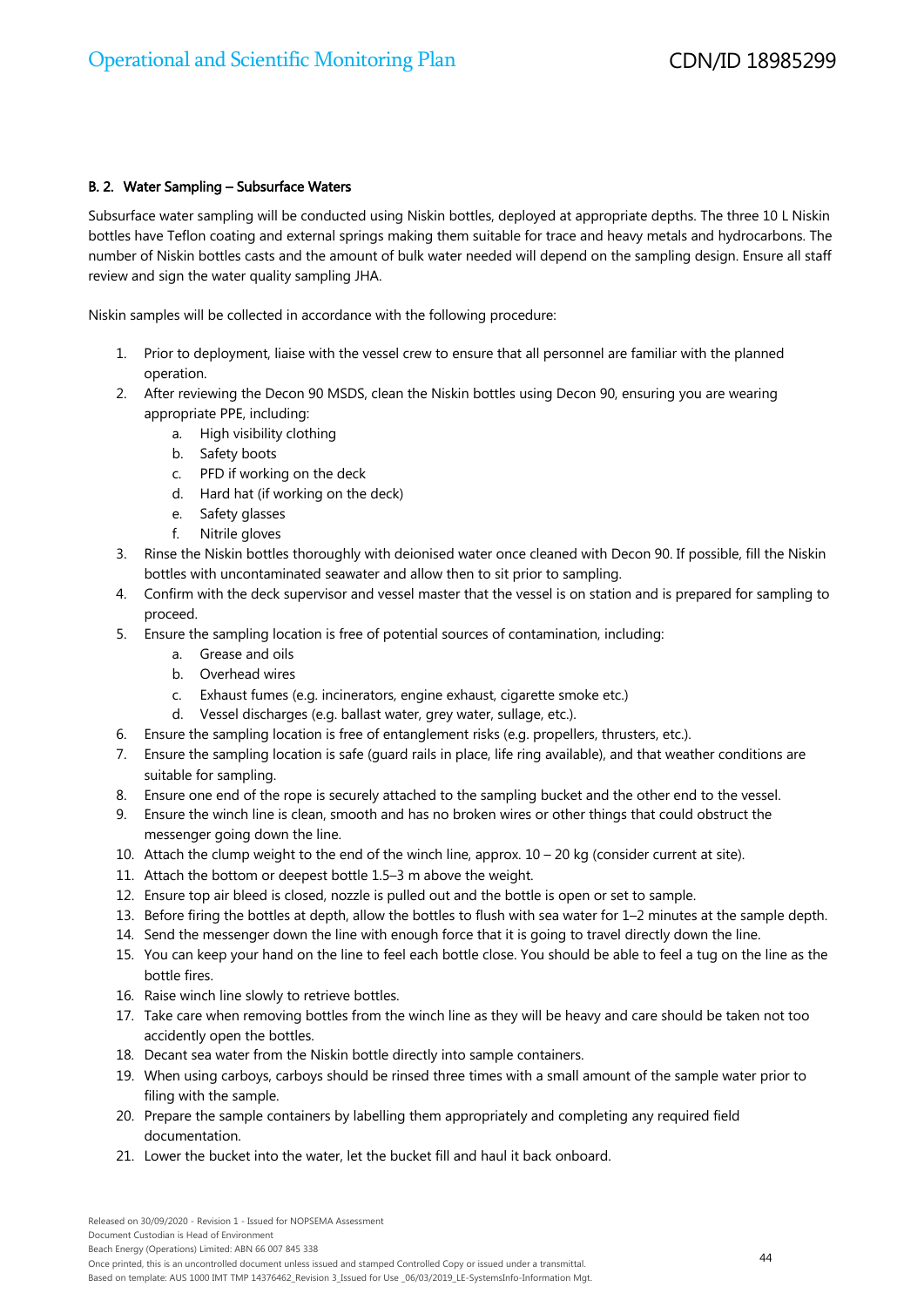- 22. Once the sample is onboard, put on a clean pair of nitrile gloves and collect the water samples using the laboratory sample containers provided. Attempt to collect primarily water in the larger bottles and primarily oil in the smaller bottle. Do not sample rinse the bottles and cap them immediately upon collecting the sample.
- 23. Once collected, ensure samples are clearly labelled and stored in a refrigerator.
- 24. Clean the sampling bucket using Decon 90 (see item 2 for details) and rinse with deionised water.

#### B. 3. Sediment Sampling

Sediment samples will be collected using a van Veen sediment grab (or similar sediment sampling device). Prior to taking a grab sample, clean the grab using detergent and a scrubbing brush. Be sure to remove any material adhering to the grab. Ensure all staff review and sign the grab sampling JHA. Sediment samples will be collected in accordance with the following procedure:

Note that the vessel crew will operate the grab with assistance from RPS staff and the winch will be operated by vessel crew. Prior to taking a grab sample, clean the grab using detergent and a scrubbing brush. Be sure to remove any material adhering to the grab.

- 1. Prior to deployment, liaise with the vessel crew to ensure that all personnel are familiar with the planned operation and that clear lines of communication are available.
- 2. Prepare the grab on the deck, making sure it is securely attached to the vessel winch cable. Mouse any shackles to ensure pin does not come undone under load. Be VERY careful around the grab - always keep clear of the grab jaws. Assume that they may trigger at any time.
- 3. Take care when the grab is off the deck. NEVER stand under the grab. Check all shackles, etc. before lifting grab off deck. Use strops if required to stabilise the grab.
- 4. Lower the grab to the seabed, it will trigger when the cable goes slack.
- 5. Bring the grab to the surface and ensure the sample is sufficient. If the grab begins to swing, lower the grab into the sea to dampen the motion.
- 6. Open the jaws of the grab slightly to allow emptying of surplus water from the sediment sample but try not to let the fine sediments wash away.
- 7. Once drained of all free water, open grab completely and empty contents onto a tarpaulin on the deck. Note: due to the mechanics of the grab when opening, surface sediments may be concentrated towards the middle of the sample.
- 8. Collect a sample of the surface sediments by scraping the 250 ml sample jars through the sediments. Be mindful of contamination sources and ensure that all staff handling samples are wearing clean nitrile gloves.
- 9. Securely stow the grab onboard when not in use.

#### B. 4. Cleaning and Care

Niskin bottles should be cleaned with Decon 90 before the sampling trip. Once in the field the bottles should be soaked in sea water. This can be done by attaching the Niskin bottles to the winch line and lowering off the vessel. If time permits, allow the bottles to soak for at least one hour. Avoid touching the internal parts of the Niskin bottle or sampling bucket. Ideally Niskin bottles should be stored upright in racks on the vessel. Take care to store equipment away from potential sources of contamination.

#### B. 5. Chain of Custody

All samples submitted for analysis will be accompanied by a Chain of Custody (CoC) form. The CoC form will accompany samples during transport and delivery. The form will be signed with the time and date recorded by each individual responsible for the samples including RPS staff and laboratory personnel. Upon each exchange, the CoC form is countersigned and duplicated by the relinquisher. The recipient retains the original. When samples are received by the